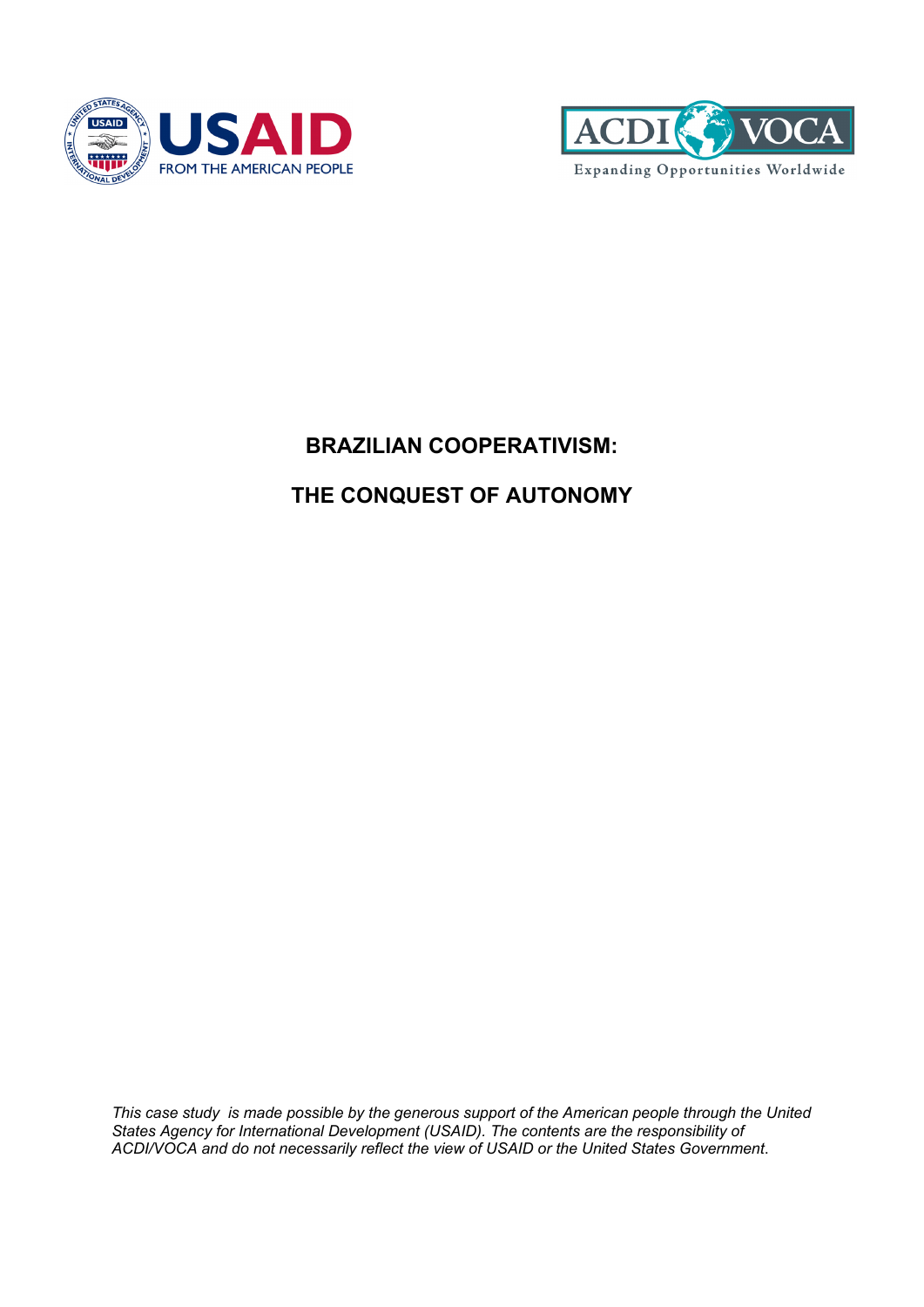# **TABLE OF CONTENTS**

| <b>INTRODUCTION</b><br>Celso Luiz Claro de Oliveira                                                                               | i - ii    |
|-----------------------------------------------------------------------------------------------------------------------------------|-----------|
| <b>SELF-MANAGEMENT IN BRAZILIAN COOPERATIVES</b><br><b>Minister Roberto Rodrigues</b>                                             | $1 - 3$   |
| <b>GENERAL GUIDELINES FOR COOPERATIVE SELF-MANAGEMENT IN BRAZIL</b><br>Marcio Lopes de Freitas                                    | $4 - 5$   |
| <b>CHANGES IN THE LEGAL FRAMEWORK FOR BRAZILIAN COOPERATIVES</b><br>Paolo Roberto Stöberl                                         | $6 - 17$  |
| <b>LEGAL FOUNDATIONS OF THE BRAZILIAN COOPERATIVE MOVEMENT</b><br><b>IN THE 1970s AND 1980s</b><br>Fernando Torres Lima           | $18 - 22$ |
| <b>EARLY MILESTONES FOR COOPERATIVE SELF-MANAGEMENT</b><br><b>Guntolf Van Kaick</b>                                               | $23 - 28$ |
| <b>COOPERATIVE SELF-MANAGEMENT -</b><br>PUTTING THE PROJECT INTO PRACTICE IN THE STATE OF PARANA<br>João Paulo Koslowski          | $29 - 34$ |
| <b>PARANA STATE SELF-MANAGEMENT PROGRAM</b><br>João Paulo Koslowski                                                               | $35 - 43$ |
| <b>TRANSITION OF BRAZILIAN COOPERATIVES' MANAGEMENT MODEL</b><br>Carlos Claro de Oliveira Junior                                  | 44 - 51   |
| THE 10TH BRAZILIAN COOPERATIVE CONFERENCE -<br>MILESTONE FOR DEVELOPMENT OF SELF-DETERMINATION<br>Carlos Claro de Oliveira Junior | $52 - 53$ |
| HOW CAN THE GOVERNMENT SUPPORT THE SELF-MANAGEMENT<br><b>PROCESS FOR COOPERATIVE SOCIETIES?</b><br>José Roberto Ricken            | $54 - 57$ |
| <b>CONGRESSIONAL COALITION FOR COOPERATIVES</b><br>Nelson Vieira Fraga Filho                                                      | $58 - 60$ |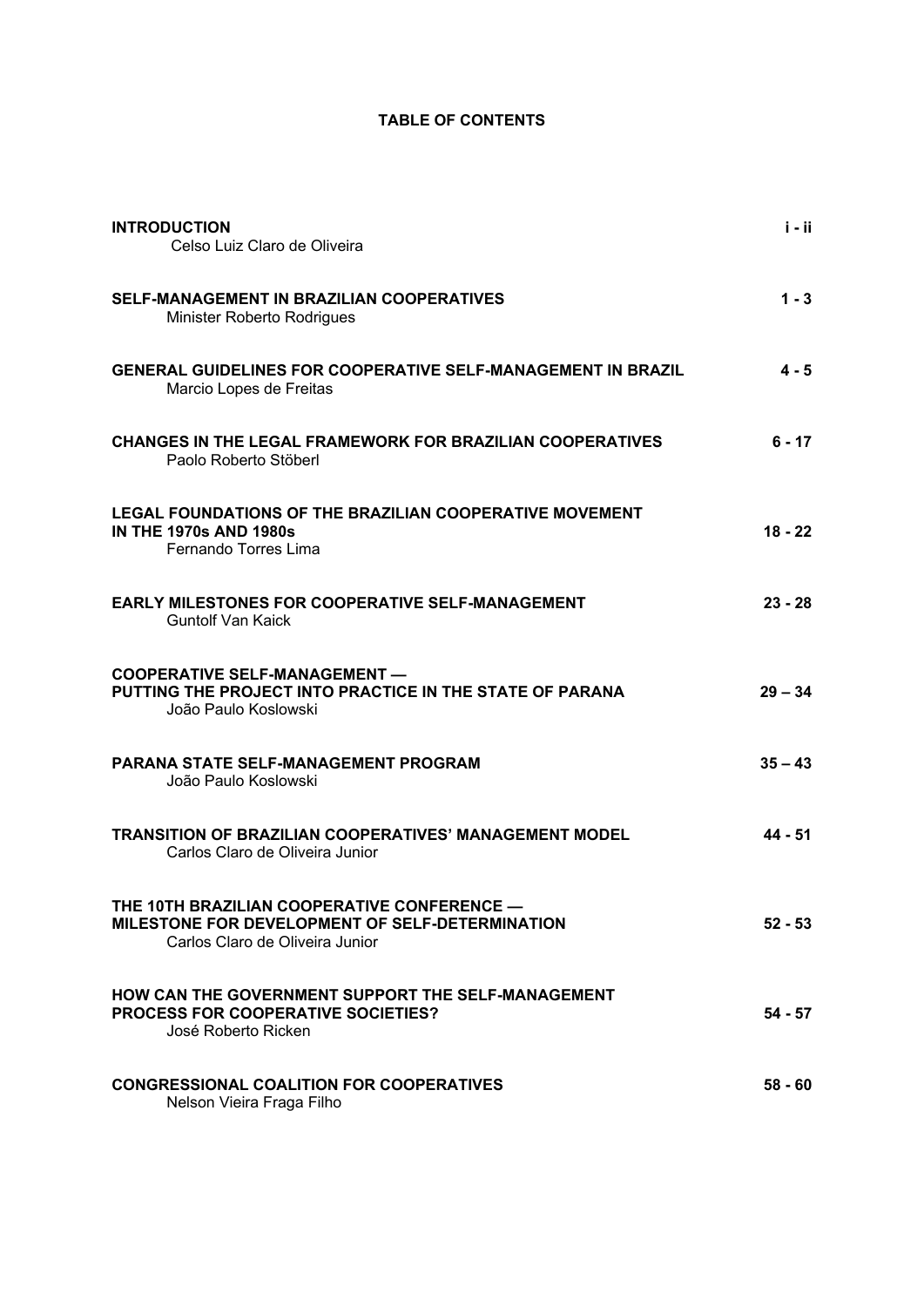#### **INTRODUCTION**

ACDI/VOCA's mission is to improve people's lives in less developed countries and emerging democracies through support and technical assistance for development, economic growth, and social inclusion. It has been pursuing this mission over several decades and across the globe. Through a vast cooperative network and with the support of the United States Agency for International Development (USAID), ACDI/VOCA works with volunteers who are highly specialized in the management of civil society organizations and agribusiness, undertaking an exceptionally wide range of projects centered on sustainable development and improving people's quality of life.

Along these lines, ACDI/VOCA has engaged in ongoing technical cooperation with Brazil for more than 30 years through numerous projects across the country. It has accompanied the development of cooperatives over the past three decades as Brazil transitioned from State-led and controlled cooperatives to autonomous and self-managed cooperatives following the 1988 constitutional reform.

Seeking to advance the global development of cooperatives, ACDI/VOCA set a goal of preparing a publication about Brazil's experience with transitioning from state-controlled to autonomous cooperatives. This experience may offer lessons for other countries undergoing similar transitions.

With a view to drawing upon this remarkably rich Brazilian experience with cooperatives, ACDI/VOCA invited me to coordinate a group of leaders and specialists in the field who would be able to describe and recount Brazilian cooperatives' successful struggle for autonomy.

I have been actively involved in the transition process from its inception in the 1970s: first, as training director for ASSOCEP (Cooperative Counseling Association *– Associação de Orientação às Cooperativas*); later, as a member of the Board of Directors of SENACOOP (National Cooperative Secretariat – *Secretaria Nacional de Cooperativas*); then, as executive director of DENACOOP (National Cooperative Bureau – *Departamento Nacional de Cooperativismo*); and, finally, as international adviser for OCB (Organization of Brazilian Cooperatives – *Organização das Cooperativas Brasileiras*). This longtime experience allowed me to accept the challenge, made difficult by how recent the transition is and the fact that there are still adjustments happening at the national level. We determined that the publication should recount this unique Brazilian experience from various vantage points. Thus, cooperative leaders, cooperative specialists, and directors of cooperative institutions who have personally lived through this transitional period were called on to provide their contributions.

We invited the Minister of Agriculture, Dr. Roberto Rodrigues, to contribute an article on this decisive period of struggle for cooperative autonomy. He is an acclaimed authority on cooperatives in Brazil and around the world, and as president of the Organization of Brazilian Cooperatives in 1988, he was an important leader during that scintillating moment in Brazilian history.

The first president of the Organization of Cooperatives of the State of Parana *(*OCEPAR *– Organização das Cooperativas do Estado do Paraná*), Guntolf Van Kaick, also kindly consented to our request for a contribution. Mr. Van Kaick helped craft the successful struggle for cooperative selfmanagement and was a pioneer in both the debate and the creation of instruments for the transition from State-controlled cooperatives to self-managed cooperatives. In his article, he describes the early period and the path to final victory for autonomy with superb skill.

Likewise, the current president of the Organization of Brazilian Cooperatives and currently the top leader of the Brazilian cooperative movement, Marcio Lopes de Freitas, promptly acceded to our request. He analyzes the strategic positioning of OCB—which is the entity that coordinates the practice of self-management in Brazil—in light of Brazilian cooperatives' current stage of development in self-management.

The current president of OCEPAR, João Paulo Koslovski, contributes an invaluable analysis of the development and implementation of the State of Parana's Self-Management Program (*Programa de Autogestão no Estado do Paraná*), which has provided a key model for the development of national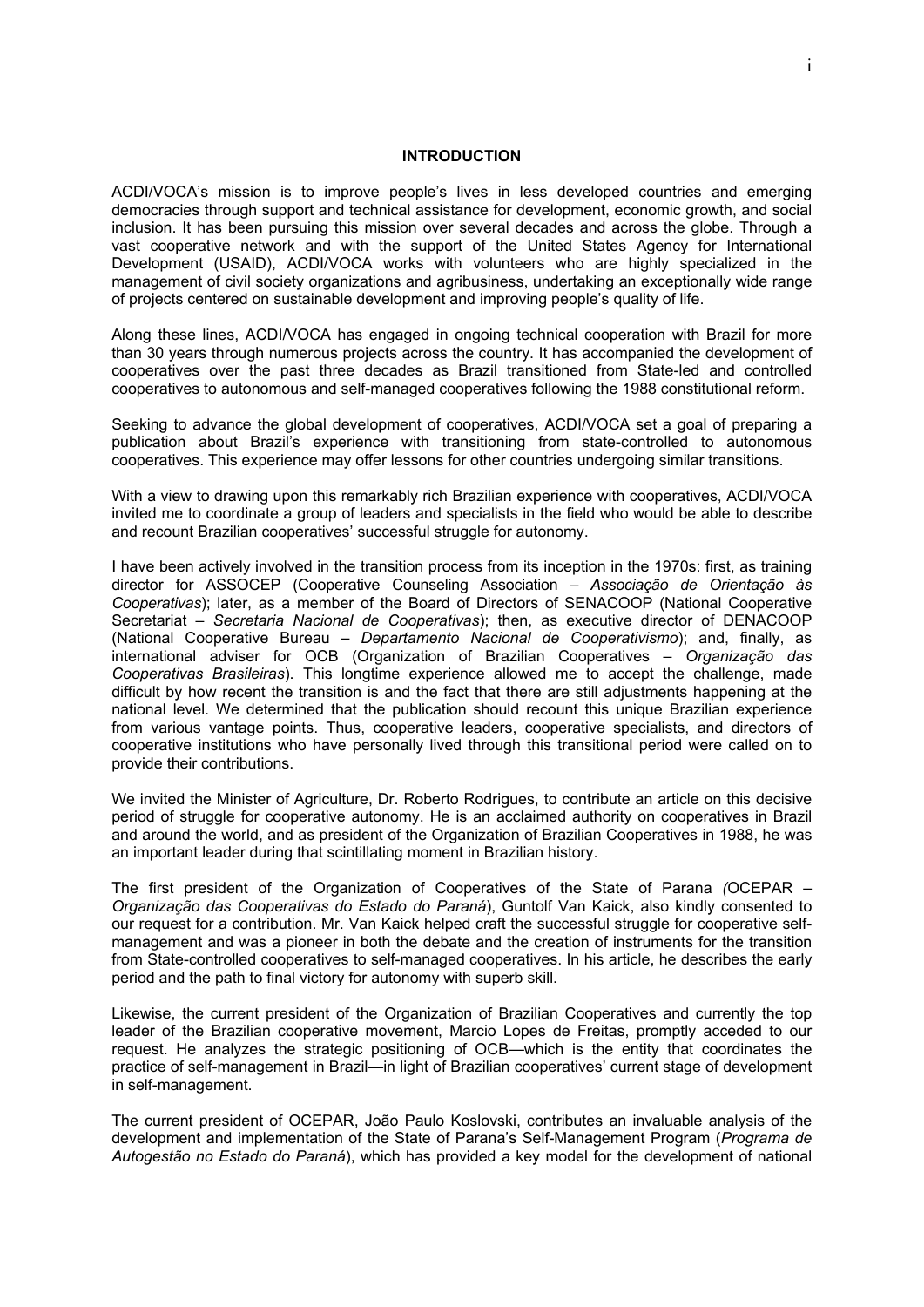programs. In his article, he discusses strategies for implementing the program, overcoming barriers, and making it operative in the state.

In addition to the articles prepared by these four leaders of the cooperative movement in Brazil, we also invited the current director of National Cooperative Department (Denacoop) of the Ministry of Agriculture, José Roberto Ricken, to recount the current State approach to the development of cooperatives in Brazil. He imparts to us a vast program of incentives to accelerate the implementation of cooperative self-management in Brazil.

Carlos Claro de Oliveira Junior, general consultant for the 10th Cooperative Conference (*X Congresso de Cooperativismo*), consultant on strategic cooperative management, and professor of masters-level courses on cooperatives, was called on to coordinate the technical aspects of this document's preparation. He was also asked to develop an article on the transition between management models, the shift in paradigms among cooperatives as they won autonomy, and the  $10<sup>th</sup>$ Brazilian Cooperative Conference—an exceptionally rich experience that was a milestone in getting people involved in the transition process.

Nelson Vieira Fraga Filho, executive secretary of Frencoop (Congressional Coalition for Cooperatives – *Frente Parlamentar Cooperativista*), describes the crucial role of Congressional action for attaining self-management and developing institutional support for Brazilian cooperatives.

To complete this team of authors, we invited two specialists in the legislation that regulates cooperatives in Brazil, seeking to define the legal framework for Brazilian cooperatives. Thus, Dr. Paulo Roberto Stoberl, legal consultant for OCEPAR and specialist in cooperative legislation, masterfully recounts the historical evolution of the legal framework of Brazilian cooperatives. Finally, Dr. Fernando Torres Lima, legal consultant for INCRA (National Institute for Colonization and Agrarian Reform – *Instituto Nacional de Desenvolvimento e Reforma Agrária*) discusses the legal context of the pre-constitutional period, focusing on State actions when it had the power to intervene in cooperatives.

Armed with these various approaches, we have sought to recount the experience of attaining autonomy from a political, legal, juridical, technical, and institutional perspective. Our intention is to provide readers with a broad understanding of this process of transition from a State-controlled cooperative system—in place until 1988—to a free and self-determining cooperative system.

In the name of ACDI/VOCA, I would like to thank these individuals for their willingness to provide these invaluable contributions. We would also like to mention several leaders of the cooperative movement, such as Apolônio de Castro Figueira, José Pereira Campos Filho, Wilson Thiessen, Desjandir Dalpasqualle, Antonio Rodrigues, and the presidents of the individual statewide cooperative organizations, who all contributed greatly to this process by mobilizing their membership bases. In addition, we would like to thank the OCB legal advisers, particularly Dr. José de Campos Melo—who calmly, persistently, and perseveringly coordinated the legal development of the topic—and Dr. Virgilio Périus—who, through his vigor, power of expression, and strategic view of the system, made a laudable contribution. Countless other leaders, specialists, and public servants merit mention due to the importance of the role they have played in forging autonomy for Brazilian cooperatives. We hereby honor all of them.

We thus offer this contribution to the enrichment of the cooperative movement worldwide, a role that is inherent to ACDI/VOCA's institutional mission.

> Celso Luiz Claro de Oliveira Director of ACDI/VOCA Brasil General Coordinator Brasilia December 2004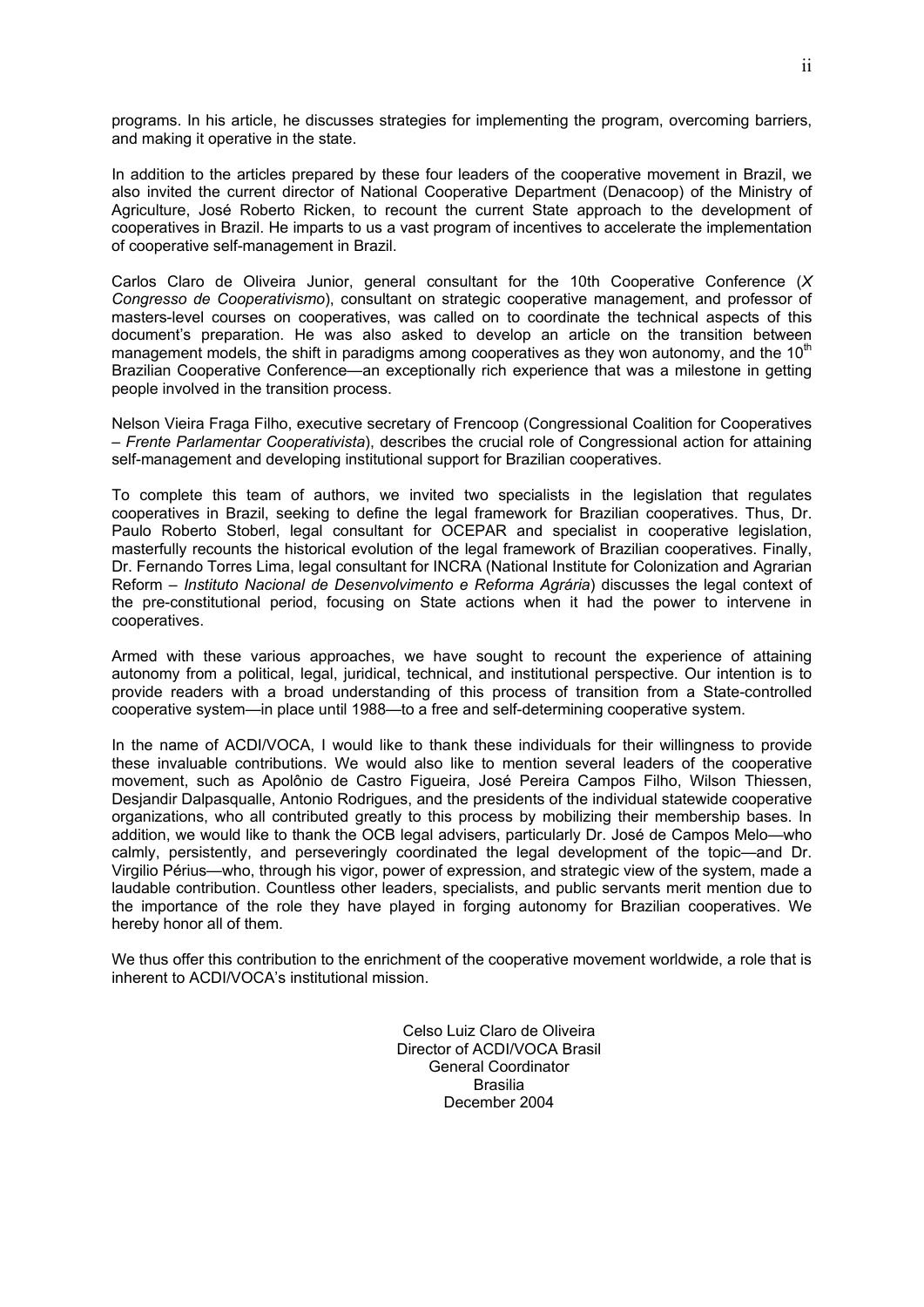## **SELF-MANAGEMENT IN BRAZILIAN COOPERATIVES**

#### Roberto Rodrigues<sup>\*</sup>

The Brazilian cooperative movement woke up to the concept of self-management in the 1980s. This term arose in Europe—mainly Germany—where cooperatives manage themselves, while the government's role is simply to monitor the work of the auditing federations, which are created by the cooperatives themselves.

After a trip by Brazilian leaders to Europe, Brazil began to structure the Self-Management Program. Initially, they made agreements with the government agency that controlled and inspected cooperatives. Subsequently, they cemented the concept of self-management through the General Constituent Assembly that wrote the 1988 Constitution, which prohibited state interference in the functioning of cooperatives.

The Brazilian law on cooperatives—Law 5.764 of 16 December 1971—was of great importance for the organization of the Brazilian cooperative movement led by then-president of the Organization of Brazilian Cooperatives (OCB – *Organização das Cooperativas Brasileiras*), Antônio José Rodrigues Filho. However, compared to the current situation, the law established a quasi-"paternal" relationship between the State and cooperatives—which reflected the political climate in Brazil in the beginning of the 1970s. A cooperative could be created only by obtaining an operating permit (AF *– autorização de funcionamento*) granted by a government agency, which would first have to conduct a technical, economic, and legal analysis as well as an assessment of the proposed leaders and members of the new cooperative.

Initially, INCRA (National Institute for Colonization and Agrarian Reform – *Instituto Nacional de Desenvolvimento e Reforma Agrária*)—linked to the Ministry of Agriculture—was the agency responsible for the registration and inspection of cooperatives. State involvement did not end there: each year, all cooperatives had to send INCRA their balance sheets and accounting reports for verification of their activities and financial results. In the event that any kind of embezzlement or misuse of funds in the cooperative was detected, INCRA had the right to intervene and even to coordinate the removal of leaders considered dishonest or incapable.

Later, the autonomous National Cooperative Secretariat was created within the Ministry of Agriculture itself. It took over the responsibilities previously carried out by INCRA, because the latter took on a more direct role in implementing Agrarian Reform in Brazil. The National Cooperative Secretariat (Senacoop *– Secretaria Nacional de Cooperativismo*) had full authority to intervene in the creation and operation of cooperatives, but its resources were also used to support the movement, especially in education and training.

In addition, as stipulated by Law 5.764, the National Council on Cooperativism (CNC – *Conselho Nacional de Cooperativismo*) was instituted. It was a kind of hybrid tribunal, with involvement of government agencies and the cooperative movement, presided over by the Minister of Agriculture. In this Council, suits and issues relating to cooperatives that were not dealt with by existing legislation were adjudicated and settled.

Under the guidance of a handful of leaders, headed by Guntolf Van Kaick, then-president of OCEPAR (Organization of Cooperatives of the State of Parana – *Organização das Cooperativas do Estado do Paraná*), the OCB system began, in the mid-1980s, to move concretely in the direction of selfmanagement. The motivating factor was the call for elections, actually held in October 1986, for the National Constituent Assembly—an idea put forth by president-elect Tancredo Neves (who did not take office), and actually carried out by installed president José Sarney.

1

<sup>\*</sup>Agricultural engineer and Minister of Agriculture as well as president of the ICA through 2001, of the Organization for Brazilian Cooperatives (OCB) between 1986 and 1991, and of ABAG between 2001 and 2002. He is also a professor at UNESP (University of the State of Sao Paulo).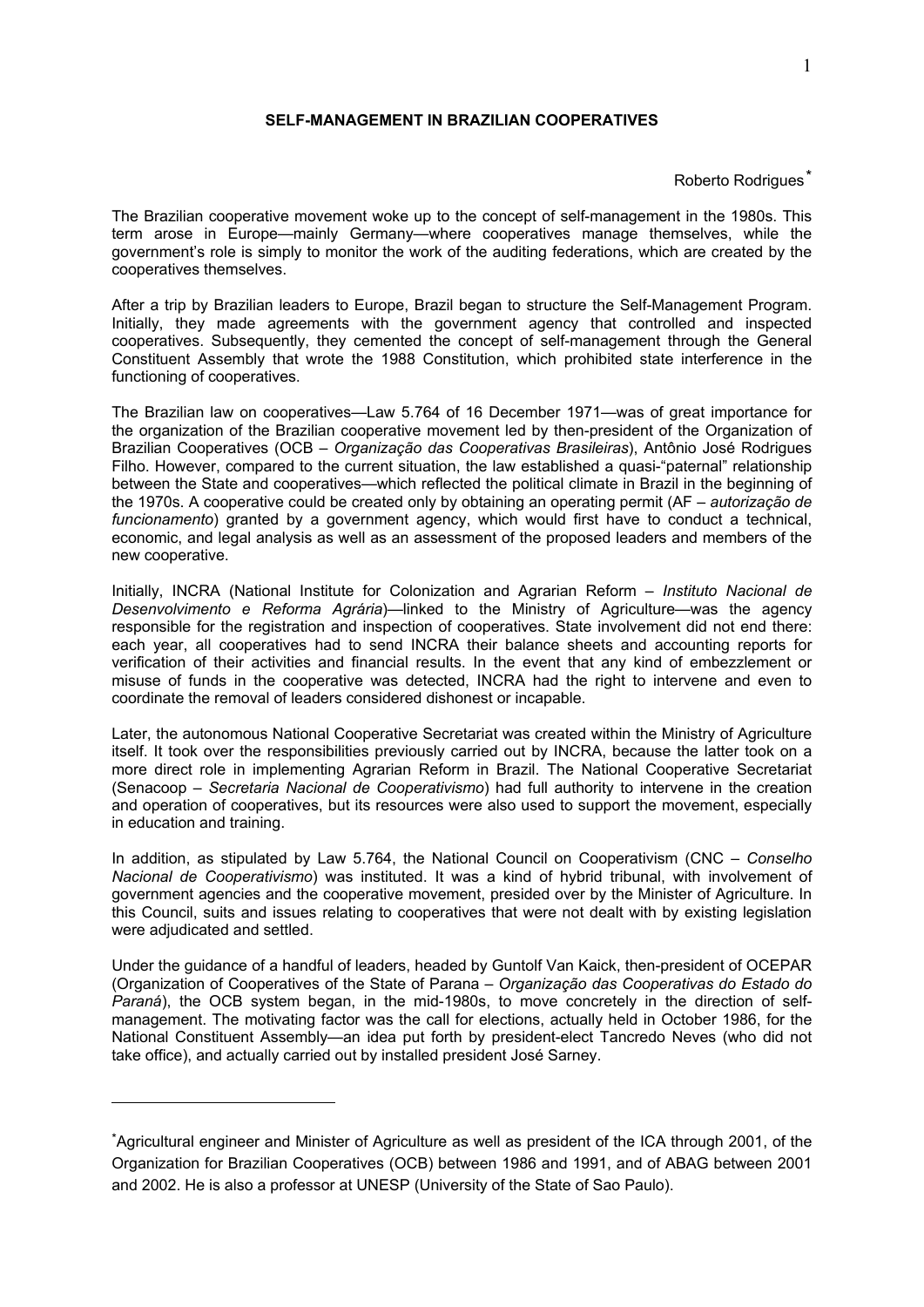OCB arranged for cooperatives to participate and submit proposals at the National Constituent Assembly, with a view to including some articles in favor of the movement in the new Constitution. Around the nation, corporate bodies of various ideological stripes were mobilizing with this same objective. To begin, OCB prepared an explanatory primer about what a National Constituent Assembly was and what they expected to be included in the new Constitution that it would draft. The primer was sent to cooperatives nationwide, along with a recommendation that it be analyzed and discussed by the cooperative directors and members. Next, OCB sent all the cooperatives a questionnaire requesting a list of items that should be included in the new Constitution. This issue was also thoroughly debated at the  $10<sup>th</sup>$  Brazilian Cooperative Conference held in the beginning of 1988.

The proposals were analyzed by a competent group of legal experts, coordinated by the great OCB legal consultant, José de Campos Melo. Through this process, the articles to be championed by the movement were prepared. They consisted of five points—among them, one demanded selfmanagement, and another assigned responsibility to the State to support and encourage the cooperative movement. Based on the discussion of these items, OCB began the electoral campaign by sending a series of documents to the State Cooperative Organizations (OCEs *– Organizações de Cooperativas Estaduais*), as follows:

- list of points that it wanted the members of the constituent assembly to champion;
- commitment letter in which candidates for the constituent assembly committed themselves to defend these items, should they be elected;
- questionnaire that allowed OCB to identify the origin and/or commitment of the candidates to associative movements in the past.

Each OCE sent this material to all the political parties that had candidates for the Constituent Assembly in their state, requesting that they return the signed commitment letter and the candidate history form. In this manner, dozens of candidates were identified throughout Brazil that were already committed to self-management and fulfilled other prerequisites. OCB eliminated upstart candidates who had no previous commitment to associative movements such as cooperatives or were even opposed to them. Thus, several candidates were selected who, supported by the cooperative movement, committed themselves firmly to its modernization.

In the election, 47 deputies were elected from various political parties that were supported by the OCB system. Under the coordination of deputy Ivo Vanderlinde of Santa Catarina, and with the assistance of the Minister of Agriculture, Íris Resende, a large meeting was held soon after the National Constituent Assembly was sworn in, in February 1987. This meeting culminated with the creation of a Congressional Coalition for Cooperatives (*Frente Parlamentar Cooperativista*) composed of the 47 elected members. Each was charged with the duty of bringing new colleagues to the cause's agenda and, in less than 60 days, it was the largest Congressional coalition, with 217 members.

OCB hired a Congressional adviser, professor of cooperativism at Unisinos, Rio de Janeiro, Virgílio Peres. Peres joined deputy Ivo Vanderlinde's cabinet and undertook intense proselytizing efforts on behalf of the desired agenda.

It was an extraordinary period during which groups of cooperative leaders from all sectors and states paid weekly visits to their congresspersons. A powerful—though discrete and quiet—lobby worked during all of the Assembly's deliberations. At a time in which a kind of undesirable Manichaeism was developing—you were either on the left or on the right—the Congressional Coalition for Cooperatives, above partisanship and ideology, was gaining ground among all groups. Finally, it fulfilled a long-held dream: self-management was consolidated in clause 18 of Article 5, as follows: "The creation of associations and cooperatives, in accordance with the law, does not require authorization, and State interference in their operation is prohibited." In addition, State support was guaranteed by Article 174, paragraph 2, which states, "The law shall support and encourage cooperative activity and other forms of associativism."

The cooperative movement's strategy, led by the OCB, along with the spectacular efforts of the Congressional Coalition for Cooperatives, was so successful that other points favoring cooperatives were included in the new Constitution: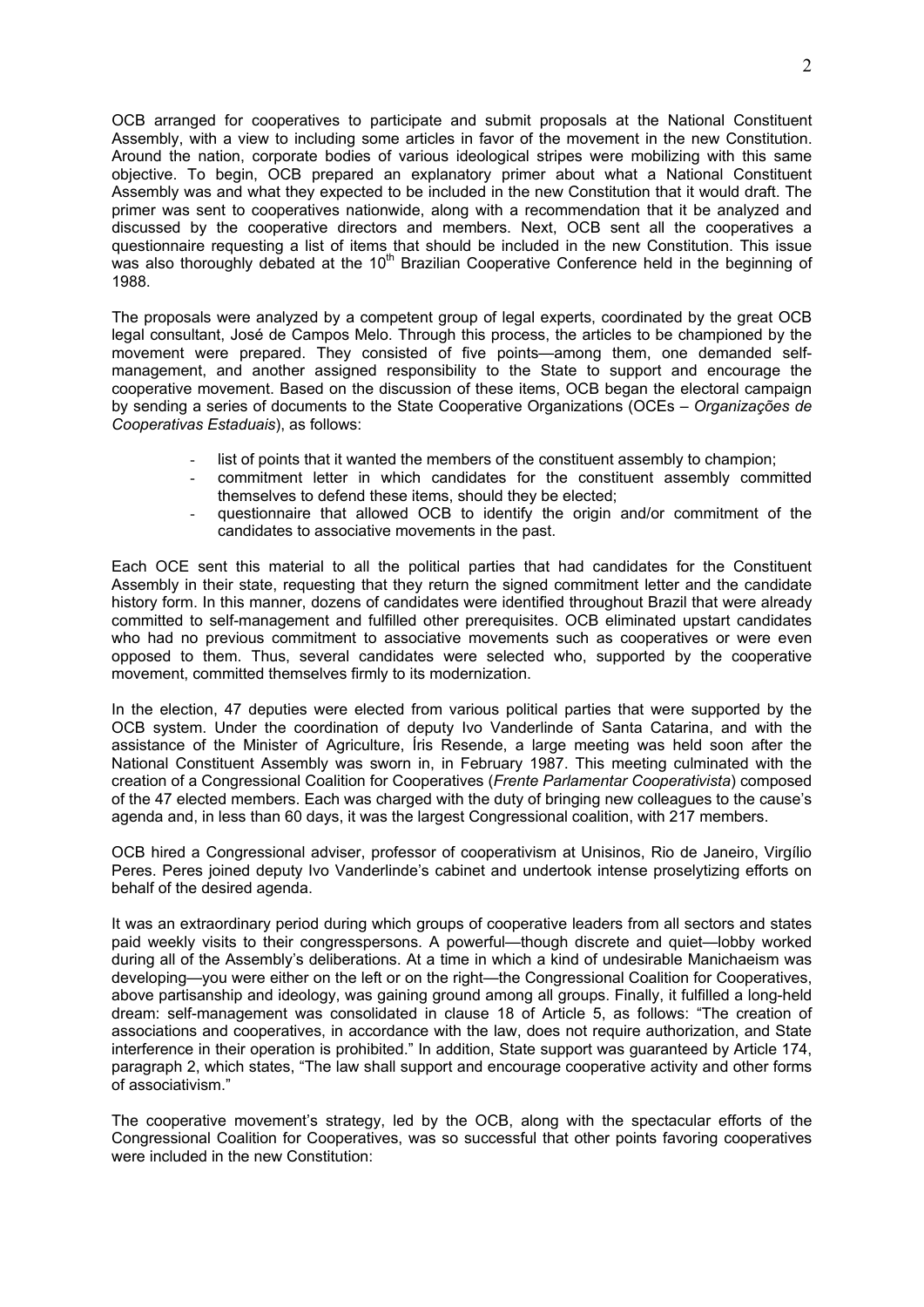- **"Appropriate tax regime"** by this rule, cooperatives gained the constitutional right to appropriate tax treatment in the Magna Carta.
- **Protection of cooperative placer mining the Constitution, by mentioning and** favoring cooperatives in the organization of placer mining activities, recognizes that cooperatives best protect the interests of placer miners.
- **Recognition of credit cooperatives** the Federal Constitution thus guaranteed credit cooperatives the right to inclusion in the national financial system; equal treatment with other financial institutions; and non-restriction on their activities as banking institutions, thus incorporating them into the national financial system.
- **Participation in agricultural policy agricultural policy will be planned and executed** according to the applicable law, with the ongoing participation of the productive sector—involving producers and rural workers as well in marketing, storage, and transport—and taking the cooperative system, in particular, into account.
- **Health** private institutions will be able to participate in a complementary fashion with the unified health system (*sistema único de saúde*). As a result of this clause, medical cooperatives, unions, and all other cooperatives benefited, since they complement the unified health system, via public contracts or agreement.

Beginning in October 1988, therefore, State intervention in the creation and operation of cooperatives was eliminated, and the movement, led by the OCB System, initiated a great effort toward creating the basic rules for self-management. All of this effort, however, was consolidated by the 10<sup>th</sup> Brazilian Cooperative Conference, held in 1988, which defined a new cooperative system for Brazil. This Conference was the turning point for the system, securing the importance that it now boasts nationwide.

Not even the dissolution of Senacoop and of the CNC by the infamous Collor Plan (*Plano Collor*) affected the plans of the movement led by OCB. In fact, in order to meet the constitutional requirement that demands State support, Denacoop was created within the Ministry of Agriculture: this agency still coordinates government measures relating to the cooperative system.

The cooperative leaders' dream came true: the 10th Conference in 1988 and the 1988 Constitution were the means of that fulfillment.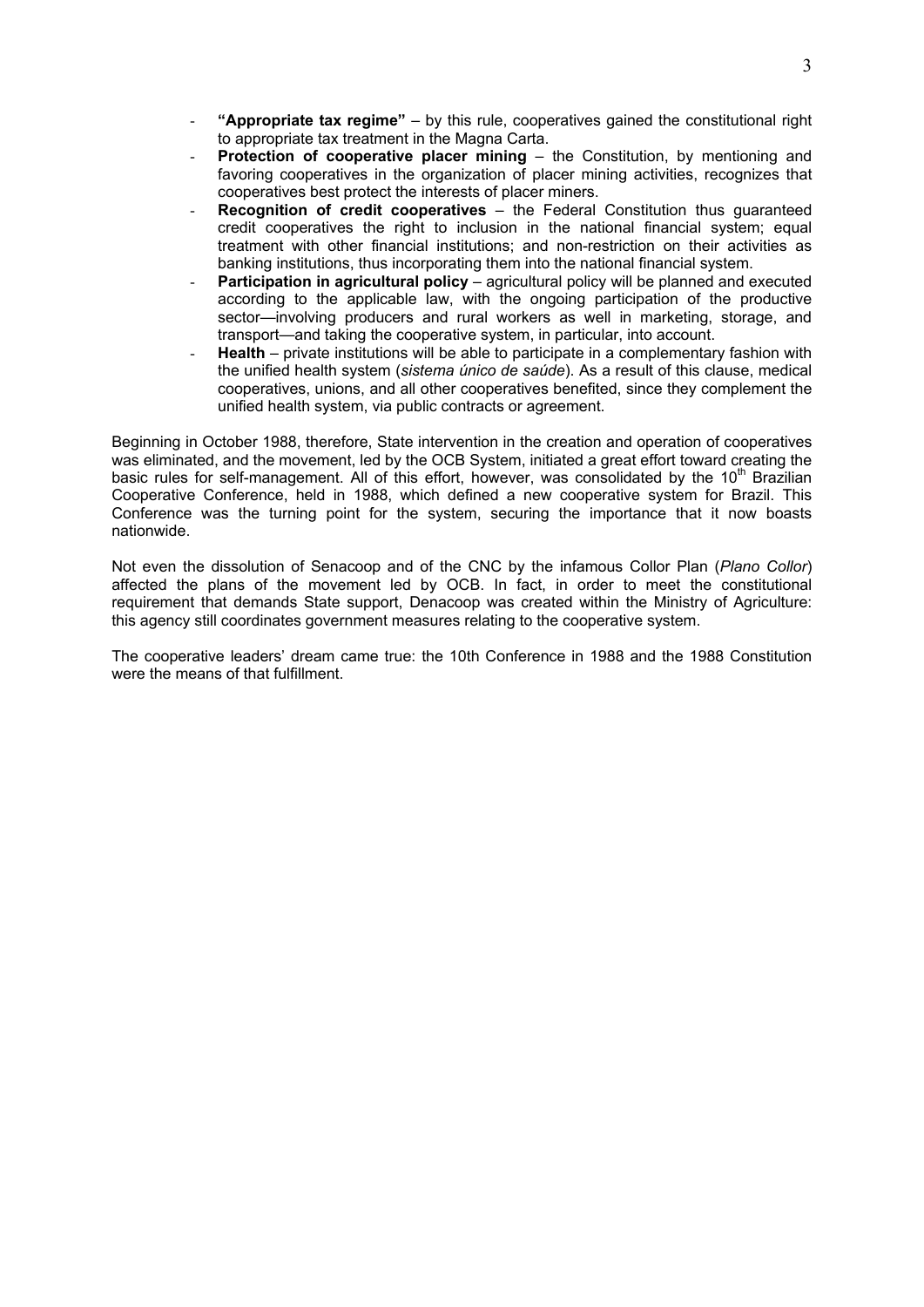#### **GENERAL GUIDELINES FOR COOPERATIVE SELF-MANAGEMENT IN BRAZIL**

## Márcio Lopes de Freitas<sup>\*</sup>

Cooperatives were first created to combat the problems arising from the Industrial Revolution and they continue to be the best tool for promoting economic development with social justice. Their universal character allows cooperatives to be present in all countries of the world, regardless of economic and political regime, for they are founded on a vision of solidarity in seeking solutions to common problems.

Brazil is no exception to this rule, and in our country the cooperative model found fertile soil for its development. For more than three decades, Brazilian cooperatives have had a single representative institution, the Organization of Brazilian Cooperatives (OCB – *Organização das Cooperativas Brasileiras*), founded in December 1969. It was created during the 4<sup>th</sup> Brazilian Cooperative Conference held in Belo Horizonte (in the state of Minas Gerais), to replace the Brazilian Cooperative Alliance (Abcoop – *Aliança Brasileira de Cooperativismo*) and the National Union of Cooperative Associations (Unasco – *União Nacional das Associações de Cooperativas*). Previously, these two organizations had shared the task of representing cooperatives.

In 1971, Law 5.764 supported the will of cooperatives by ratifying OCB as the highest agency of representation for Brazilian cooperatives, with the mission of representing, promoting, integrating, and defending the interests of the national cooperative system; of providing expertise and consulting services to the government; of transferring knowledge and technology to cooperatives; and to coordinate relations and alliances among institutions at the national and international level while seeking sustainable development.

The OCB System won a great ally with the creation of the National Cooperative Education Service (Sescoop – *Serviço Nacional de Aprendizagem do Cooperativismo*). This agency met a demand that cooperative leaders had been making for two decades, and was a great victory for the movement. Sescoop was created on 9/3/1998 by Provisional Measure No. 1715 and sustained on 4/6/1999 by Decree No. 3017 with the mission of making cooperative self-management and monitoring viable in Brazil by training human resources to this end.

As the executing agency for the Brazilian Cooperative Self-Management Program (*Programa de Autogestão do Cooperativismo Brasileiro*), Sescoop's importance for the development of the cooperative system has continually grown. It provides capacity building and training for cooperative employees, members, and leaders. The service has also been responsible for the organization, management, and implementation of professional training programs and community development programs for workers and cooperative members in all of Brazil.

The unification of the cooperative system leveraged the national cooperative movement. Today, almost six million people are cooperative members in Brazil. The lives of more than 20 million Brazilians are directly or indirectly linked to cooperatives. However, despite this very large number equivalent to the population of many countries—the movement still has great potential for growth in Brazil. We already represent an economic force of unquestionable importance, with approximately 6% of the country's Gross Domestic Product (GDP). We are responsible for almost 40% of production in agribusiness and we will probably increase this number to 50% in coming years. Brazilian cooperative exports surpassed 1.3 billion dollars in 2003.

The 5.7 million members of the 7,355 different cooperatives form the base of the OCB System and comprise the state organizations in the 27 Brazilian states, the 81 central cooperatives, 76 federations, and 13 confederations. Brazilian cooperatives are organized among 13 distinct branches

<u>.</u>

<sup>\*`</sup>President of the Organization of Brazilian Cooperatives (OCB) and of the National Cooperative Education Service (Sescoop).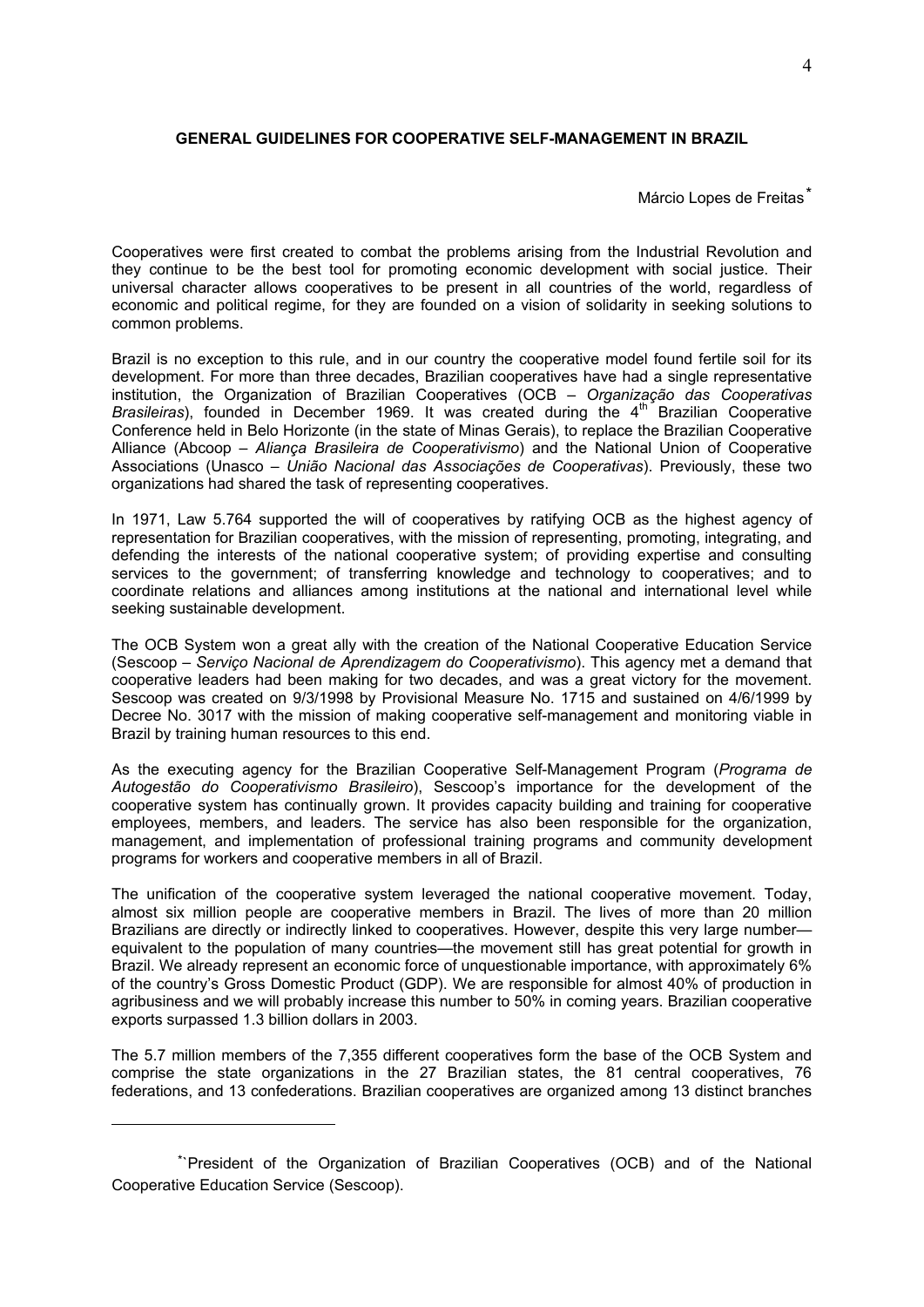of business: Agriculture, Consumer, Credit, Educational, Special, Infrastructure, Housing, Mineral, Production, Health, Labor, Tourism and Leisure, and Transport.

Currently, the cooperative system is oriented by four general guidelines formulated by top cooperative leaders in annual meetings: professional management, cooperative education, mutual cooperation, and social responsibility.

Management implies professional attitudes and training of leaders, members, and employees. The commitment and involvement of all is needed for cooperatives to be capable of meeting the challenges imposed by a new global economic order. Administrative tools, such as strategic planning and the creation of operational procedures suited to the development of cooperative business, are among the items that currently comprise the agenda of cooperative leaders. Some of the actions extolled for improved cooperative management, however, are predicated on changes that can only occur through new paradigms and new behavioral standards as an ongoing and coherent process. This transformation requires massive investments in education and in training new cooperative members to be aware of the rights and responsibilities inherent to cooperative ideology. Investments in training new leaders and providing more basic, technical, and post-graduate courses in cooperative management are needed.

Education—the basis of any organized society—will allow for the development of another important trend of modern cooperatives: the formation of mutual cooperation networks. It is in this regard that our leaders can broaden the future horizons of the cooperatives for which they are responsible. They are doing so: once more, cooperatives are breaking barriers and adopting new strategies. The formation of alliances between cooperatives and commercial enterprises—unthinkable in the recent past—are now gaining ground, making them more competitive and opening larger markets.

Mutual cooperation networks have brought gains in scale through joint commercial operations and increased negotiating power with financial institutions, suppliers, and clients. They have also allowed for a substantial reduction in costs and unification of cooperative marketing strategies.

Finally, the fourth general guideline for Brazilian cooperatives centers on social responsibility, a practice that, in truth, is inherent to the genesis of any cooperative and is one of the Seven Universal Cooperative Principles adopted by the countries that are part of the International Cooperative Alliance (ICA). Social responsibility means that every cooperative is committed to the well-being and sustainable development of the community in which it is located. Various projects with national reach are coordinated by OCB, including the Small-Scale Seaweed Cultivation Project in the Brazilian Northeast (*Projeto de Cultivo de Algas Marinhas em Pequena Escala no Nordeste Brasileiro*), developed in conjunction with the United Nations Food and Agriculture Organization in three states in the Northeast region. This program has provided extra income to fishing families who sell their seaweed production, mainly to the cosmetics industry.

These four trends, permeated by the self-management process, show that the cooperative system today is on firm footing. Brazil may someday become the largest cooperative republic in the world, a goal set forth by the president of the Republic, Luiz Inácio Lula da Silva. The OCB System will always be on duty to make its contribution so that this goal may be attained. With unity and solidarity in our shared objectives, we will become stronger and stronger.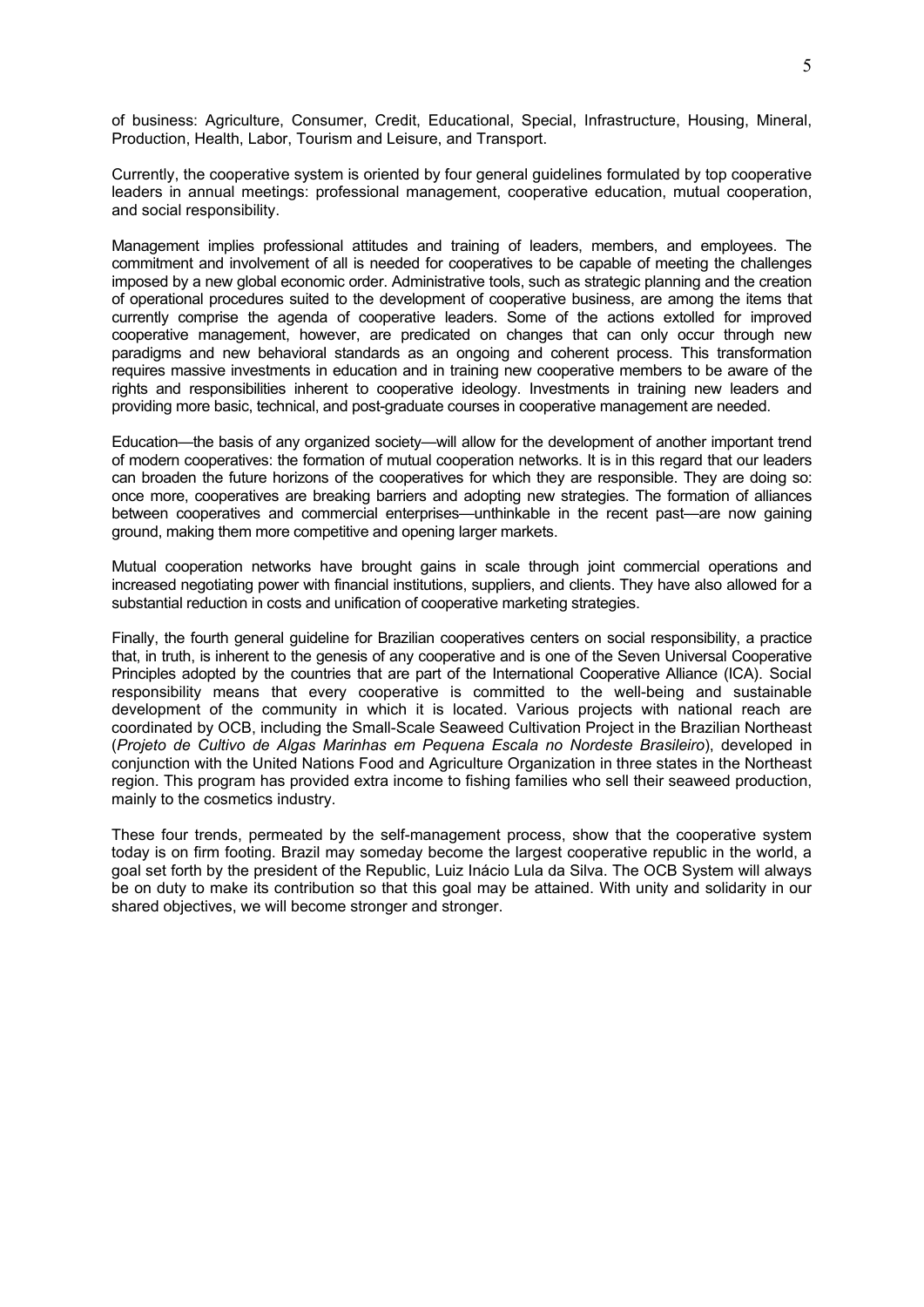## **CHANGES IN THE LEGAL FRAMEWORK FOR BRAZILIAN COOPERATIVES**

Paulo Roberto Stöberl\*

## **INTRODUCTION**

<u>.</u>

The current cooperative movement in Brazil has the profile of a system; in other words, it has a series of interrelated institutions.

The legal structure of cooperative societies, defined by Federal Law No. 5764/71, is based on the notion of a system, although the legislation does not express it as such. There are currently three basic sets of legal bodies that can be pointed to as constituting the Brazilian cooperative system: Brazilian cooperative societies; their representative institutions—the Organization of Brazilian Cooperatives (OCB – *Organização das Cooperativas Brasileiras*) and its affiliates, the Organizations of State Cooperatives (OCEs – *Organizações de Cooperativas Estaduais*); and the national cooperative education service and its state units.

The cooperative movement is a life philosophy. It cannot be separated from attitudes and social life or rather, social structure. The act of cooperating is the foundation of joint action; it is the union of a group that shares a common identity to solve a collective problem.

All civilized countries have made use of the basic universal and structural principles of cooperatives and have implemented, in one way or another, the cooperative system at the national level. Brazil is no exception: it has been doing so for a century. Thus, although cooperative societies have a different face in each nation, their basic structural design has similarities in the entire civilized world.

## **THE STRUCTURE OF COOPERATIVES IN BRAZIL**

The modern structure of Western cooperatives was brought to Brazil by the flow of immigrants that arrived mainly beginning in the second half of the  $19<sup>th</sup>$  century. The unfamiliarity of the land, the language, the customs, the economy, and the culture reinforced the immigrants' need to unite and recall the models of cooperative practice from their countries of origin. Cooperatives were also made possible by the geographic proximity with which the colonies of immigrants were founded.

It should be noted that in Latin America—and more specifically in Brazil—we had examples of cooperation, or rather, pre-cooperative manifestations, since we adopted the term *cooperativismo* (the cooperative system) for manifestations after Rochdale (Rochdale Cooperative, England, 1844), according to the International Cooperative Alliance (ICA). These manifestations included the Jesuit reductions, among other practices. The starting point of these manifestations is found in the *Encarnación de Itapúa* reduction, in 1627, according to writer Virgílio Périus (1999), who cites studies by Professor Carbonell.<sup>1</sup> Another experience considered pre-cooperative was the Palmares Republic

<sup>\*</sup> Lawyer, Master of Law, legal aide for the Organization of Parana State Cooperatives (Ocepar), professor of Cooperative Legislation in post-graduate Cooperative Management courses.

<sup>1</sup>DE MASY, Rafael Carbonell. **Estratégias de desarollo rural em los pueblos Guaraníes**  (Rural development strategies among Guarani peoples) (1609-1767). Barcelona: Antoni Bosch, 1992. 512p.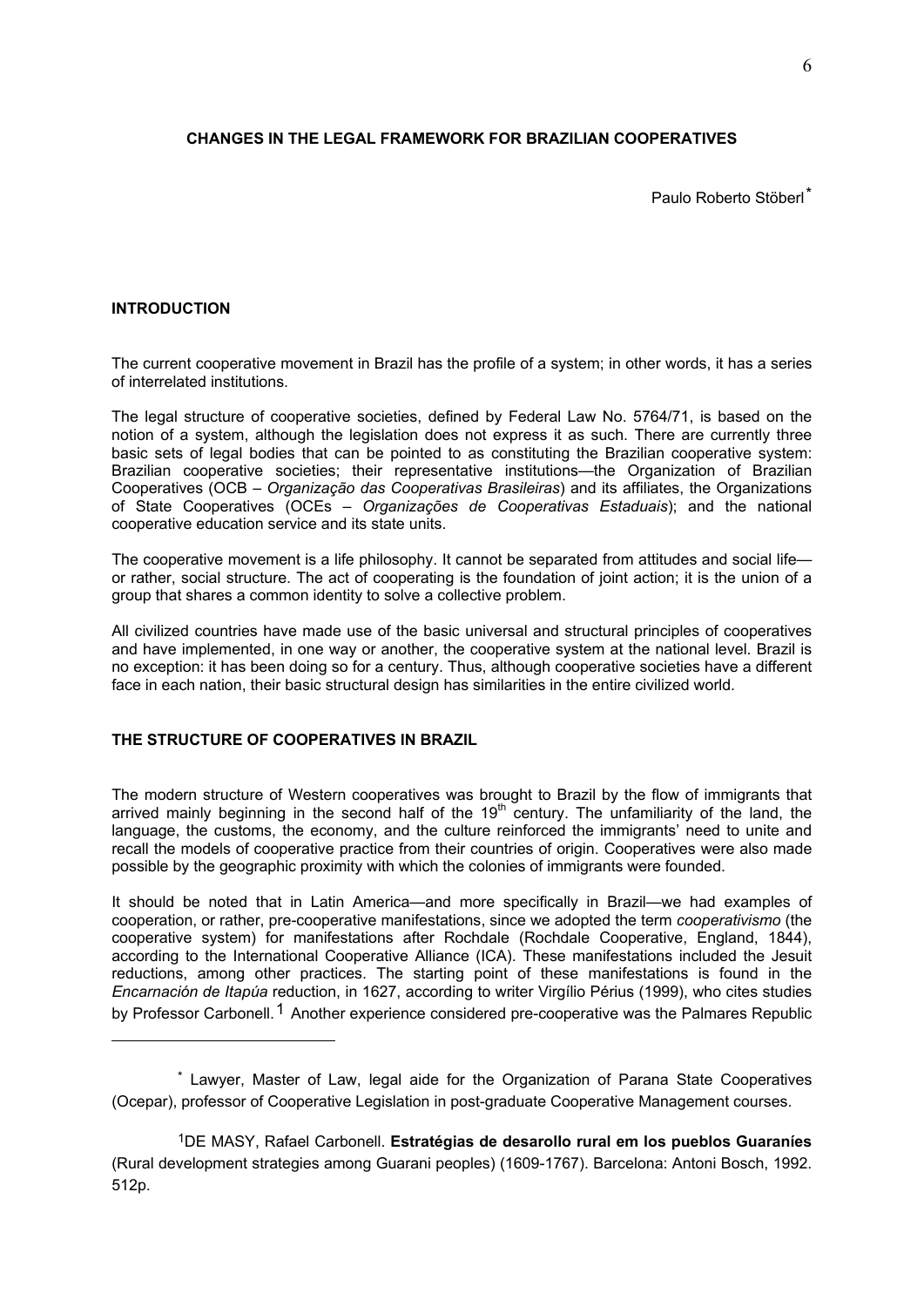(*República de Palmares*), "a group of slave communities (…) that existed from 1600 to 1695" (RICKEN and RITZMANN, 2001, p.5).

It is also worth citing the important cooperative experiences mentioned in Ricken and Ritzmann's work (2001, p.5), such as the Tereza Cristina colony in the states of Parana and Santa Catarina in the 1840s, under the leadership of French doctor Jean Maurice Faivre; the Raiffeisen credit cooperative led by Father Amstad in 1903 in Nova Petropolis, Rio Grande do Sul; and the agricultural cooperative in Minas Gerais fostered by João Pinheiro in 1907.

However, the idea of structured cooperatives—as we know them today—was born in England during the Industrial Revolution, with the constitution of a consumer cooperative in 1844:

> The origin of the Cooperative System as a socioeconomic enterprise took place in England in the village of Rochdale, near Manchester. Under the growing threat of being substituted by steam-driven machines and with the worsening of the working class' extreme poverty, 28 weavers joined together to seek an alternative for their work and survival.2

In Brazil, the first piece of legislation that regulates, or at least cites, cooperatives was Legislative Decree No. 979 from January 6, 1903.

## **DEVELOPMENT OF BRAZILIAN LEGISLATION ON COOPERATIVE SOCETIES**

The particular structure of this type of society in Brazil always followed international cooperative principles: the cooperative society is not a Brazilian invention, nor, perhaps, that of any nation. Thus,

it possesses a series of fundamental structural principles  $3$  that can be found in countries that adopted and implemented this type of society.

It is necessary to chart a brief chronological history of all Brazilian legislation that governed cooperative societies, or the cooperative system itself, in the 20<sup>th</sup> century, and now in the 21<sup>st</sup> century. The following is a transcription of the exhaustive research conducted by professors Fábio Luz Filho (196, p.201), Diva Benevides (1991, p. 28 e s.), and Waldírio Bulgareli (1998):

- Legislative Decree No. 979 of 1/6/1903;
- Legislative Decree No. 1637 from 1/5/1907;
- Decree No. 22239 from 12/19/1932;
- Decree No. 23611 of 12/20/1933;
- Decree-Law No. 581 of 8/1/1938:
- Decree-Law No. 926 of 12/5/1938;
- Decree-Law No. 1386 of 12/5/1939
- Decree No. 6980 of 3/19/1941:
- Decree-Law No. 5893:
- Decree-Law No. 6274 of 2/14/1944;
- Decree-Law No. 8401 of 12/19/1945;
- Decree-Law No. 59 of 11/21/1966;
- Decree No. 60597 of 4/19/1967;
- Law No. 5764 of 12/16/1971;
- Law No. 10406 of 1/10/2002.

1

 $3$ The ICA's seven principles are worth reading.

<sup>2</sup>*O Cooperativismo Paranaense* (Cooperatives in the state of Parana), a 1999 Ocepar publication.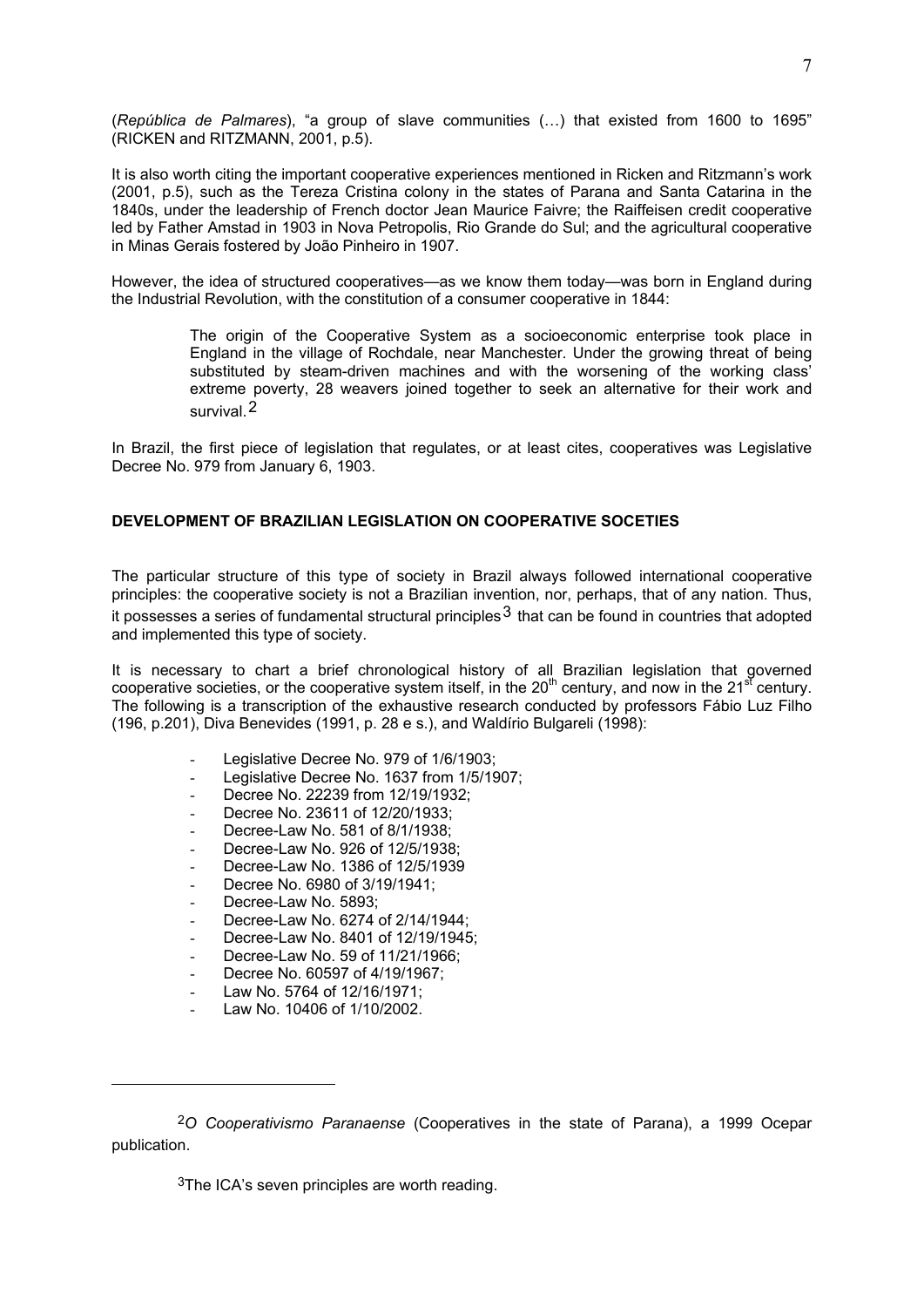Some cooperative scholars dispute the affirmation that the Legislative Decree No. 979 of 1903 inaugurated the regulation of cooperatives in Brazil. The Decree regulated, so to speak, cooperative societies, since in Article 10, it determines that in the case of closure these societies would be subject to the same laws as civil societies.

Legislative Decree No. 1637 of 1907 was incontestably the first important legal milestone for to the cooperative movement<sup>4</sup>, since it created the first law in Latin America dealing specifically with cooperative societies. Professor Bulgarelli states that:

> Profoundly influenced by the French law of 1867, it did not attribute a unique form to cooperatives. They should be constituted as commercial societies, with a collective name, limited liability, and anonymous membership. It gave them, however, full liberty of constitution and operation, without subordination to any state institution. To operate legally, they only needed to deposit a copy of their articles of association at the Board of Trade. Subsequently, their only obligation was to deposit a list of members and any changes in bylaws semi-annually.

> They had so much freedom of operation that they could, among other things: (Art. 25) "1 – borrow on mortgage, agricultural pledge, or warrants, thus establishing general warehouses according to the applicable laws. Agricultural pledges could be made by private contract, which would need to be registered in the county in order to have value before third parties; 2 – issue merchandise receipts according to the applicable laws; 3 – receive money, by deposit, on interest, not only from members but also from persons outside the society" (BULGARELLI, 1998, p.65).

Decree No. 22239 of 1932 altered the clauses of Legislative Decree 1637. According to Professor Diva Benevides, whose classic work was cited above, this decree changed the civil conception of cooperatives: the law began to consider "cooperatives associations of persons and not of capital, *sui generis* in their legal nature, having specific characteristics" (PINHO, 1991, p.38).

Decree No. 23611 of 1933 revoked Legislative Decree No. 979 of 1903, and authorized the creation of professional-cooperative consortiums. It created the state cooperative agency, thus beginning state tutelage of cooperatives.

Decree No. 24647 of 1934 revoked Decree No. 22239, establishing principles for professional cooperation, as well as for social cooperation. This decree also granted direct and indirect assistance to cooperatives and instituted the Professional Cooperative Consortiums Fund.

Decree-Law No. 581 of 1938 legislated on registrations, inspection, and assistance to cooperative societies, and revoked Decrees No. 23611 and 24647. Also in 1938, Decree-Law No. 926 regulated the creation, financing, and inspection of cooperative insurance societies.

Decree-Law No. 1386 permitted the admission of legal entities as members of cooperatives in extractive industries.

The notable feature in Decree No. 6980 of 1941 is in the regulation for the inspection of cooperative societies, established in Decree-Law No. 581.

Law-Decree No. 5893 of 1943 deals with the organization, operation, and inspection of cooperatives. This decree was subsequently altered by Decree-Law No. 6274 of 1944.

The last two decrees were revoked by Decree-Law No. 8401 of 1945, except for articles 104 and 118; the clauses of Decree-Law No. 581 of 1938 and 22239 of 1932 were reinstated.

Decree-Law No. 59 of 1966 and its regulating Decree No. 60597/67 defined national cooperative policy, creating the National Cooperative Council. Waldírio Bulgarelli levels severe criticism at this legislation, due to its "lack of organization and systematization, and its intent to submit the cooperative

1

<sup>4</sup>Fábio Luz and W. Bulgarelli.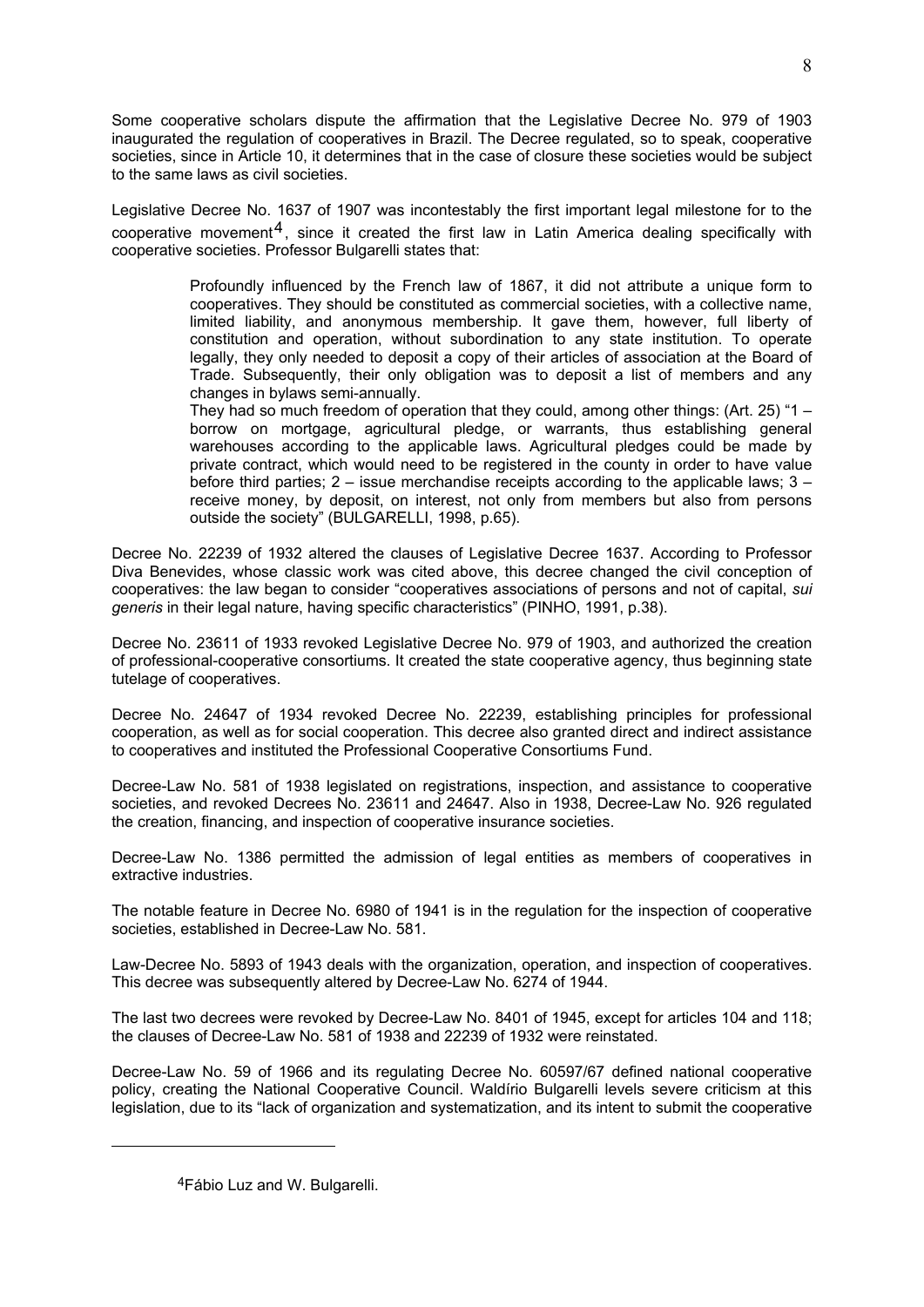movement to rigid State control" (BULGARELLI, 1998, p.68). Decree-Law No. 59 was substituted by Law No. 5764 of 16 December 1971, which defined the National Cooperative Policy. This legislation warrants separate mention, as does Chapter VII of the 2002 Civil Code.

## **ANALYSIS OF COOPERATIVE PRINCIPLES FROM A LEGAL PERSPECTIVE**

To penetrate this topic, it is important to elucidate and delimit legislation applicable to cooperative societies from 2003 on, in light of the regulations enacted by Chapter VII of the 2003 Brazilian Civil Code, which deals with cooperatives.

CURRENT LEGISLATION APPLICABLE TO COOPERATIVE SOCIETIES

At present, cooperative societies are governed first by Chapter VII of the 2002 Civil Code, Law No. 10406, and, where it is silent, by Law 5764/71. General laws governing all kinds of societies apply when Law 5764/71 does not deal with a particular issue.

As of 2003, cooperative societies are conceptualized or classified by Article 982 of the 2002 Civil Code<sup>5</sup> as being simple societies. This classification is, in our opinion, a mistake,  $6$  However, this criticism is merely from a theoretical point of view, since from a legal standpoint it cannot be changed.

The Civil Code's method of classification was an attempt to unify private law in Brazil. Accordingly, its content includes registers of all types of societies in Brazil, including corporations, whose commercial character is indisputable. Under the mantle of this new system of classification, the Civil Code must present the type of society and not be concerned with delimiting its structure and operation. This latter task falls to special laws, as was the case for cooperative societies in Article 1093.<sup>7</sup>

The argument that the Brazilian Civil Code is above Law 5764/71 but that the latter has not been entirely replaced, is based on the application of rules that resolve apparent conflicts between laws in our legal system—more precisely, conflict in laws from different time periods—since we have two laws that govern the same issue.

Thus, the civil law began to frame and determine basic guidelines for societies in Brazil. This system of organization brought apparent contradictions in legal orientation, mainly in respect to the content of Articles 1093 and 1096, and Law 5764/71. An apparent contradiction exists between the directives, making it necessary, according to Maria Helena Diniz, to refer to standards on interpretation and applicability of laws in general—that is, the Introductory Law of the Civil Code.  $8$ 

 $7$ Art. 1093 – Cooperative societies shall be governed by what is stipulated in this chapter, with the exception of special legislation.

8Decree-Law No. 4657 of 4 September 1942.

1

 $5$ Art. 982. (...) Sole paragraph. Regardless of their business purpose, societies that sell stock are considered corporations (*sociedade empresária*); cooperatives are considered simple.

 $<sup>6</sup>$ It is a mistake because, in terms of their economic activities, cooperative societies are very</sup> similar to large corporations (considered "*sociedade empresaria*"). The unique (*sui generis*) nature of cooperatives has always been unanimously agreed on by the movement; therefore, endeavoring to classify cooperatives a specific type of society is dangerous, because their unique nature will always lie somewhat outside of the classification.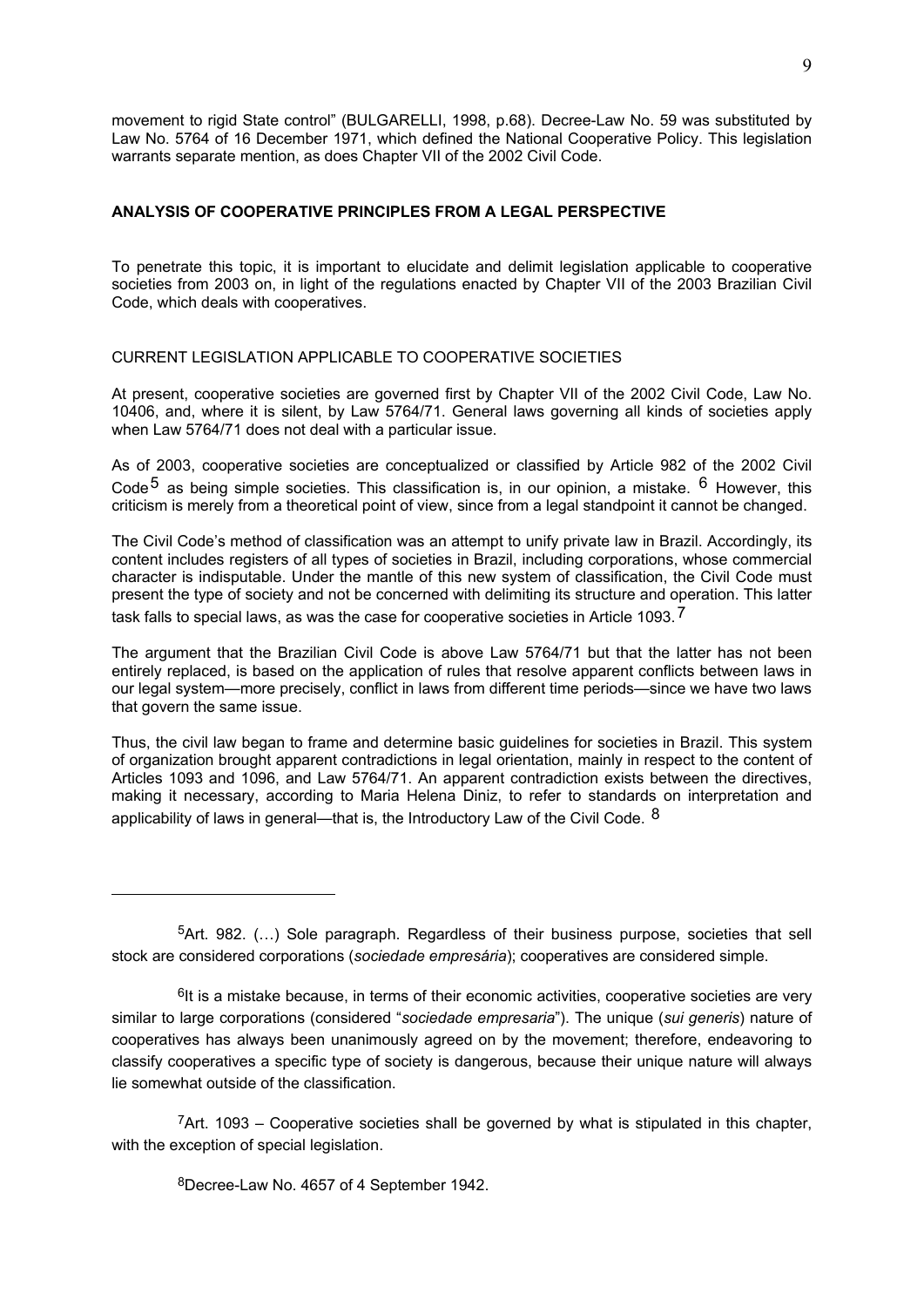Article 2 of the Introductory Law of the Civil Code<sup>9</sup> stipulates that the content and authority of previous laws are revoked only if this is explicitly stated in the new law (which was not the case here);  $10$  if there are clauses in the new law that change the old law; or if the new law is exhaustive in legislating on the issue. The latter two hypotheses did occur; however, this is not the place to delve into them.

Our objective in this text is to report on and delimit Brazilian legislation applicable to cooperative societies.

#### THEORETICAL APPROACH TO COOPERATIVE SOCIETIES

The Civil Code regulations did not alter the theoretical conception of cooperative societies. Article 1094<sup>11</sup> delineates the features of a cooperative society, reaffirming those features described by Article 4 of Law 5764/71.12

Paragraph 1. New laws revoke previous laws when they explicitly claim to, when they are incompatible with previous laws, or when they cover all aspects of the previous laws.

Paragraph 2. New laws, when they establish general or special provisions in line with existing laws, do not revoke nor modify previous laws.

Paragraph 3. Unless otherwise stipulated, revoked laws are not automatically reenacted when the law that revoked them is no longer in force.

10Law 10406 never expressly revokes Law 5764/71.

11Art. 1094. The following are features of cooperative societies:

I – variability or inexistence of share capital.

<u>.</u>

II – grouping of minimum number of members needed to constitute the cooperative's management, with no maximum number.

III – limitation of value of sum of shares of share capital that each partner is allowed to have.

IV – capital shares cannot be transferred to third parties outside of the cooperative, even by inheritance;

V – quorum for the General Assembly to function and debate based on number of partners present at the meeting and not on the proportion of capital share represented;

VI – distribution of profits proportional to the value of operations between members and the cooperative; fixed interest can be established on capital obtained;

VIII – indivisibility of reserve fund among members, even in the case of dissolution of the cooperative.

<sup>9</sup>Art. 2. This not being a temporary law, it shall be in effect until another law modifies or revokes it.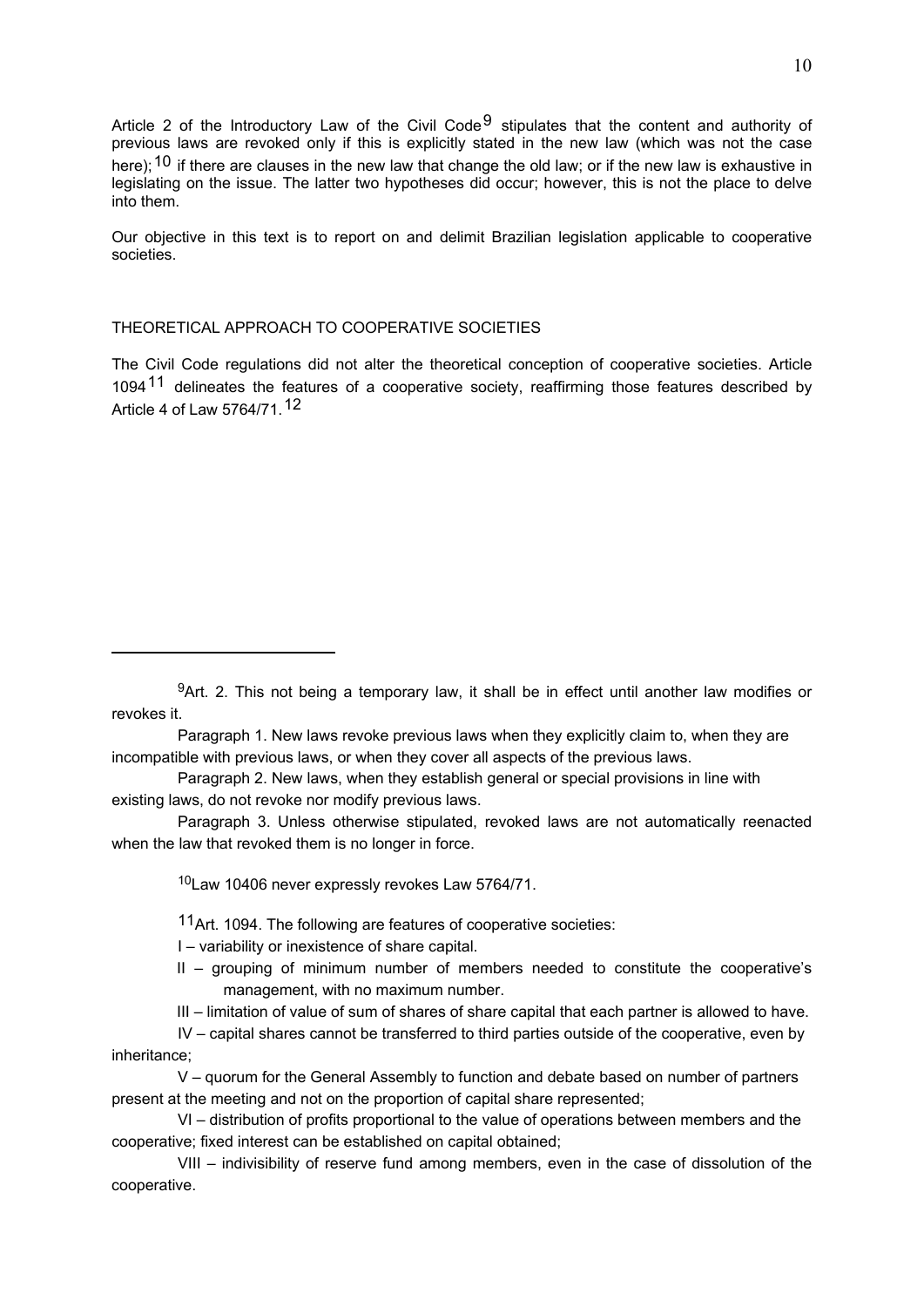One feature of a cooperative society is the variability of share capital; this mention enthrones one of the features of the cooperative member/partner—that is, of being owner of the cooperative society that he or she belongs to. The condition of being *cooperative owner*13 is shared by many persons and legal entities that agree to a *partnership contract*. Legally, they become cooperative partners replacing their previous legal status—and now possess a *part* of the cooperative through capital invested therein; that is, a portion (share) of it, and they become responsible for the operations of the cooperative before the market in which the cooperative transacts. Variability of social capital means division of the society in parts, and this division is variable.

The noteworthy feature of the Civil Code was that it allowed for the constitution of cooperatives without capital—that is, without assets. Whenever there are assets, they must be somebody's property: this somebody is necessarily *owner* of the society, because he or she physically possesses it. We believe that it is possible, in theory, for a cooperative society to exist without capital  $14$ , since the only function of a cooperative is to provide direct services to members<sup>15</sup> and there are some branches<sup>16</sup> that fulfill this function without need of capital: they simply offer services.

12Art. 4. – Cooperatives are civil societies of persons, having a unique structure and legal status, not subject to bankruptcy, and constituted to provide services to their members. They can be distinguished from other kinds of societies by the following features:

I – voluntary membership of unlimited number, except in the case of technical incapacity to provide services;

II – variability of capital, divided into shares;

1

III – limit on number of capital shares that each member can have; the establishment of criteria based on proportionality is also allowed, if that is more appropriate to obtain business objectives;

IV – unavailability of capital shares to third parties who are not part of the cooperative;

V – each member has a single vote; central cooperatives, federations, and confederations of cooperatives—except those engaged in credit activities—may opt for the criterion of proportionality;

VI – "quorum" for the General Assembly's functioning and debate based on number of members and not on capital;

VII – distribution of fiscal year net surplus in proportion to operations performed by each member, unless otherwise decided by the General Assembly;

VIII – indivisibility of Reserve, Technical Assistance, Education, and Social Funds;

IX – political neutrality and religious, racial, and social non-discrimination;

X – provision of assistance to members and, when stipulated in the bylaws, to cooperative employees;

XI – area from which members can be admitted is limited by feasibility of meetings, control, operations, and provision of services.

<sup>13</sup>As in the classic theory of "dual quality of the cooperative member, who is both a owner and a user: an owner because he has a share in the cooperative and, as such, 'owns' it." In: **Tributação das Cooperativas** (Cooperative Taxation), São Paulo: Dialética, 1998. p. 108, item 7.1.

<sup>14</sup>Art.  $4. -$  Cooperatives are civil societies of persons, having a unique structure and legal status, not subject to bankruptcy, and constituted to provide services to their members (...)

15Text from Article 4 of Law 5764/71

<sup>16</sup>The division/classification by branches designates the cooperatives' business objectives and is made by OCB, which classified 13 different branches.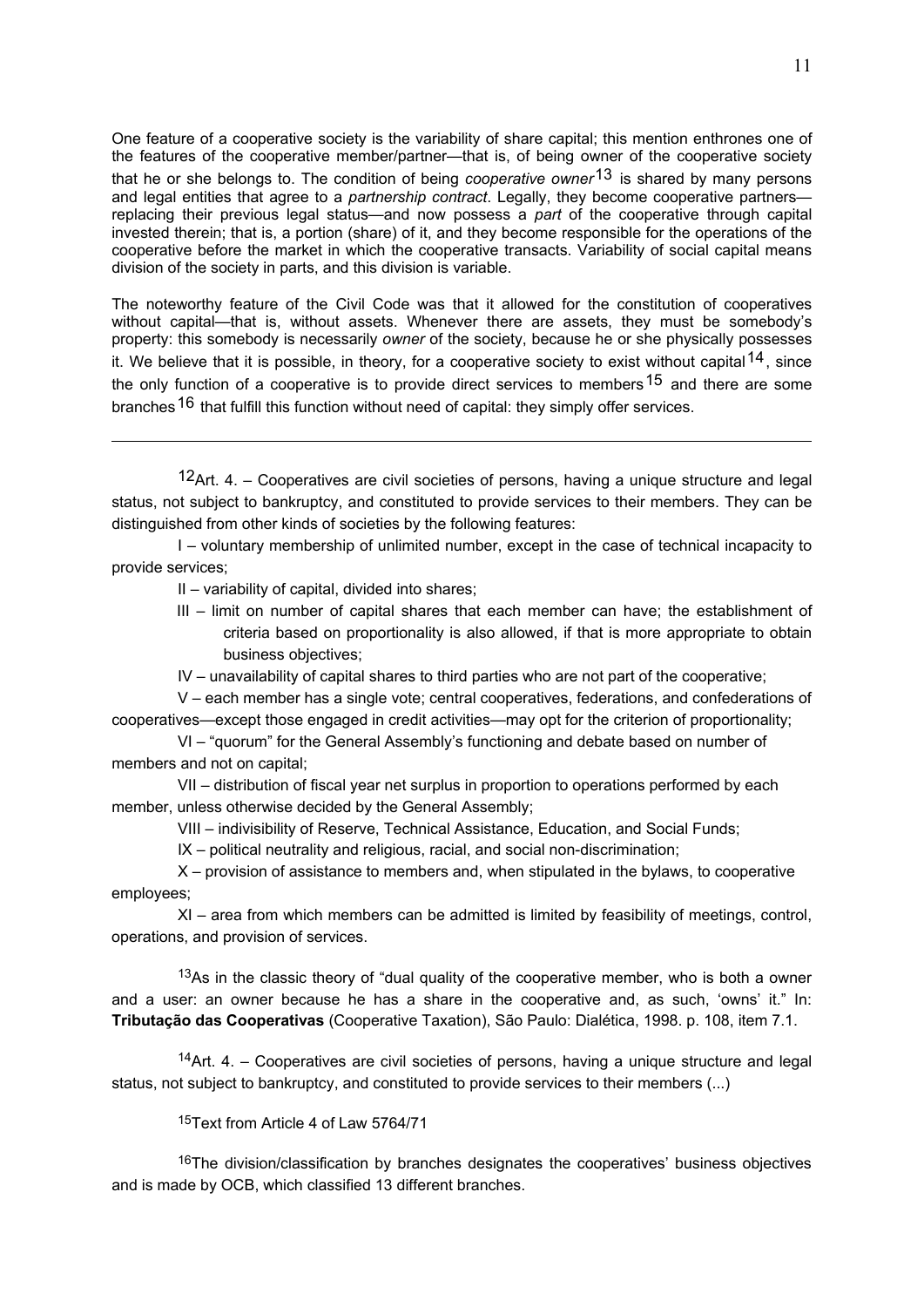Another issue inherent to this feature relates to the role of capital in cooperatives societies. We believe that the raison d'être of cooperatives is the creation of mechanisms/structures needed to fulfill their sole role: providing services to their members. *We do not accept the idea of the existence of cooperative capital if it is not linked to the provision of services*. Accordingly, when the law institutes capital in cooperatives, according to the very structure of cooperatives, it is linking it to the provision of services and not to the direct remuneration of cooperative members.

Civil Law No. 10406, in clause II of the previously discussed Article 1094, determines that there are a minimum number of members necessary to constitute a cooperative society. The framers of this legislation saw it best not to stipulate the exact number; instead, they established that this number depended on the cooperatives' need for administration. We should understand the term *administration* in the broadest possible sense—that is, that cooperatives exist and should be administrated in such a manner as to provide adequate services for their members, thus fulfilling the role for which they were created.

Since 1971, legislators have prioritized the continuity of cooperatives. In the Federal Constitution, there is also a directive stating that the law should support and stimulate cooperatives, showing that legislators are concerned with creating rules and mechanisms for the maintenance of cooperatives, even when there are internal forces working for their dissolution. Now, the only explanation for the existence and continued support for this concern is that cooperatives have a social role that is important to the Brazilian nation.

According this reasoning, cooperatives are, without a doubt, national enterprises; they create and distribute wealth in the community and they also assemble a sizable group of members—more than in other types of societies—besides the direct and indirect jobs that are created, the economic activity generated, and the resulting organization of the market, since cooperatives prioritize professionals and not profit. We believe that these are the reasons that the Constitution itself establishes laws to maintain cooperatives in Brazil.<sup>17</sup>

Another feature is to limit the quantity of shares that any given cooperative member can have. Capital belongs to the cooperative members and must be returned to them in the event of their leaving the society, which can happen in one of three cases.<sup>18</sup> If individual shares represented too large a percentage of total capital, the restitution of the value might destabilize the entire enterprise.

The directive that establishes that shares of cooperative capital are nontransferable is important, as it is associated to the first clause of Article 1094, which deals with capital. This clause rounds out the conception of cooperatives as societies of people, and not of capital. It solidifies the notion that the shares exist *outside of the market*, since the only reason for their existence lies in the need to provide services to cooperative members. In other words, cooperatives exist to provide the necessary structure for the provision of services to the cooperative members that created it or maintain it, and this is, at all times, the justification for their existence and continuity.

Another feature established by Article 1094 is that the quorum for operation and deliberation cannot be based on capital; rather, the Article states, the quorum must be based on the number of members present at the assembly. This prohibition is perhaps one of the pillars of the cooperative system, in conjunction with the one-member/one-vote directive, determined by clause VI of the same article.

Again, capital cannot constitute the basis for deliberation or the calling of assemblies. It is only a means, and not an end of the cooperative society. It is well understood that the reason for creating societies of persons does not lie in the capital involved. In cooperatives the same is true, and furthermore capital is a means for the society's operation and not an end. The cooperative member enters the cooperative to benefit from the provision of services, and not to gain capital, invest, or seek returns.

<u>.</u>

<sup>17</sup>Articles 146, III, c, and 174, Paragraph 2 of CF/88.

<sup>18</sup> Dismissal, Elimination, Exclusion (Articles 32, 33, and 35 of Law 5764/71).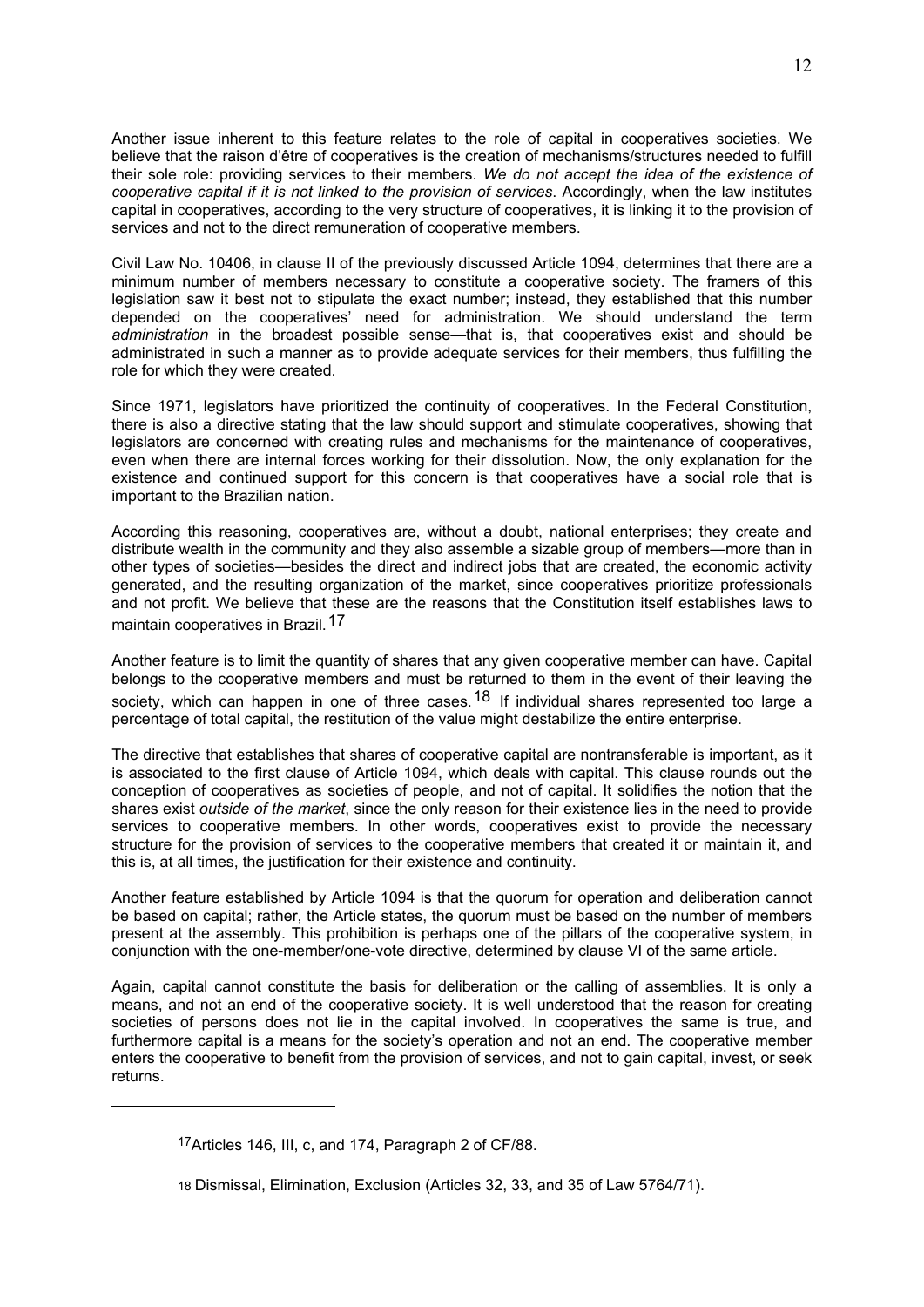The one-member/one-vote aspect tops off what has been confirmed here, and underscores the idea that the structure of cooperatives societies is unique, *sui generis*; no other type of society in Brazil has this distinctive feature of attributing to each member the right to one single vote. The novelty in 2002 is that even in cooperatives without capital, this policy holds.

Another fundamental theoretical pillar that characterizes cooperative societies is that distribution of cooperative profits must obey the criterion of *distribution proportional to the value of operations performed between members and the society*, due to the simple fact that the origin of the profits lies precisely in the operations of the cooperative members.

This standard simply means that owners must receive their due; in other words, cooperative members are the only parties responsible for the existence of profit—commonly called surplus—so it must be returned to them. This *existence* of surpluses is due precisely to the operations performed between members and the cooperative, thus the money is proportionally returned to them. To better understand this line of reasoning, it is necessary to analyze profit, or its synonym, surplus.

Surplus arises in two ways: from error coefficients or from price complements. The error coefficient is the value retained by cooperatives to pay for cooperative expenses in providing services to their members. Thus, the more operations/services that members use, more retention there will be. At the end of the year, if there was more retention that needed to cover expenses, the excess value retained is returned to the members. <sup>19</sup>

With price add-ons, the product/service of the cooperative members is sold at a higher price on the market than what is paid to the members. For example, if the price of soybeans is set<sup>20</sup> at ten Brazilian *reals* but the market is paying eleven *reals* due to price oscillations, at the end of the fiscal year there will be a value to return to the members.

In both cases, the profit arose from an operation between the cooperative and its members, and is proportional to this transaction/operation. Accordingly, it must be returned to whom it is due and in the appropriate proportion.

Another issue, also from clause VII of Article 1094, is the possibility of attributing fixed interest to integrated capital, since this capital is not subject to indexation. Each cooperative must analyze the expedience and value of using a portion of the surplus (cooperative operations) to remunerate capital, because this practice can weigh down cooperative operation.

The indivisibility of funds is, ultimately, a manifestation of the fact that cooperatives exist to provide services and not remunerate cooperative members. The Reserve Fund is instituted for maintenance of the society, and the Technical and Social Assistance Fund (Fates – *Fundo de Assistência Técnica e Social*), contained in Article 28 of Law 5764/71, facilitated operations with third parties and guaranteed social benefits for cooperative members and employees.

1

<sup>&</sup>lt;sup>19</sup>If there is retention of operations with non-members, the corresponding amount goes to Fates (see cooperative legislation).

<sup>&</sup>lt;sup>20</sup>Permission-for-sale procedure between members and the cooperative in the agricultural branch.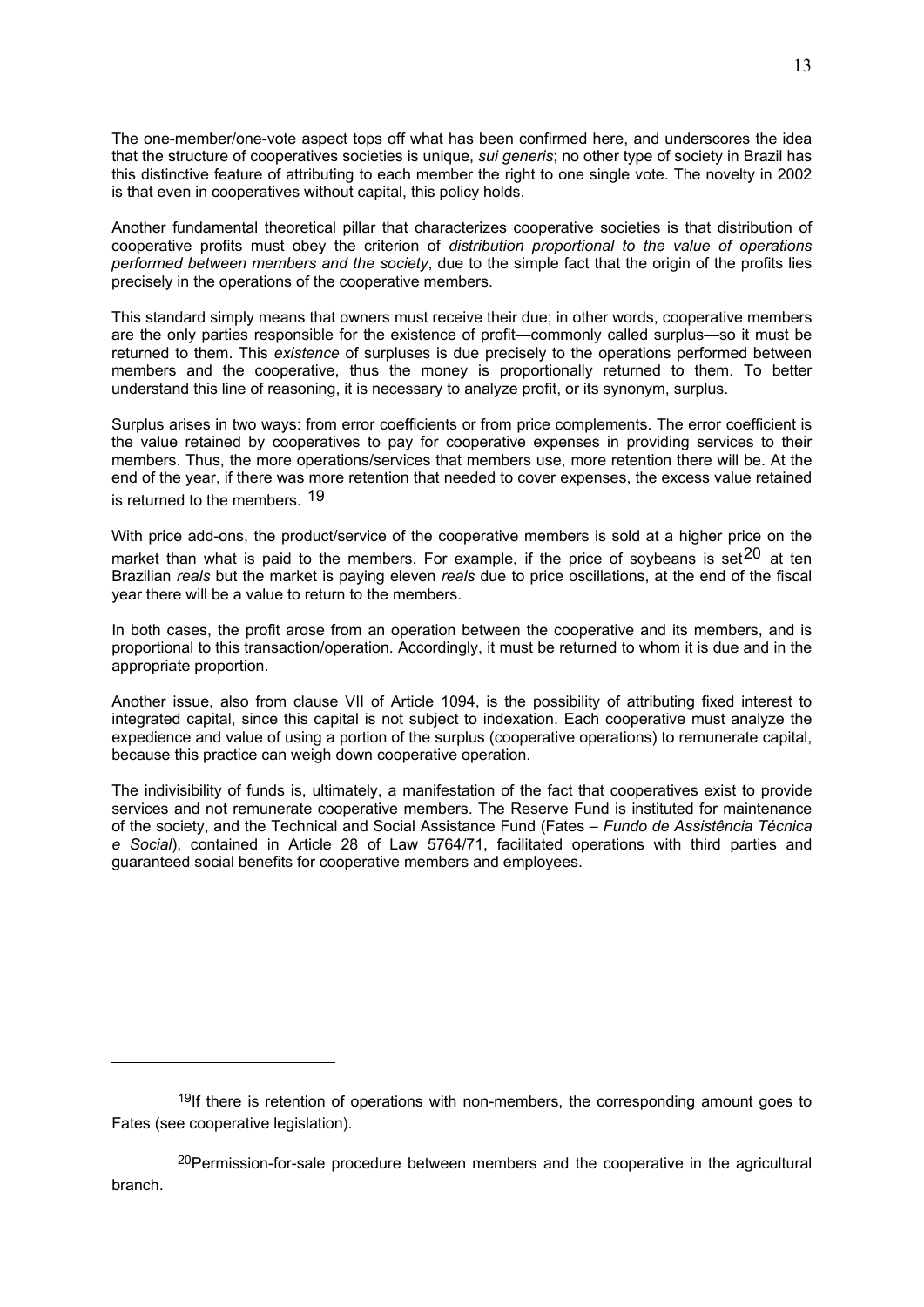## **ANALYSIS OF THE CONSTITUTIONALITY OF THE POLITICAL AND REPRESENTATIVE MODEL AND THE RELATIONSHIP BETWEEN COOPERATIVES AND THE STATE**

Law 5764/71 erected a system of representation for cooperative societies, attributing this prerogative to OCB in Article 105.<sup>21</sup> The legal arrangement remains intact until today, even after the 1988 Constitution that received the existing structure. Therefore, the constitutionality of the Single Cooperative Representation System remains in force. The legal framework that comprises the basic laws on cooperatives was organized systemically. It follows a harmonious order in which the supreme text of the Constitution outlines principles and precepts adhered to by all hierarchically inferior laws.

This "supremacy principal" establishes the necessity of conformity of all laws outside the Constitution to the Constitution, thus establishing the constitutional control to be exercised by the Republic.

In October 1988, cooperative societies, previously considered by cooperative doctrine to be Statecontrolled societies, obtained autonomy of formation and operation through explicit norms in the Constitution. The situation prior to the enactment of the Constitution must be analyzed in order to understand the intent of the constituents in writing clause XVIII of Article 5.22

In the previous period, cooperatives could be formed only with the authorization of the National Institute for Colonization and Agrarian Reform (Incra – *Instituto Nacional de Desenvolvimento e Reforma Agrária*). Incra was part of the Ministry of Agriculture, which had broad powers to inspect and close societies. The National Cooperative Council (*Conselho Nacional do Cooperativismo*), a collegiate body formed by members of government and cooperative representatives that analyzed legislation and issued legally binding resolutions, also regulated the operation of cooperatives.

It was in this context that cooperatives demanded autonomy of creation and operation—just like other societies in Brazil—with the implementation of self-inspection mechanisms instituted by the cooperative system itself. And such was the intent of the constituent assembly members: *remove state control from cooperative societies and allow for the operation of these mechanisms.*  Nonetheless, the single system of cooperative representation in Brazil, through the Organization of Brazilian Cooperatives, remained intact. This fact led to some criticisms about the reach of constitutional law and, consequently, about the alleged unconstitutionality of the legislation that established this single system. It is specifically clause XVIII of Article 5 that has led to interpretations of the Constitution that consider the single system of cooperative representation unconstitutional.

Notwithstanding these interpretations, it is incontrovertible that the Constitution sought to guarantee the creation of cooperatives in keeping with the legislation that regulates them, though without need for authorization by a state body; any state interference in their operation was also precluded.

The reality extant before the advent of the 1988 Federal Constitution, regulated only by Law 5764/71, involved three agencies that formed the Brazilian cooperative system: Incra, responsible for authorizing the creation and operation of cooperatives and for inspecting them; CNC, a collegiate body responsible for the political and analytical guidance of the legislation; and OCB, responsible for representing cooperatives and also the government's technical assistance and consulting agency.

1

<sup>22</sup>Art. 5  $\ldots$  - XVIII – the creation of associations and, under the terms of the law, that of cooperatives is not subject to authorization, and State interference in their operation is forbidden.

<sup>&</sup>lt;sup>21</sup>Art. 105 – The Organization of Brazilian Cooperatives (OCB) is responsible for representing the national cooperative system. It is a non-profit, civil society, structured according to this Law, that provides technical/consulting services to the Government and has its headquarters in the Federal Capital. It is essentially (…)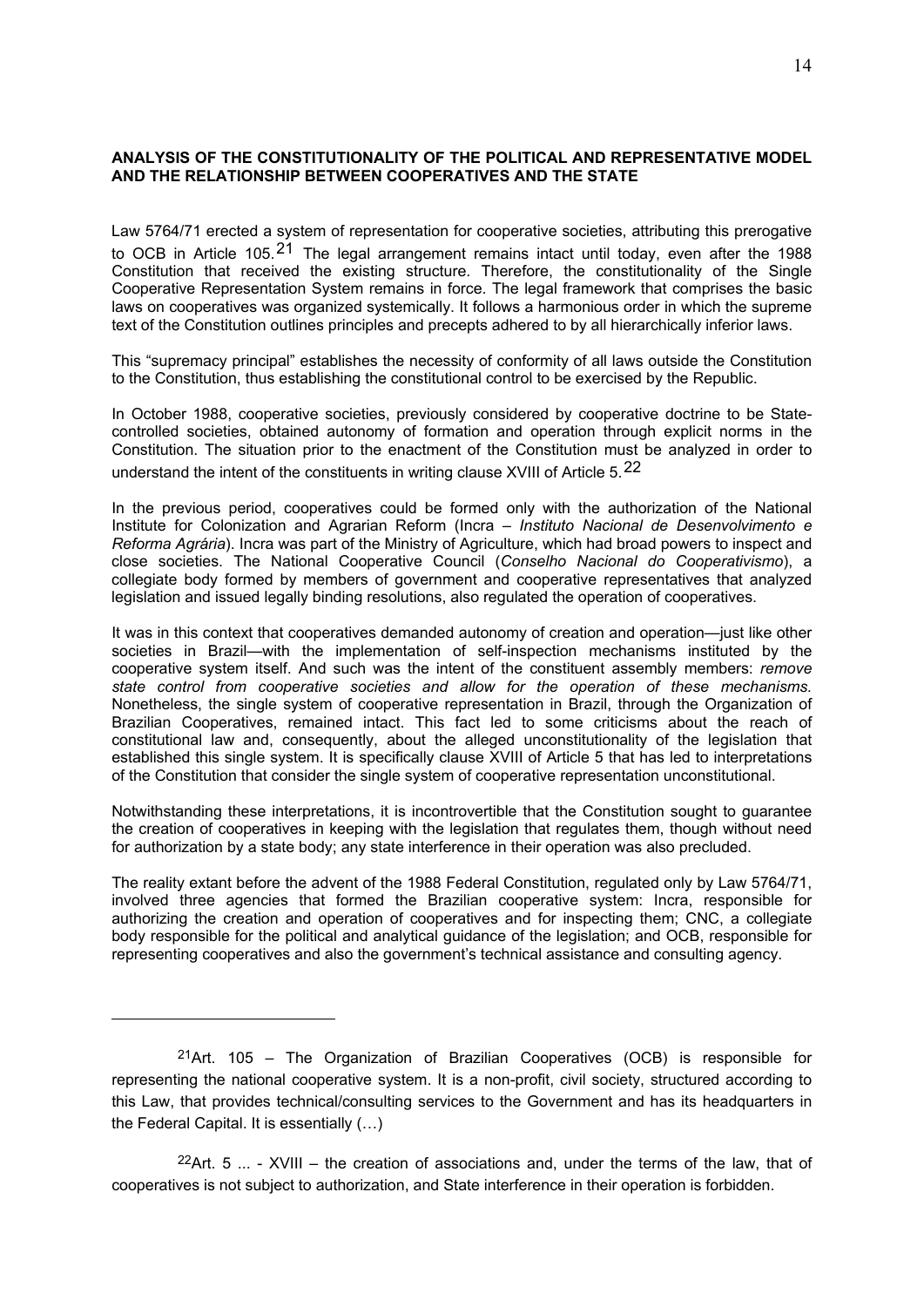The regulation of the cooperative system by these three agencies was not prohibited by the Constitution. What was prohibited was the need for authorization for the creation and operation of cooperatives by *State agencies*; consequently, Incra was removed from this process of creation and inspection of cooperative societies. There was also a strong directive disallowing state interference in cooperative operations, thus definitively removing Incra and CNC from this role. These two agencies drew up rules through their resolutions. These rules had had coercive power which cooperatives were compelled to obey; thus, they interfered with cooperative operation.

As for the system's representation, the Constitution was silent—first of all, because it did not involve state agencies, as they are civil societies governed by private law, and second, because OCB and its state organizations never had any authorizing or inspecting roles over cooperative societies. Even if they had, however, the constitutional ban would apply *only* to *state agencies*.

The legal enforceability of registering with OCB, a requisite factor for the applicability of a single representation system, has two theoretical explanations deriving from the way that cooperatives are constituted. The first is that registration is a requirement for bestowal of legal status on the cooperative society; the second explains registration as being merely a regulating condition for the creation of a society as a "cooperative," along the same lines that registration in regulating agencies is necessary for some professional activities or even, as an extreme example, registration is obligatory with the Ministry of the Treasury for tax purposes or with the Board of Trade.

In any case, one of the theories explains the enforceability of registration as an inherent factor for a society to belong to the Brazilian cooperative system—a consequence of cooperative principles, which posit mutual association as a source of strength for the cooperative system.

The enforceability of registration in no way runs against the broader legal context, because the Federal Constitution specifically states that legislation outside the Constitution shall regulate the matter. We should also analyze this issue from a systemic constitutional perspective, because there are other cases of mandatory registration of individuals and, even more so, of legal entities, that do not impede freedom of creation or operation. For instance, unions must register with the Ministry of Labor, but this registration does not constitute some kind of interference.

At this point, it is necessary to write a brief exposition of the content of clause XVIII, in reference to the phrase "according to the applicable law." To this end, we need to understand the concept of the effect of *"adaptation of laws in light of the enactment of a constitution."* This effect allows for the systemic harmony of the legal system. Theoretically, immediately after the enactment of a new constitution, all laws that conflict with it no longer belong to the nation's legal system. This effect is called *implied repeal* and derives from the recognition of the "declaratory unconstitutionality", under the responsibility of the Judicial Branch—whether under concentrated or diffuse control.

Thus the adaptation of Law 5764/71 by the aforementioned clause in the Constitution stipulates that the creation of cooperative societies shall occur according the legislation that regulates it, whether this legislation was enacted before or after the Federal Constitution, as long as that legislation does not conflict with the content of the Constitution. Consequently, the idea of a single system of representation as established by the 1971 law remains constitutional.

In conclusion, we believe that the institution of this kind of national cooperative system is a product of cooperatives' own wishes. The system is freed from state tutelage but contains a series of rules that delimit the operation and structure of cooperative societies, reproducing the universal principles that underlie this type of society. It benefits from a system of representation enacted by the cooperatives themselves. It is consonant with the Principle of Cooperation, one of the universal cooperative principles, and a direct result of the constitutional directive expressed by the constituent assembly members who wrote Article 5, clause XVIII.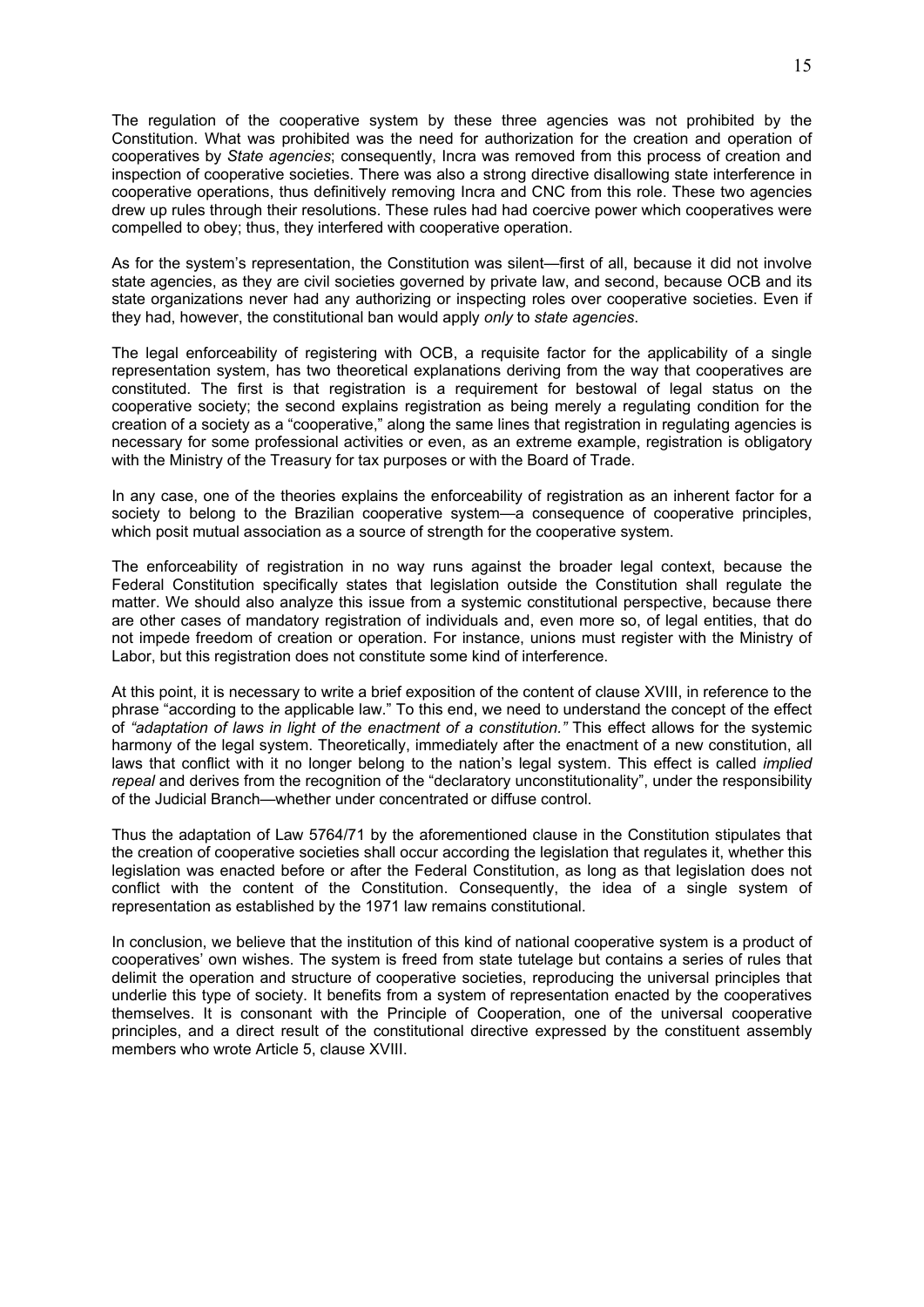## **FINAL CONSIDERATIONS**

In this text, we sought to make it clear that in Brazil, not only is there regulation of cooperative societies, but also the construction of a cooperative system based on three legal entities: the cooperative itself, the representational entity, and the cooperative education service.

Cooperative societies have their own distinct characteristics, as the rules governing them have been established by Brazil, that is, international structural principles were enacted into law by chapter VII of the 2002 Brazilian Civil Code as well as by Federal Law No. 5764 of 1971.

The system of representation remains valid and was accepted by the 1988 Federal Constitution, the same political document that barred state interference in cooperative societies, breaking its chains and thus allowing for sustained and deliberate development.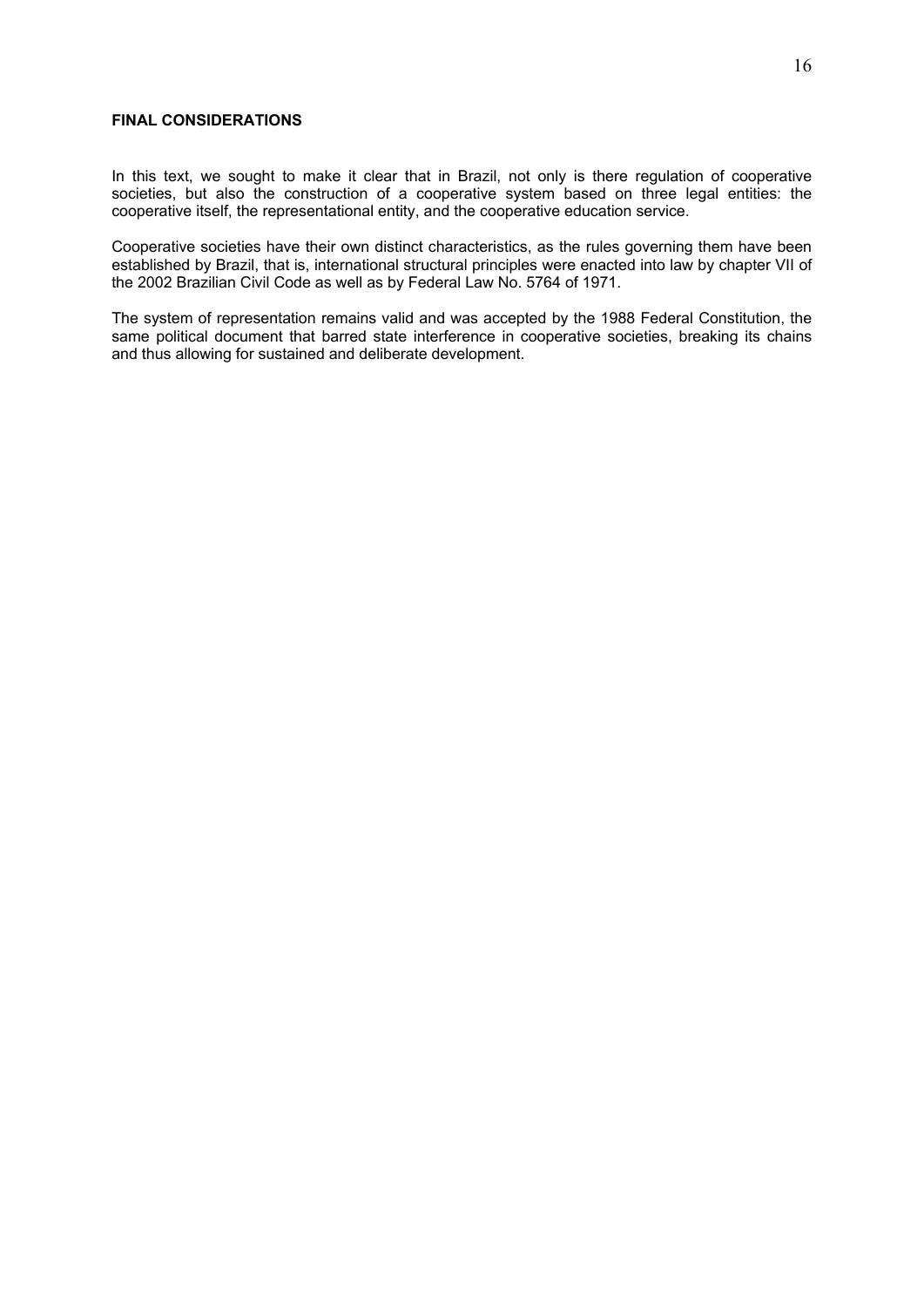#### **BIBLIOGRAPHY**

FRANKE, Walmor. **Direito das sociedades cooperativas** (*Cooperative Society Law*). São Paulo: Ed. Universidade São Paulo, 1973.

BULGARELLI, Waldírio. **As sociedades cooperativas e a sua disciplina jurídica** (*Cooperative societies and their legal regulation)*. Rio de Janeiro: Renovar, 1998.

BULGARELLI, Waldírio. **O regime jurídico das sociedades cooperativas** (*The legal regime of cooperative societies*). São Paulo: Livraria Pioneira, 1965.

BULGARELLI, Waldírio. **A elaboração do direito cooperativo** (*The elaboration of cooperative law)*. São Paulo: Atlas, 1967.

LUZ FILHO, Fábio. **O direito cooperativo** (*Cooperative law*). Rio de Janeiro: Ed. I. Pongetti, 1962.

BECHO, Renato Lopes. **Tributação das cooperativas** (*Taxation of cooperatives*). São Paulo: Dialética, 1988.

BECHO, Renato Lopes. **Elementos de direito cooperativo** (*Elements of cooperative law*). São Paulo: Dialética, 2002.

RICKEN, José Roberto; RITZMANN, Sigrid Ursula Litzinger. **Curso de cooperativismo a distância** (*Distance learning course on cooperatives*). Brasília: CONFEBRÁS, 2001.

PINHO, Diva Benevides. **As grandes coordenadas da memória do cooperativismo no Brasil** (*The great historical coordinates of the cooperative movement in Brazil*). Brasília, 1991. v.1.

PÉRIUS, Vergílio. **A verdadeira história do cooperativismo**: um tema irrecusável (*The true history of the cooperative movement: an irrefutable theme*). Publicado pela Universidade do Vale do Rio dos Sinos, 1999.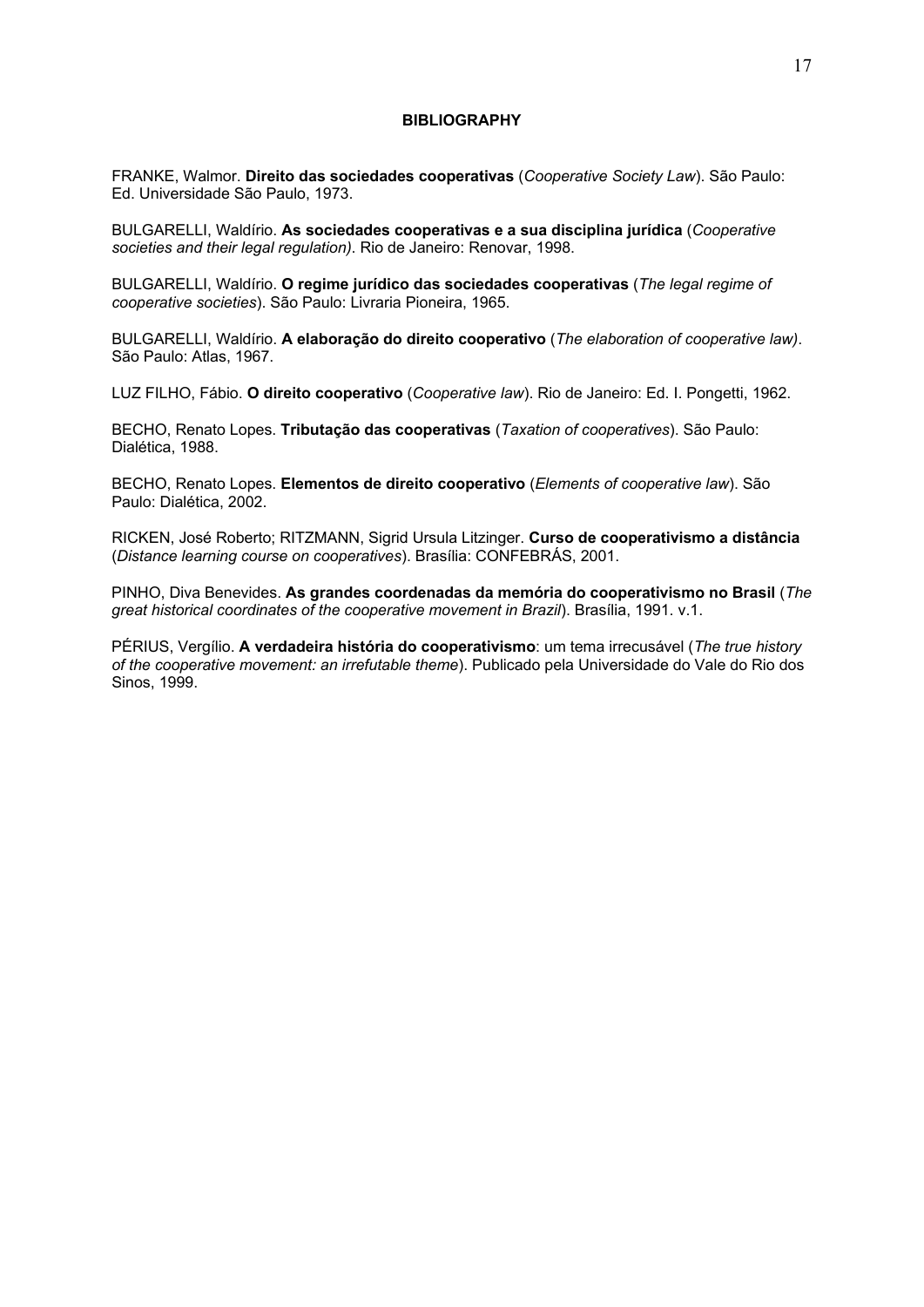## **LEGAL FOUNDATIONS OF THE BRAZILIAN COOPERATIVE MOVEMENT IN THE 1970s AND 1980s**

## Fernando Torres Lima\*

In Brazil, Cooperative Societies submit to the jurisdiction of Law No. 5764 of 16 December 1971, which defined National Cooperative Policy as activity resulting from initiatives connected to the cooperative system, originating in the public or private sector, in isolated or coordinated fashion, as long as they take the public interest into account (Article 1). With the declaration of the aforementioned law, the legal regime of cooperative societies was instituted, defined as a "civil society of persons, having a unique structure and legal status, not subject to bankruptcy, and constituted to provide services to its members" (Art. 4).

Thus defined, cooperatives are societies of individuals who previously undertook economic activity independently and now voluntarily unite to attain their common needs and economic, social, and cultural aspirations and needs. To this end, they institute a democratic association of collective property, based on the principles of mutual help, responsibility, democracy, equality, equity, and solidarity.

Defined by specific legislation, cooperative societies are distinct from commercial societies, charitable associations, foundations, associations, and other public or private legal entities. They have distinctive features, including:

- they are civil societies, not subject to bankruptcy, with variable capital, represented by shares, with capital share limits per member—they must be proportional to the quantity of services used by the cooperative member;
- they are societies constituted with the sole purpose of providing services to their members;
- democratic management, with decisions voted in General Assemblies, where votes are based on number of associates and not on shares of capital;
- profits from operations are returned directly to members, in proportion to the volume of services they have used, and not in proportion to their share of capital in the society, since the society does not seek profits in its commercial operations;
- specific, obligatory, and indivisible funds to provide socio-economic assistance to members and—when included in the bylaws—to cooperative employees;
- freedom of association—both in entering and in leaving the cooperative—for all those who wish to use the services offered by the cooperative, as long as they exercise the economic activity autonomously, compatibly with the other members, and do not engage in partisanship or religious, racial, and social discrimination.

With a view to reforming the large number of so-called "cooperatives" created under the structures of previous legislation, the new law attributed the coordination and stimulus of cooperative activities to the federal government. It established mainly government actions to provide technical assistance, financial incentives, and special credit—all necessary for the creation, development, and integration of cooperative entities.

Cooperatives societies were granted the right to adopt any service, operation, or activity as their business purpose. At the same time, they were guaranteed the exclusive right—and also obligated to use the expression "Cooperative" in their official name. As a result, the name automatically differentiates them from other kinds of associations. Credit cooperatives were also prohibited from using the word "bank" in their names.

A new authorization was required for cooperatives to be created and for existing cooperatives to adapt to the new statutes that altered the previous system's regulations. A period of 36 (thirty-six) months counting from December 18, 1971 was granted for obtaining this authorization; for new

1

<sup>\*</sup> Lawyer and legal consultant for Incra.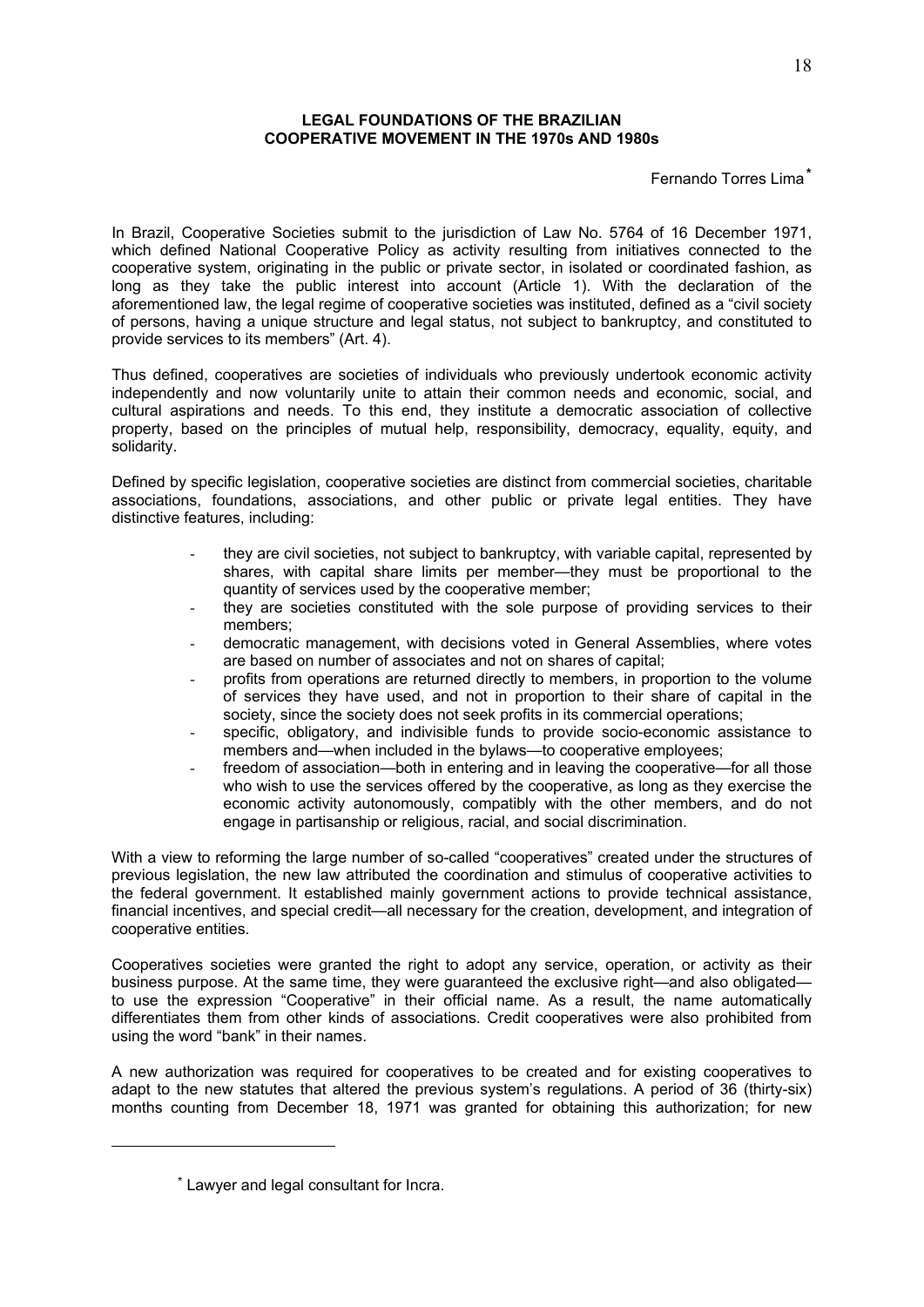cooperatives, previous authorization was required from the National Institute for Colonization and Agrarian Reform (Incra – *Instituto Nacional de Desenvolvimento e Reforma Agrária*). This federal government agency was charged with inspecting and controlling cooperative societies, with the exception of credit and housing cooperatives, which were now governed by Brazil's Central Bank (*Banco Central do Brasil*) and the National Housing Bank (*Banco Nacional de Habitação*). The latter no longer exists.

Incra, according to legal requirements, inherited the prerogative of monitoring cooperative societies from the Ministry of Agriculture's Rural Social Service (*Serviço Social Rural*), which had been dissolved. It created the Rural Development Directory (*Diretoria de Desenvolvimento Rural*), with a Cooperative Division and a Technical Assistance Division, both of which inspected and maintained control of cooperatives and rural unions.

Throughout Brazil, Incra's Regional Superintendencies, coordinated and centralized by Incra's Rural Development Board with headquarters in Brasilia, Federal District, examined documents relating to the creation of cooperatives; subsequently, they continued to control and inspect them.

Incra's inspection of cooperatives was geared chiefly to defending member interests, seeking to preserve the integrity of the cooperatives' unique features and to ensure that they maintained proper relations with their members.

Art. 92, Paragraph 2 of Law No. 5764/71 stipulates that cooperatives must permit any kind of verification by the appropriate control agencies, providing all explanations that are requested. They were also required to annually remit a list of new members and members that left the cooperative for various reasons; minutes from assembly meetings; balance sheets; fiscal year reports; and the Board of Directors' analysis.

Once this documentation was examined and the cooperative was deemed to be operating normally, Incra issued an annual "Certificate of Proper Operation" ("*Certificado de Regularidade de Funcionamento*"). This certificate allowed cooperatives to enjoy tax exemptions in their normal operations, which were called the "Cooperative Act" ("*Ato Cooperativo*") and defined by Art. 79 of Law 5764/71 as follows:

#### On the Cooperative Act

Art. 79. Activities practiced between cooperatives and their members, and between cooperatives when they are associated, for the achievement of stated business purposes, are called cooperative acts.

Sole Paragraph. The cooperative act does not include market transactions, nor purchase and sale agreements of products and merchandise.

If Incra identified irregularities, the cooperative was advised, through its Audit Committee, to carry out the needed corrections within 90 (ninety) days in order for its Certificate of Proper Operation to be issued. If the corrections were not made by the cooperative, an "Inspection Process" was initiated. If serious irregularities were detected, as stipulated in Art. 93 of the Cooperative Law, Incra intervened in the cooperative, removing the directors and designating provisional directors—who could be members or outside persons—with a view to reestablishing cooperative compliance in properly providing services to its members.

> Art. 93. The Government, through the central administration of the competent federal executive agencies—whether by its own initiative or by request of the General Assembly or Audit Committee—shall intervene in cooperatives in any of the following cases:

I - contumacious violation of legal provisions;

II - threat of insolvency due to poor cooperative administration;

III - suspension of activities for more than 120 (one hundred twenty) consecutive days; IV - Violation of article 56, paragraph 2.

Sole paragraph. This article applies to housing cooperatives in what appertains to them.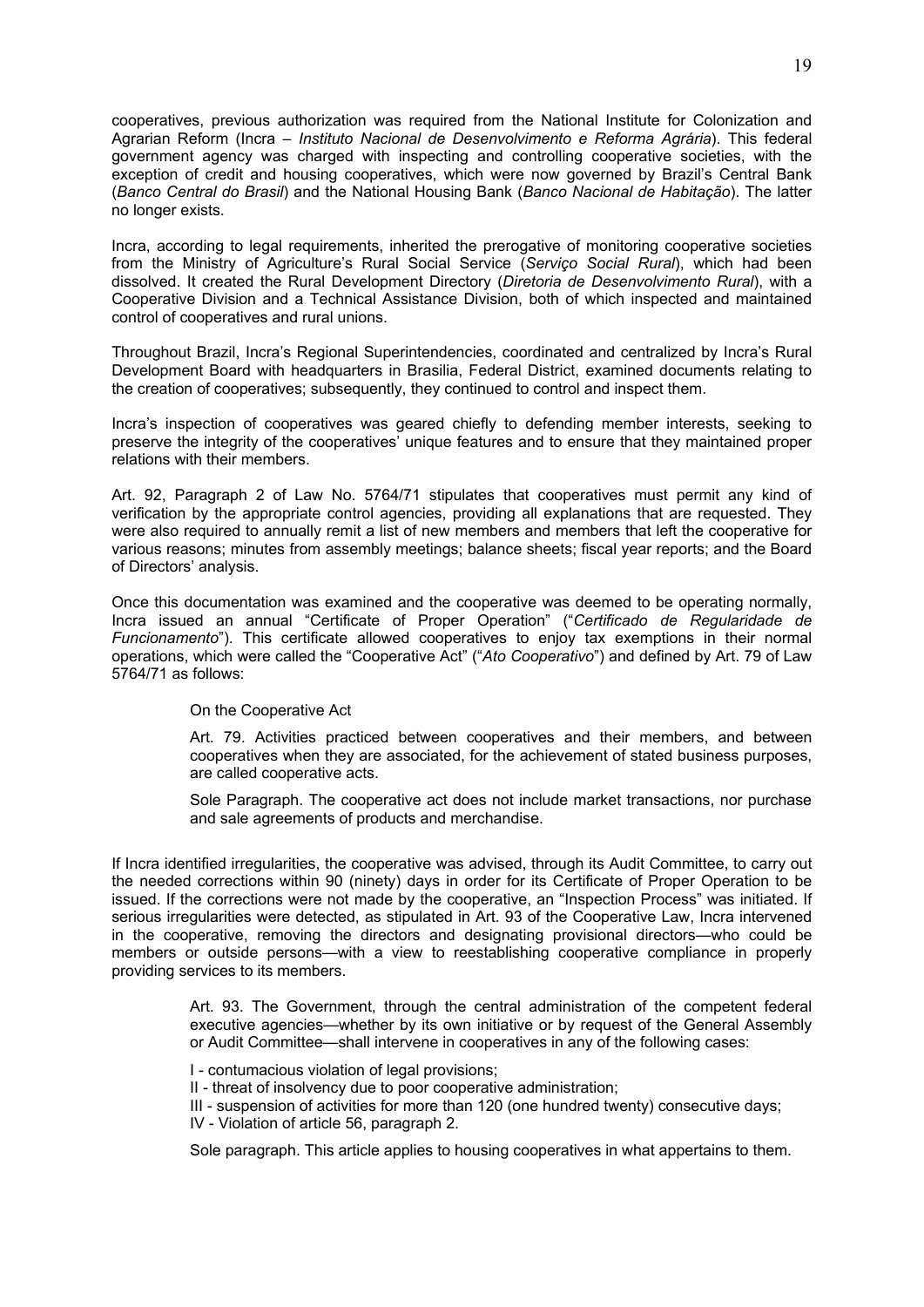Examining the balance sheets sent annually by the cooperatives, compliance with legal provisions relating to proper accounting and distribution of surplus was analyzed. The surplus was distributed after deduction of the quantity required for the obligatory funds created when the cooperative was founded (called Technical and Social Assistance Fund, or Fates – *Fundo de Assistência Técnica e Social*).

Contribution to these funds, which are exclusively for cooperative societies, is compulsory. The minimum percentages are established by Art. 28 of Law No. 5764/71, which states:

Art. 28. Cooperatives are obligated to create:

I – Reserve Fund to make up for possible losses and to meet needs for development of their activities. At least 10% (ten percent) of annual net surplus must be contributed to this fund;

II – Technical, Educational, and Social Assistance Fund to provide assistance to members, their families, and, when included in the bylaws, to cooperative employees. At least 5% (five percent) of annual net surplus must be contributed to this fund.

Paragraph 1. Besides those mentioned in this Article, the General Assembly may create other funds—including revolving funds—whose resources are earmarked for specific purposes. The General Assembly shall determine the method of formation, application, and liquidation of said funds.

Paragraph 2. Services to be provided for by the Technical, Educational, and Social Assistance Fund may be contracted for through agreements with public or private entities.

Services offered to members create costs that are covered by contributions called service fees, which are divided proportionally, according to the volume of use of the services by the members.

By contrast to for-profit organizations, the capital of a cooperative society, represented by shares, is rooted in the number of members and on the quantity of services needed that are offered and utilized by the members. In other organizations, capital owned by partners is intended only to bring profits to its trustees, shareholders, or quota holders. Based on this principle, corporations are not permitted to associate with cooperatives, since the main objective of the former is profit.

Exceptionally, paragraphs 2 and 3 of Article 29 of Law No. 5764/71 permit legal entities to be admitted to certain cooperatives—agricultural, rural electrification, irrigation, telecommunications, and fishing—as long as these companies practice the same economic activities as the members and are acting in the cooperative's field of activity. In addition, nonprofit associations may participate in cooperatives, according to clause I of article 6 of Law No. 5764/71.

> Art. 29. Membership in cooperatives is open to all who desire to use the services offered by the cooperative, as long as they adhere to the established purposes and fulfill the conditions established in the bylaws, except as provided for in article 4, item 1, of this law.

> Paragraph 1. Admission of members may be restricted, at the discretion of the respective regulating agency, to those persons who exercise a specific activity or profession or who are linked to a specific organization.

> Paragraph 2. Membership in fishing cooperatives, or those constituted by rural producers or placer miners, is open to legal entities that practice the same economic activities as the persons who are already members.

> Paragraph 3. In electrification, irrigation, and telecommunications cooperatives, legal entities located in the same area of operation may join the cooperatives.

> Paragraph 4. Commercial agents or business owners may not become members of a cooperative that operates in the same economic field as them.

Cooperative societies are structured on principles of equal participation for the attainment of benefits for members through their socio-economic protection, always keeping productive processes in mind.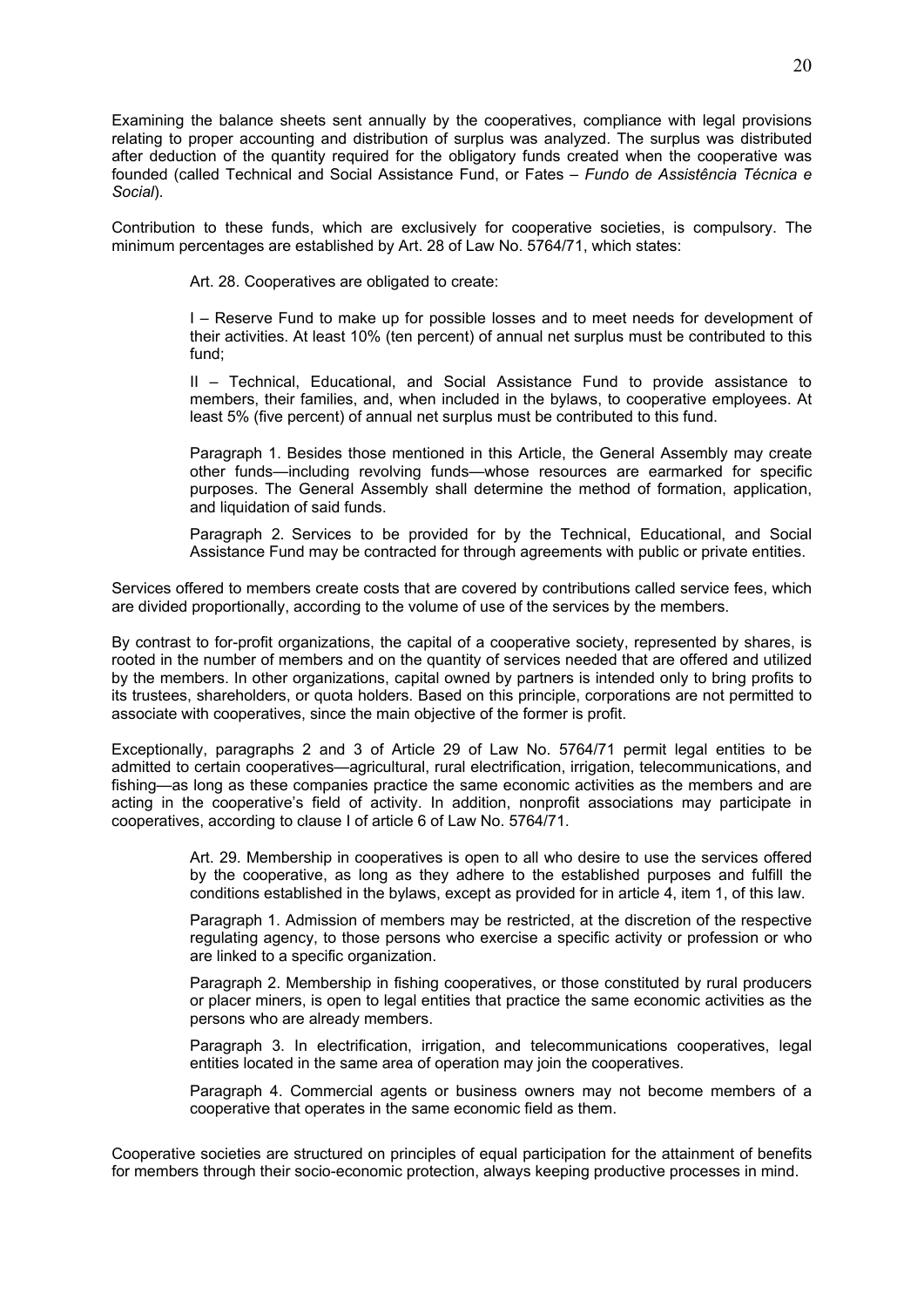The common objective of all cooperatives—whatever their specific modality—is the provision of services to members and the substitution of intermediaries, with a view to providing economic advantages to members by streamlining shared costs, strengthening bargaining power in the market, eliminating intermediaries, and allowing more efficient quality control over products acquired and products produced by the cooperative.

The provision of services to members simply means that which would be performed by the cooperative individually. It is merely intermediation for members in their dealings with the market, facilitating the execution of these activities, representing them and acting as a service agency for all members in helping them expand their economic activities.

From an economic standpoint, cooperatives are business organizations that provide support, intermediating a group of consumers and producers, promoting their common economic interest.

This function is carried out in two manners:

- in its consumer role, savings are obtained by the cooperative through the acquisition of goods at the lowest cost;
- in its producer role, members use the cooperative to intermediate the sale of their products through organized transactions, seeking to reach consumer markets with goods or utilities produced individually or collectively.

The removal of the intermediary, however, is not strictly an essential element of the cooperative concept. It benefits cooperative economies. What is certainly essential for the cooperative concept is that it promotes the protection and improvement of the economic situation of members, whether by obtaining lower costs for goods that they need or by offering what they produce on the market at fair prices.

Cooperative societies seek to make the economic activities practiced individually by their members viable, adopting as their business purpose the provision of types of services that—within the constraints of the law and cooperative principles—offer higher quality and prosperity for their participants in the exercise of legitimate activities. The business purposes that distinguish and characterize the various cooperative branches of activity relate to the common economic needs of groups of people who, in order to successfully carry out their economic endeavors, seek through association to absorb the impacts brought by the commercial and financial speculation of corporations whose main objective is profitability in their business transactions.

In order to meet their needs, people practicing typical economic activities—individually and independently—create many kinds of associations with the support of cooperative legislation. The most useful are those belonging to the following branches of activity:

- Rural Producer Cooperatives (Agricultural Cooperatives);
- Urban Consumer Cooperatives: for food products, clothing apparel, household appliances, and other basic consumption goods (Consumer Cooperatives);
- Autonomous Professionals Cooperatives that exercise their professionally regulated activities autonomously, without being employed by a company—doctors, dentists, architects, engineers, lawyers, taxi drivers, truck drivers, seamstresses, tailors, trash collectors, teachers, janitors, etc. (Labor Cooperatives);
- Cooperatives of persons seeking to obtain financial resources to cover contingent expenses (Personal Credit Cooperatives).

Rural producer cooperatives seek to provide services to their members by undertaking joint purchase and sale of goods, buying supplies needed by members for their activities, and also acquiring basic consumption goods, such as: objects for personal and household use, not only for members (farmers, cattle breeders, placer miners, fish breeders, etc.) but also for their families and employees. In addition, the joint sale of members' production, after processing, selection, or classification, is carried out through sales on the internal and external markets.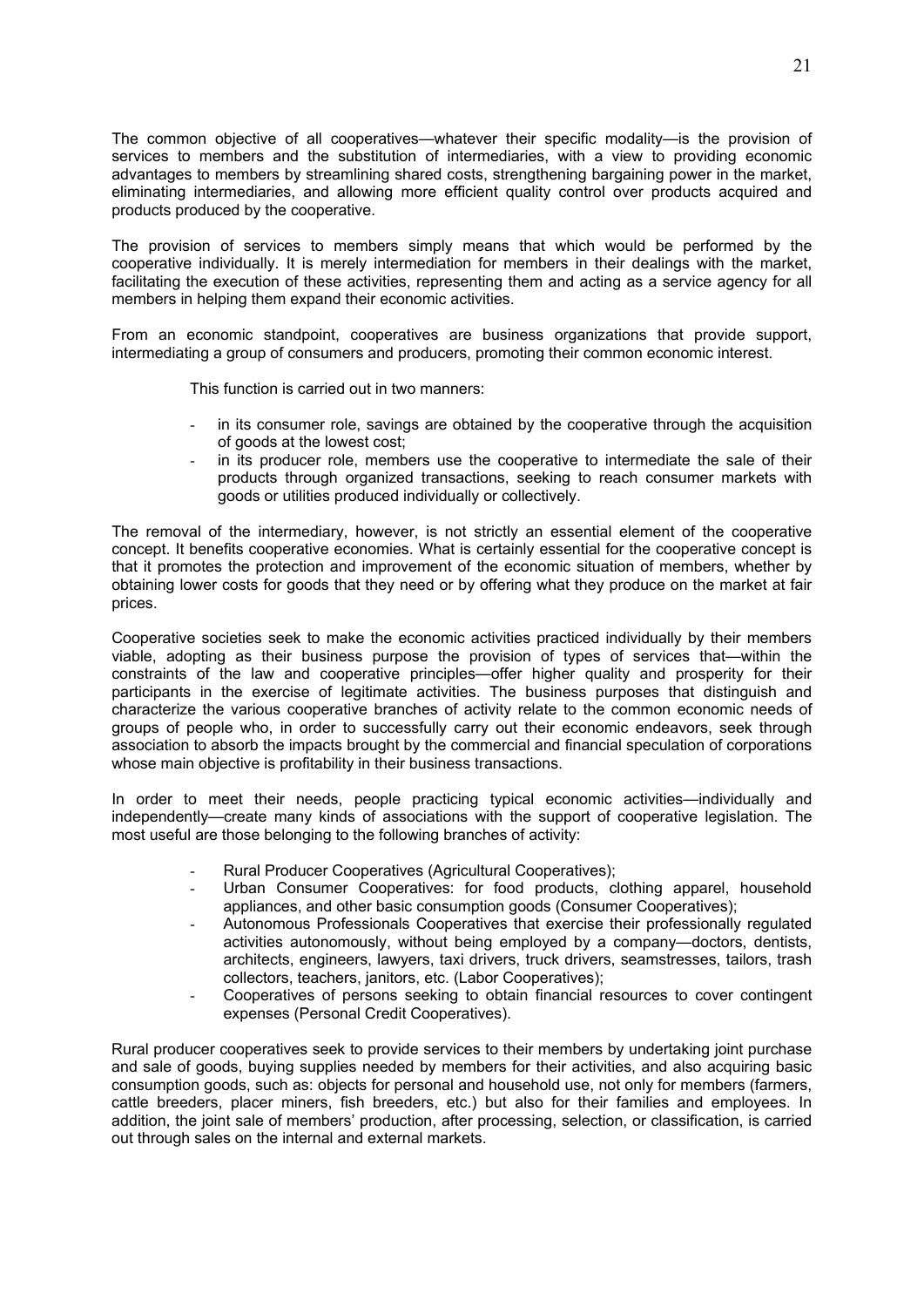Consumer cooperatives serve their members by acquiring goods for personal and household use necessary for their survival on better terms, providing them with these products at lower prices than those practiced by merchants in the region.

Currently, in accordance with Article 5, clause XVII of the Federal Brazilian Constitution of 5 October 1988, the creation of associations and, according to the applicable law, of cooperatives, does not depend on authorization, and state interference in their operation is prohibited.

Hence, to create a cooperative society, it is no longer necessary to present documents to obtain the "Operating Authorization," Those interested in creating a cooperative must simply follow these steps:

- Identification of a group of at least twenty persons with a common economic objective that, after analyzing other options, wish to create a cooperative.
- Preparation of a bylaws proposal.
- Public notice of convocation of a General Constituent Assembly, including date, location, time, and issues to be discussed. Among these issues, the bylaws themselves must be discussed and voted on, elections for a new Board of Directors and Audit Committee must be held, and those who win the vote must be installed.
- Minutes, signed by all participants, of the General Assembly meeting for voting on cooperative bylaws and electing Board members. The bylaws should include the name and abbreviation of the cooperatives, as well as headquarters address, period of existence, field of activity, beginning and end of the fiscal year, business purposes, form of administration, rights and responsibilities of cooperative members, as well as the method for dissolving the cooperative.
- Proof of Registration with the Brazilian Ministry of Finance's Corporate Taxpayer Registry (CNPJ – *Cadastro Nacional da Pessoa Jurídica*).
- Registration document from the Board of Trade.
- Registration document from the respective State Cooperative Organization (OCE).
- Business license.

The formalities for creation of cooperatives do not differ, in terms of procedures, from those needed by other associations. Cooperative societies are created by deliberation of the General Assembly of Founders. They are similar to other types of associations of persons but they are governed by bylaws and not by articles of association. Their acts must be registered with the Board of Trade for them to be legally valid. It is also necessary for them to register with the Organization of Brazilian Cooperatives (OCB), according to Article 107 of Law 5764/71.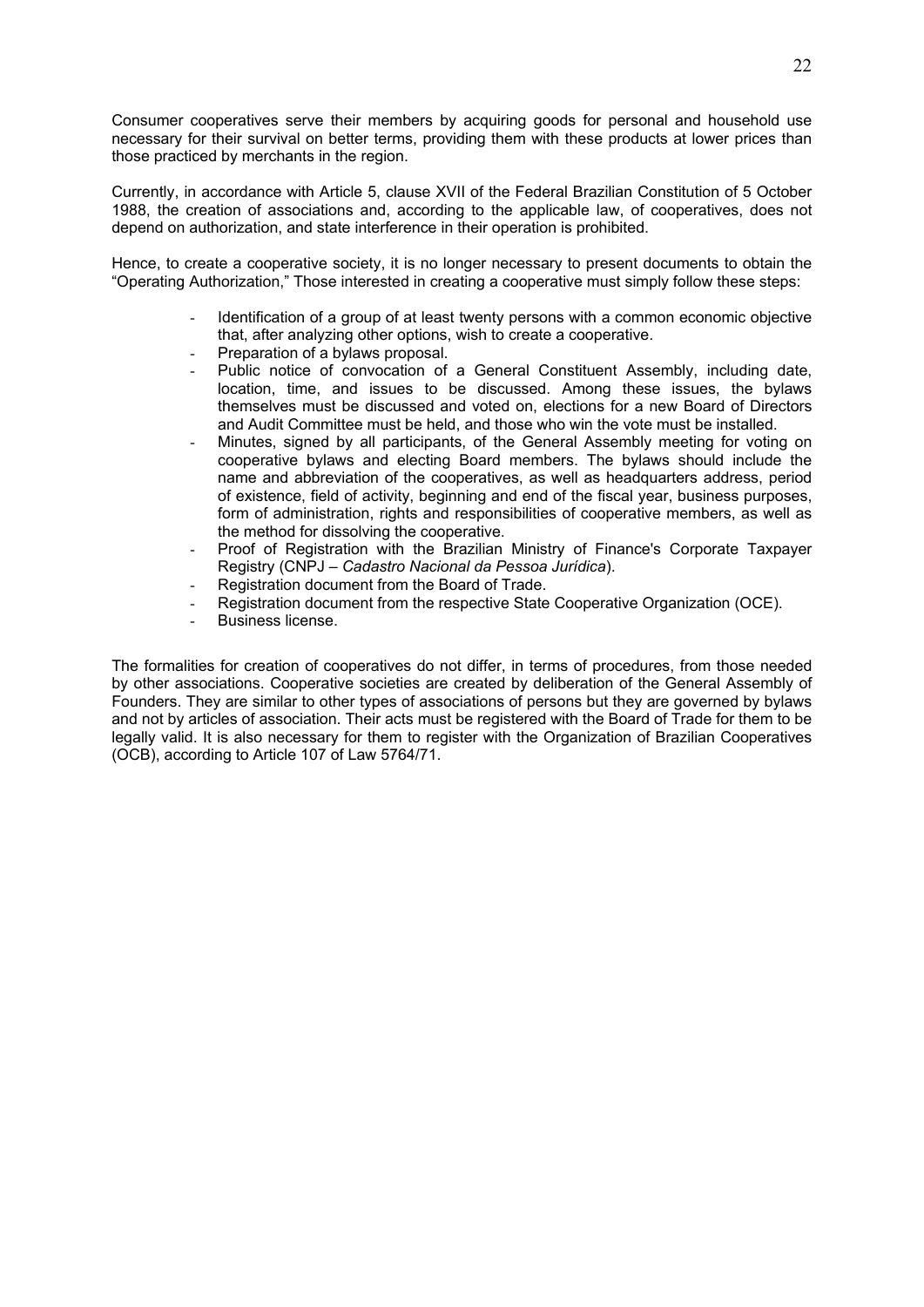## **EARLY MILESTONE FOR COOPERATIVE SELF-MANAGEMENT**

Guntolf Van Kaick\*

## **A LONG PATH TOWARD COOPERATIVE SELF-MANAGEMENT**

The first milestone for cooperative self-management in the state of Parana, Brazil, occurred concomitantly with the establishment of the Organization of Cooperatives of the State of Parana (Ocepar – *Organização das Cooperativas do Estado do Paraná*) on April 2, 1971. The next day, an assembly of the 34 cooperatives that founded Ocepar approved the Cooperative Orientation Association (*Assocep – Associação de Orientação às Cooperativas*) bylaws.

From its inception, Ocepar had already incorporated into its bylaws the legal foundations contained in the bill that was making its way through the National Congress. Once approved, this bill became Law No. 5.764, effective nationwide as of December 16, 1971. This General Law, which applied to all branches of cooperatives, was technically well structured, functional, and advanced by the standards of that time. Its general thrust was to advance the economic needs of cooperatives and it was faithfully aligned with the principles and values consecrated by the worldwide cooperative movement and defended by the International Cooperative Alliance (ICA). The Law created a unified federal system of cooperative representation, the Organization of Brazilian Cooperatives (OCB *– Organização das Cooperativas Brasileiras*), with national representation, and state organizations (OCEs *– Organizações de Cooperativas Estaduais*)—with the same rights and responsibilities in their area of jurisdiction as OCB had nationally.

Nonetheless, the Law sustained a State-controlled cooperative system: the government had to authorize the operation of cooperatives as well as any changes in their organization; it inspected them, with complete discretionary power to intervene in their operations—contrary to the treatment dispensed by the State to other business organizations, whether service or product oriented. This regime of State tutelage was later abolished by the 1988 Federal Constitution, which granted national cooperatives the legal responsibility to manage themselves.

The cooperatives that founded the second society, Assocep, determined that it should be the cooperative entity responsible for the introduction, in the state cooperative system that was beginning to be constructed, of the successful self-management formula practiced by German cooperatives. This decision was incorporated into Assocep's mission by being officially acknowledged in its corporate purpose. In Germany, cooperative legislation provided for the existence of audit associations, which, by law, register all cooperatives in their areas of jurisdiction, which are determined by the State. In order for cooperatives to be legally recognized as such, they must possess this registration. The associations, invested with authority by the State, must conduct independent audits in the cooperatives that are registered with them. The audits are for the purpose of monitoring and oversight and are paid for by the cooperatives themselves. They are carried out by independent auditors who are either trained and maintained by the audit associations or hired by them. The conclusive findings and reports issued by the auditors are first evaluated by the technical staff of the respective association and then sent expressly to the Executive Committee (*Conselho de Administração*) or Board of Directors (*Diretoria*) and to the Audit Committee (*Conselho Fiscal*) of the audited cooperative. In addition, they are analyzed in detail and discussed with these bodies and, finally, also taken to the general assembly of the cooperative

1

<sup>\*</sup>Agricultural engineer, first president of the Organization of Cooperatives of the State of Parana (Ocepar) and of the Cooperative Counseling Association (Assocep), vice president of the Organization of Brazilian Cooperatives (OCB), and a board member in various terms. Currently, an adviser to Ocepar.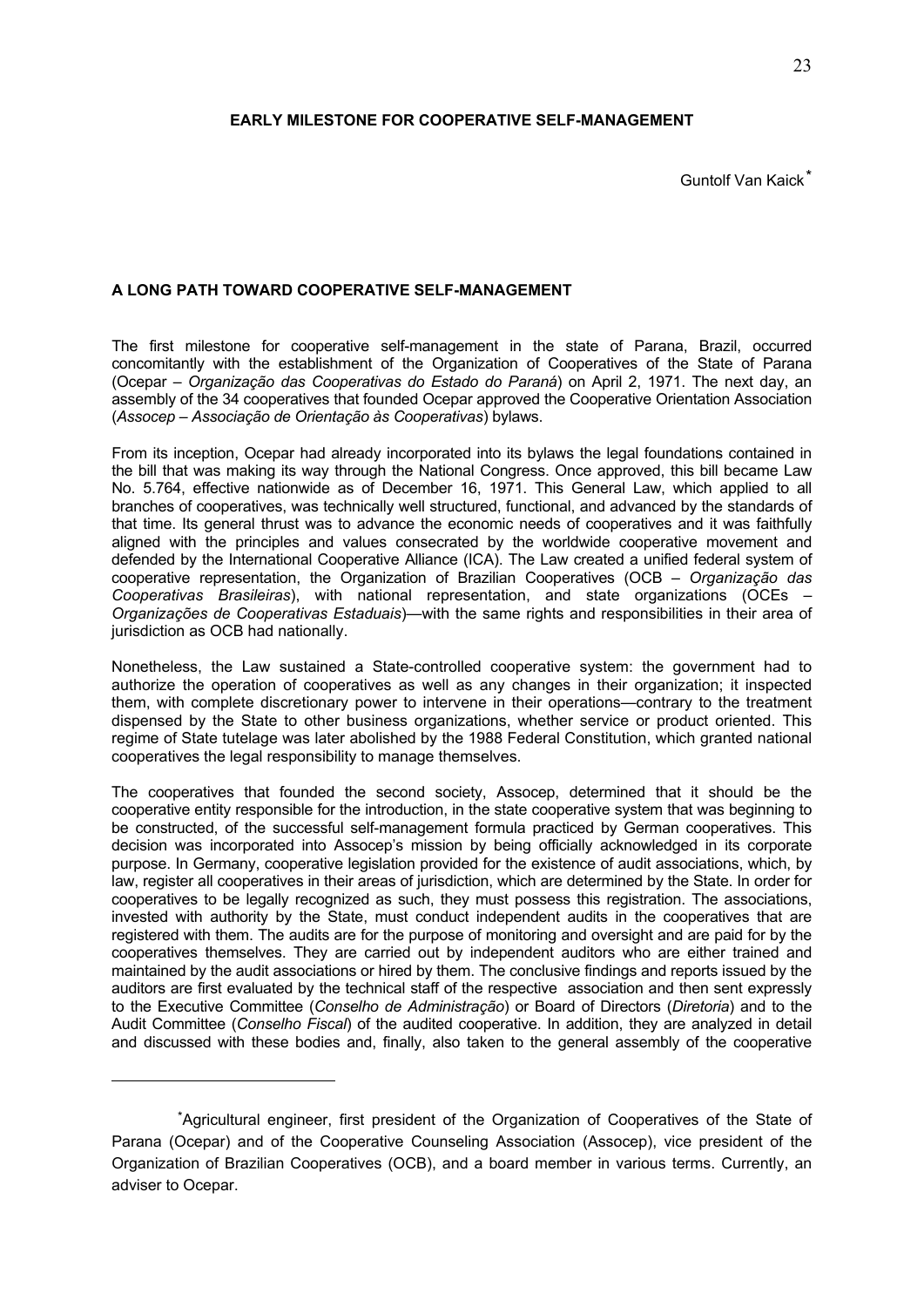members for their information and consideration. The associations are granted power to act in a preventive manner in the registered cooperatives. They have legal authority, delegated by the State, to force them to correct the imperfections in their management, thus avoiding painful corrective intervention. These self-management procedures are founded on the principals of prevention and absolute transparency in cooperative management procedures; they rely on open and upright practices by the professional managers hired, who must abide by legal requirements, the cooperative's articles of association, the deliberations and decisions of the general assemblies and the boards of directors or management, and—no less importantly—by the principles of sound professional management. They allow members, the government, and civil society, to trust in the complete integrity and transparency of the services and business provided by the cooperative society.

Assocep also set out to support the education and training of staff human resources, cooperative leaders, and audit committee members, and to promote—in all cooperatives—audits of administrative and operational management and of the practice of transparency with the membership in cooperative business dealings .

## **THE POLITICAL AND SOCIAL ENVIRONMENT IN WHICH SELF-MANAGEMENT BEGAN**

At the time, Brazil was experiencing the effects of political, social, and economic restructuring brought by import substitution, the military regime's economic policy implemented in mid-1964. One of the purposes of this policy was to modernize the country's legal, productive, and social infrastructure.

The modernization of Brazilian agribusiness was one aspect of this strategy, emphasizing the organization of farmers and of agricultural production and focused on supplying the domestic market and generating surpluses for export. These efforts met the call by leaders of industrialized nations concerned with increasing scarcity of foodstuffs and the high risk of food shortages in developing nations.

The prices of the main food commodities were at very high levels and led the Food and Agriculture Organization of the United Nations (FAO) to mobilize and warn world public opinion of an imminent threat. Political leaders were also clamoring for effective initiatives to counter this tendency. From these efforts, the Green Revolution emerged, led by the celebrated agronomist and Nobel Peace Prize winner Norman Borlaug.

Brazil also found itself, at this time, extremely dependent on foreign wheat for its food supply. In the 1960s, since it was having difficulties in meeting its domestic demand on the international market, the government implemented a National Wheat Self-Sufficiency Program (*Programa de Auto-Suficiência do Trigo Nacional*). It began in Rio Grande do Sul and spread rapidly to other regions suited to the crop, including the state of Parana, which benefited from strong government support for basing wheat production on the cooperative system. Farmers and their respective cooperatives began to produce for the government and were dependent on its policies of minimum price guarantees or exclusive purchase, as well as on rural insurance and rural credit with technical support, which were financed by the State.

#### **FAVORABLE CIRCUMSTANCES HELP THE DEVELOPMENT OF COOPERATIVES IN THE STATE OF PARANA**

In the beginning of the 1970s, Parana was already considered a state with great agricultural potential due the abundance of its production. A large portion of the state had arable land that lent itself to easy mechanization, a varied climate resulting from its peculiar topography consisting of elevated plains, and a regular distribution of rainfall during the year. It was also in the 60s and 70s that migrants coming largely from the states of Rio Grande do Sul and Santa Catarina began developing Parana's last agricultural frontier—the west and southwest of the state.

Parana was, then, already known as the "Land of All Peoples." Since it had broken off from the state of Sao Paulo—of which it had been a province—150 years earlier, it had begun its socio-economic development with extensive beef cattle raising in the Campos Gerais region. Fifty years later, with the arrival of foreign immigrants, wooded areas within Campos Gerais were also settled and the maté as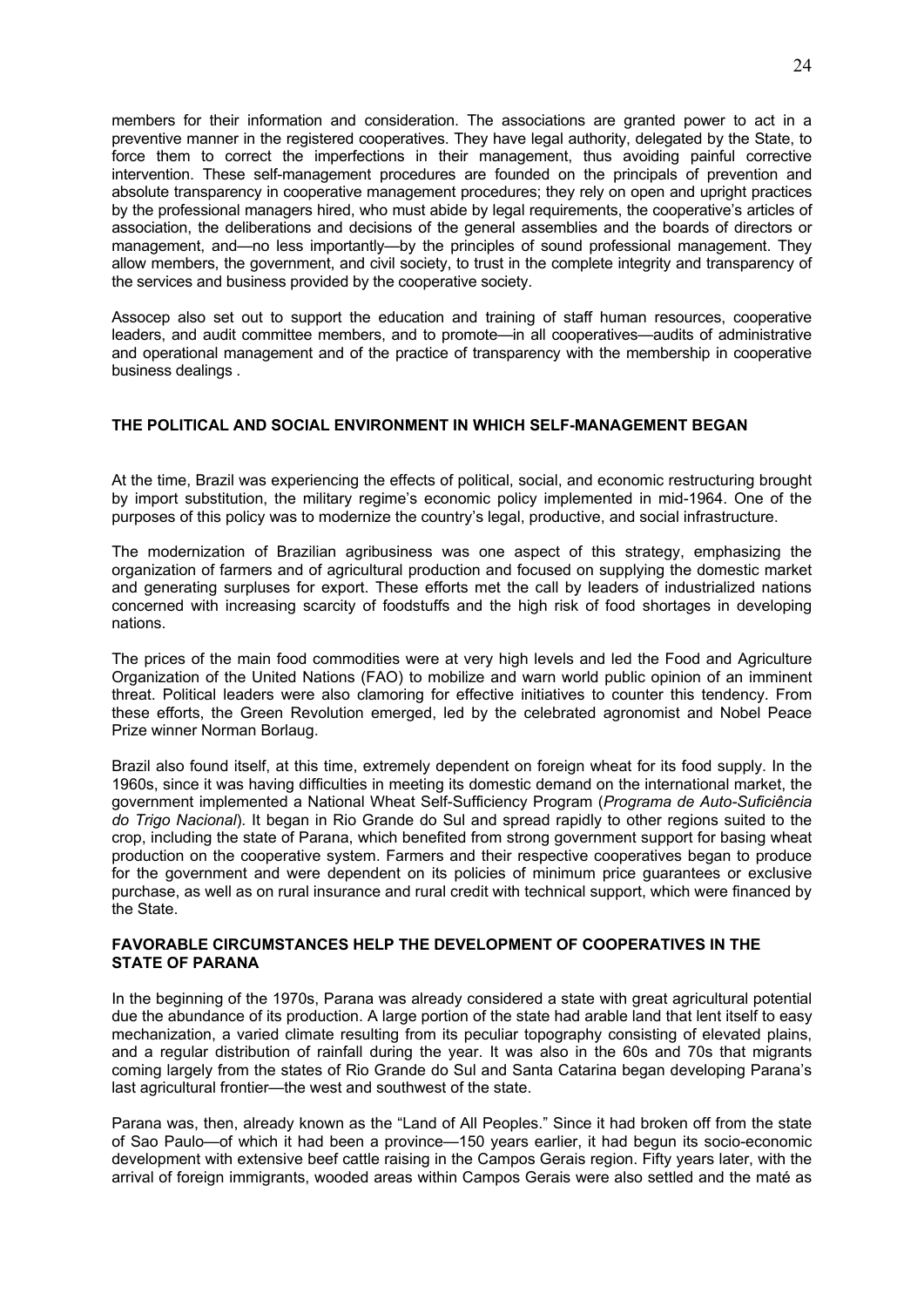well as lumber and timber export sectors developed. After another fifty years, the north and northwest regions of the state were incorporated in the productive process by the strength of the coffee sector. Finally, beginning in the 1970s and 80s, with the downfall of the world coffee sector, Parana diversified and became a granary for Brazil. Its agricultural economy took on national and international importance due to the size of its production, at different times, of cotton, soybeans, corn, wheat, barley, manioc, coffee, tropical and temperate fruits, vegetables, sugarcane, sugar and alcohol, wood and wood pulp, beef cattle, dairy cattle, swine, fowl, and silk. This importance also derived from the vigorous agro-industry developed with the objective of adding value to raw materials being produced in abundance.

## **SYSTEMIC VISION OF THE COOPERATIVIST MODEL**

With the arrival of immigrants and internal migrants, rich cooperative experiences took place in Parana. During this period of settlement, with the development of the maté and wood sectors, the cooperative system began to make its mark. When agricultural production began in the Campos Gerais region, settlers began cooperatives and thus enriched our cooperative system by contributing experiences from European cooperatives, particularly from Holland and Germany, in addition to cooperatives established by settlers of Japanese descent. With the expansion of coffee production, new coffee cooperatives emerged, supported by the Brazilian Coffee Institute (IBC – *Instituto Brasileiro do Café*). Finally, with the advent of wheat farming and, in succession, of soybeans as a secondary crop, agricultural and agribusiness cooperatives were formed.

The consolidated cooperative model emerged from a Cooperative Development Project springing from the strategic vision of the federal government to modernize agriculture and to organize farmers and their production through cooperatives. At the end of the 1960s, three public agencies were dedicated to the fulfillment of this vision. At the federal government level, the National Institute for Colonization and Agrarian Reform (Incra – *Instituto Nacional de Desenvolvimento e Reforma Agrária*) was the agency responsible for—among other responsibilities—promoting cooperatives and associations in general, as well as controlling the system through monitoring and inspection. At the state level, the Cooperative Assistance Bureau (DAC – *Departamento de Assistência ao Cooperativismo*), which promoted courses and training, fostered the creation of new cooperatives. Finally, the Parana Rural Credit and Assistance Association (Acarpa – *Associação de Crédito e Assistência Rural do Paraná*), which worked with the professional training of farmers and their relatives and provided them with access to rural credit with technical support. These three agencies, along with the Far South Regional Bank for Economic Development (BRDE – *Banco Regional de Desenvolvimento Econômico do Extremo Sul*) and the Bank of Brazil (*Banco do Brasil S.A.*)—which was also responsible for managing the Production Financing Committee (CFP – *Comissão de Financiamento da Produção*)—decided to act jointly to streamline activities and pool scarce professional and financial resources. They sought a joint synergy in their efforts to organize producers and implement cooperatives in the new agricultural frontier being opened in the west and southwest of the state.

These agencies, armed with a diagnosis and evaluation of rural realities, decided to act jointly and consensually—without formal protocol—within a pact of mutual and reciprocal assistance. They created a pilot project covering the aforementioned west and southwest regions of the state, called *Projeto Iguaçu*.

In joint meetings of cabinet members of the aforementioned agencies with agricultural leaders, the following work strategy was adopted for further development:

- 1. Maintain and strengthen viable cooperatives in the region.
- 2. Incorporate, join, merge, or close cooperatives that have not demonstrated economic viability or sustainability.
- 3. Develop new cooperatives in areas where they do not yet exist or do not yet adequately meet local needs.
- 4. Locate the cooperative headquarters in the most economically important and central city of the region that the existing or planned cooperative encompasses.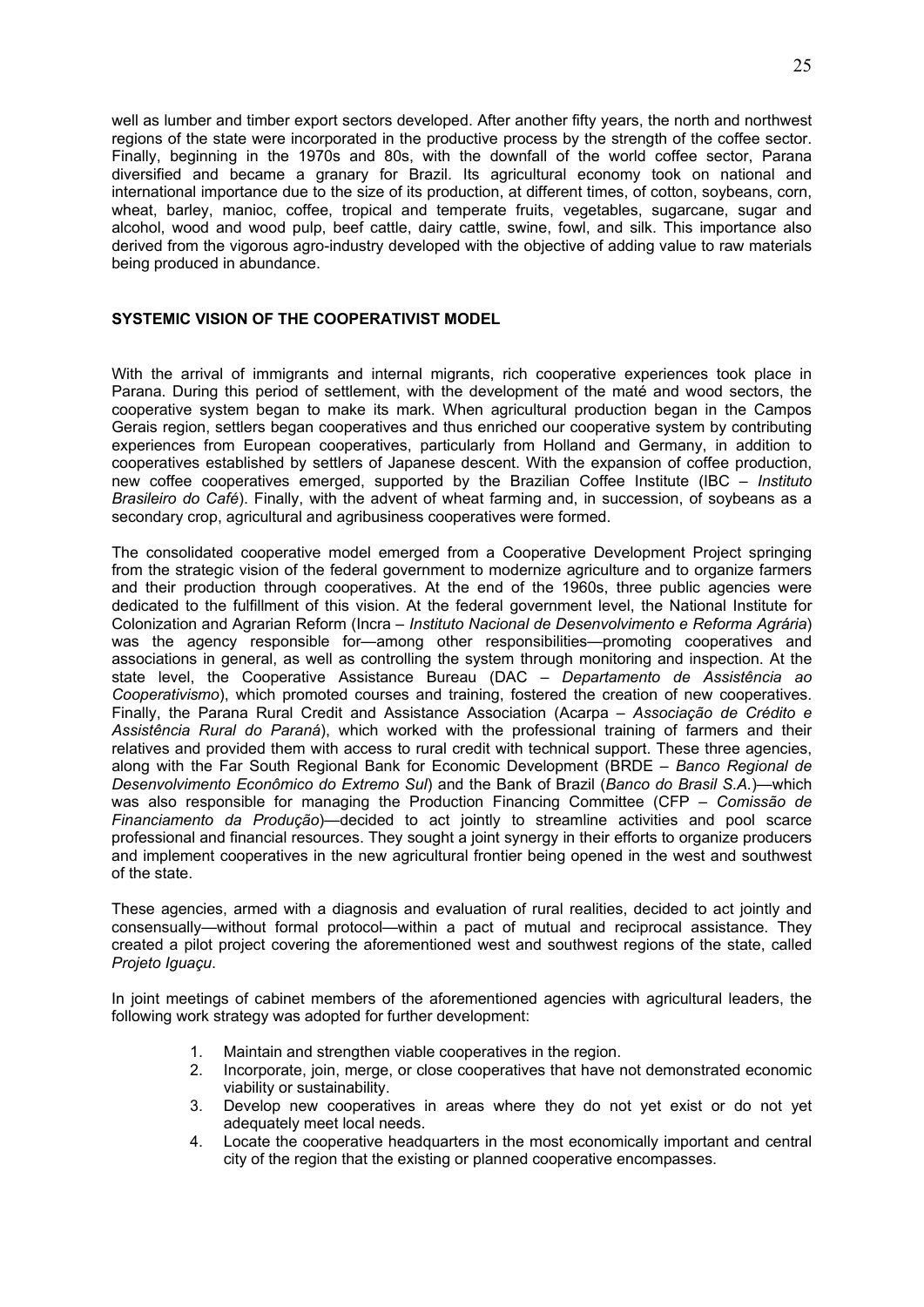- 5. Give the cooperative a meaningful name that appropriately portrays the region and avoids local disputes between municipalities.
- 6. Clearly delimit the area encompassed by cooperatives, including the central municipality where the headquarters are located and the neighboring municipalities. The entire area should be designated as the "area of responsibility," meaning that rural producers living in that region should all be served by that cooperative and thus avoiding overlap between neighboring cooperatives.
- 7. Establish a mutual responsibility agreement—a "gentleman's agreement"—of noncompetition between cooperatives in the grain sector, safeguarding the viability of payments for projects that need to be financed. This financing is necessary for the building of an efficient support infrastructure for cooperatives' business, such as administrative headquarters, warehouses for drying and storing grains and supplies, among others needs.
- 8. Promote intensive training for farmers that seek to develop cooperatives and their families on cooperative legislation, principles and values, rights and responsibilities, and advantages for members.
- 9. Democratically elect leaders to constitute the first board of directors and audit committee for the cooperative and provide assistance in the choice and training of managers; in addition, provide professional technical support as the cooperative is being constituted.
- 10. Create central cooperatives responsible for the vertical integration of economic cooperation to help affiliates in meeting the needs of cooperatives.
- 11. Make procedures uniform and divulge and disseminate them in an egalitarian fashion to all leaders participating in the project, through seminars coordinated initially by agency leaders, and later, by Ocepar, with the aim of strengthening the sharing of knowledge among leaders and to seek a firm commitment to solidarity and cohesive activities from leaders of cooperatives participating in the project.
- 12. Strengthen the commitment of the relevant public agencies to the project's leadership to provide needed support for the approval, in the national Congress, of the new cooperative law and its agency of federal cooperative representation. It mirrored the format that already existed at the state level as Ocepar, even before OCB was constituted.

On April 2 and 3, 1971, Ocepar and Assocep were formed. They participated in intense efforts to functionally structure PIC (Iguaçu Cooperative Project – *Projeto Iguaçu de Cooperativismo*), which was transformed, first of all, into an institutional political arm of representation for cooperatives and to provide technical support on demand for the government. Secondly, it was transformed into an entity for technical professional training of human resources, for consulting and advisory services demanded by the cooperatives that founded it, and for audits and independent monitoring of these cooperatives.

PIC's successful experience was later extended to the north and northeast regions of the state with the creation of the North Cooperative Project (Norcoop – *Projeto Norte de Cooperativismo*), which had the same basic philosophy but was adjusted to the specific demands of the region. This region was more complex and had more diverse interests on the part of the cooperatives as well as strongly rooted traditions resulting from their origins.

In less than a decade, the entire state was covered, as the Center-South Cooperative Project (Sulcoop – *Projeto Centro-Sul de Cooperativismo*) was also created, covering cooperatives already extant in this region.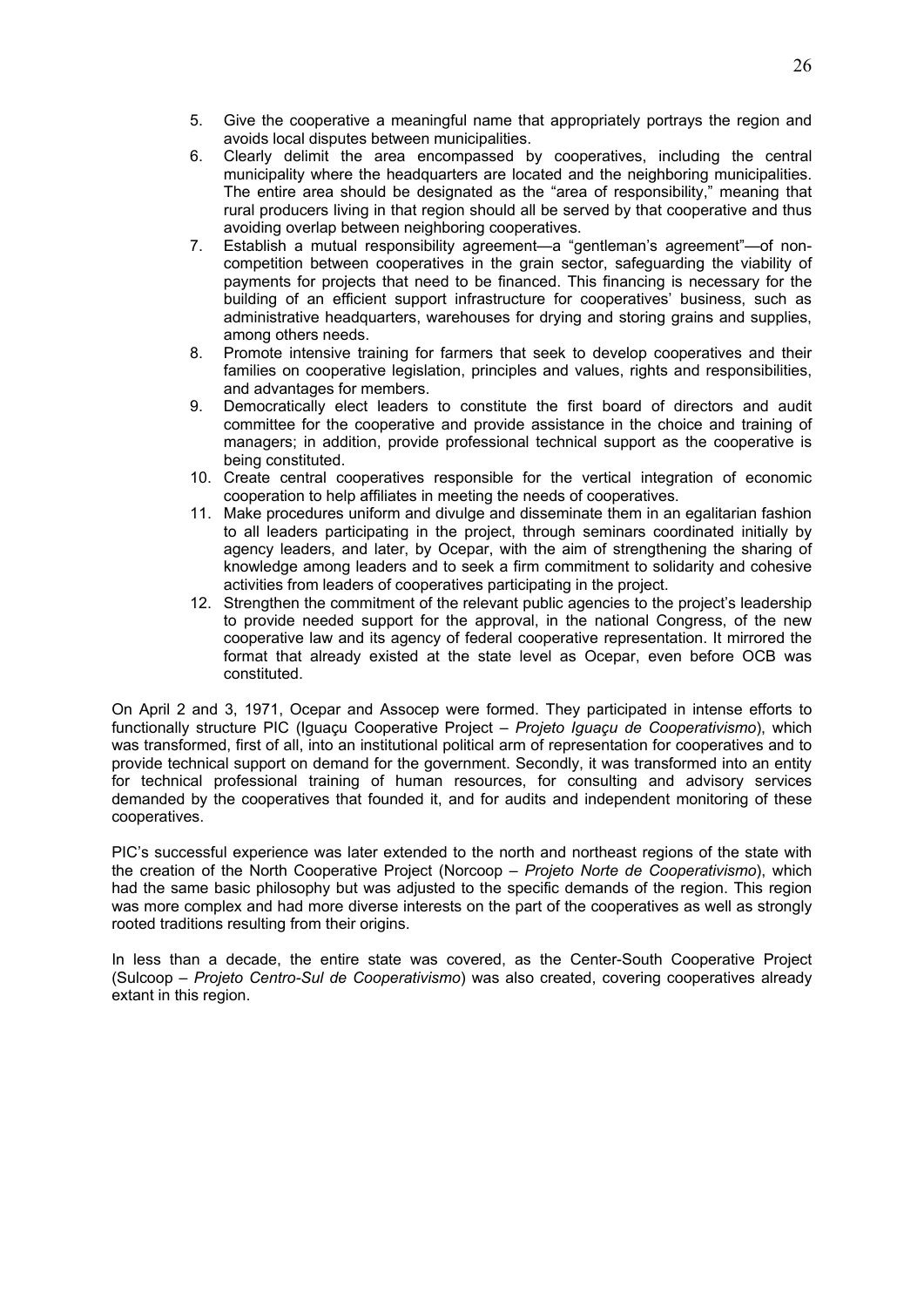#### **THE OCEPAR COOPERATIVISM SYSTEM**

The evolution over time of the cooperative movement in Parana was the fruit of the assimilation of European cooperative experiences brought by immigrants of various ethnicities. These immigrants established agricultural cooperative settlements, sustained by the immigrant communities themselves, and later, coffee cooperatives and agricultural production and agroindustrial cooperatives fostered by the government or founded by private initiatives.

The cornerstone of the structured phase of the cooperative system in Parana was laid in the beginning of the 1970s with the successive implementation of three projects for cooperative integration. These projects were cited earlier and—covering the entire state geographically—they structurally linked all the existing cooperatives.

In 1971, Ocepar and Assocep were created. In 1972, Ocepar's Research Department, sponsored by the registered agricultural cooperatives, was created, as well as a Research Center with headquarters in the city of Cascavel and a center in Palotina. In 1995, Ocepar's Research Department was transformed into the Central Cooperative for Agricultural Research (Coodetec – *Cooperativa Central de Pesquisa Agrícola*).

In 1983, Ocepar signed an agreement with Incra wherein it was delegated authority and responsibility to manage a self-monitoring pilot project for cooperatives. The project comprised cooperatives that were considered well structured by the official monitoring agency, with leaders who were aware of the mandate that cooperatives had to foster self-help, self-responsibility, and self-monitoring among their members. The cooperatives, which were chosen by common accord between Incra and Ocepar based on the existence of a solid self-management culture among the members—including several agricultural cooperatives of economic and social importance in the state—undertook this initiative that was unprecedented in Brazil.

In 1988, with the passage of the Federal Constitution by the National Constituent Assembly, the Brazilian cooperative movement attained its cherished goal of a constitutional right to determine its own destiny. This right was set out in Clause 18 of Article 5.

In 1991, the General Assembly decided to implement the Self-Management Program, which linked all registered cooperatives. This program involves the ongoing monitoring of the cooperatives through the Cooperative Monitoring System (SAC – *Sistema de Acompanhamento das Cooperativas*). It also offers guidance through a "Cooperative Incubator" to any party interested in creating new cooperatives and a Cooperative Development Program (Procoope – *Programa de Desenvolvimento de Cooperativas*), charged with providing guidance and technical assistance to small cooperatives in initial phases of development. It holds biannual seminars on improving uniformity of procedures with cooperative leaders from the five cooperative centers extant within Ocepar's functional structure. Whenever necessary, it calls for a "Forum of Presidents" of registered cooperatives to make consensual decisions on points of general interest to the Ocepar Cooperative System.

Still in 1991, the distribution of cooperative centers was reviewed in light of the three integration projects, and five regional centers were created—Center-South, North, Northwest, West, and Southwest—respecting each region's features and the cooperatives' most important common interests.

During a General Assembly, the cooperatives approved the "Parana Cooperative Plan 2000" (*"Plano Paraná Cooperativo 2000"*), a five-year strategic development plan. This plan was in line with consolidated strategic planning agreed on previously by Ocepar and the cooperatives, based on cooperative members' chief wishes and demands. It took into account the changing global economy with its trends toward globalization and it was based on market, business, and rural realities. The Plan's goal was to improve the positive image of cooperatives by fostering observance of fundamental cooperative principles such as self-help, self-responsibility, and self-monitoring. Accordingly, it promoted self-management of cooperation among cooperatives as well as the establishment of a commitment among leaders to continually offer high-quality services and products to its members and its consumers on the market.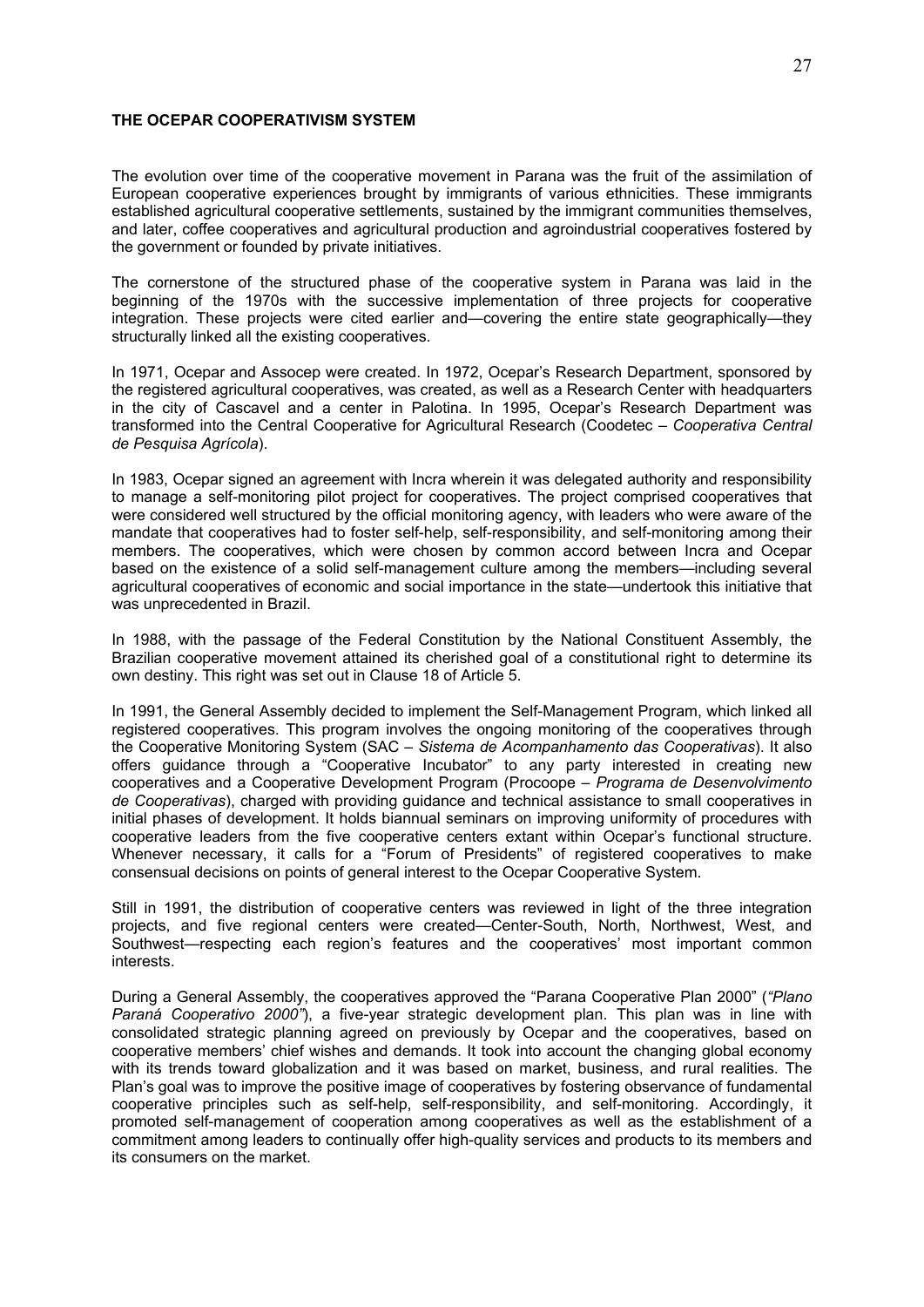In 1997, Ocepar incorporated into its scope activities the leadership of employer representation in labor negotiations involving cooperatives registered with it. It changed its name to Union and Organization of Cooperatives of the State of Parana (Ocepar – *Sindicato e Organização das Cooperativas do Estado do Paraná*), having statewide jurisdiction.

In 1999, Ocepar strengthened the Parana Cooperatives Self-Management Program (*Programa de Autogestão das Cooperativas Paranaenses*) with the creation of the Ocepar/Sescoop System. It was granted authority and responsibility at the state level to carry out the duties of the National Cooperative Education Service (Sescoop – *Serviço Nacional de Aprendizagem do Cooperativismo*).

In 2002, Ocepar prepared and edited the first Parana Cooperatives Performance Appraisal – Year 2001/2002. This annual report publicized the economic and social aspects of the state's cooperatives. To both civil society and established authorities, it elucidated the performance and the importance of cooperatives within the state's socio-economic context: they already accounted for 14% of Parana's GDP in 2003.

In 2003, the Ocepar System progressed further in the consolidation of cooperative interests through the creation of the Federation and Organization of Cooperatives of the State of Parana (Fecoopar – *Federação e Organização das Cooperativas do Estado do Paraná*), an organization that pooled together Employees' Associations. Its role is to support affiliated Employees' Associations in labor issues, analyzing platforms and demands and offering counterproposals with a view of reaching general workers' agreements.

Thus, the Ocepar System integrated three different non-profit societies that, in a tight-knit synergistic strategy, represent, foster, train, promote, and monitor cooperatives in Parana: the Union and Organization of Cooperatives of the State of Parana (Ocepar); the National Cooperative Education Service (Sescoop/PR); and the Federation and Organization of Cooperatives of the State of Parana (Fecoopar).

The series of efforts made by state cooperative leaders and, above all, the victories obtained in the pursuit of cooperative self-management illustrate well what great opportunities are open to true leaders who believe in freedom, equality and the power of solidarity in work, based on the cooperative principles and values consecrated by ICA for building a better world. In Parana, Ocepar is, without a doubt, a model of these virtues.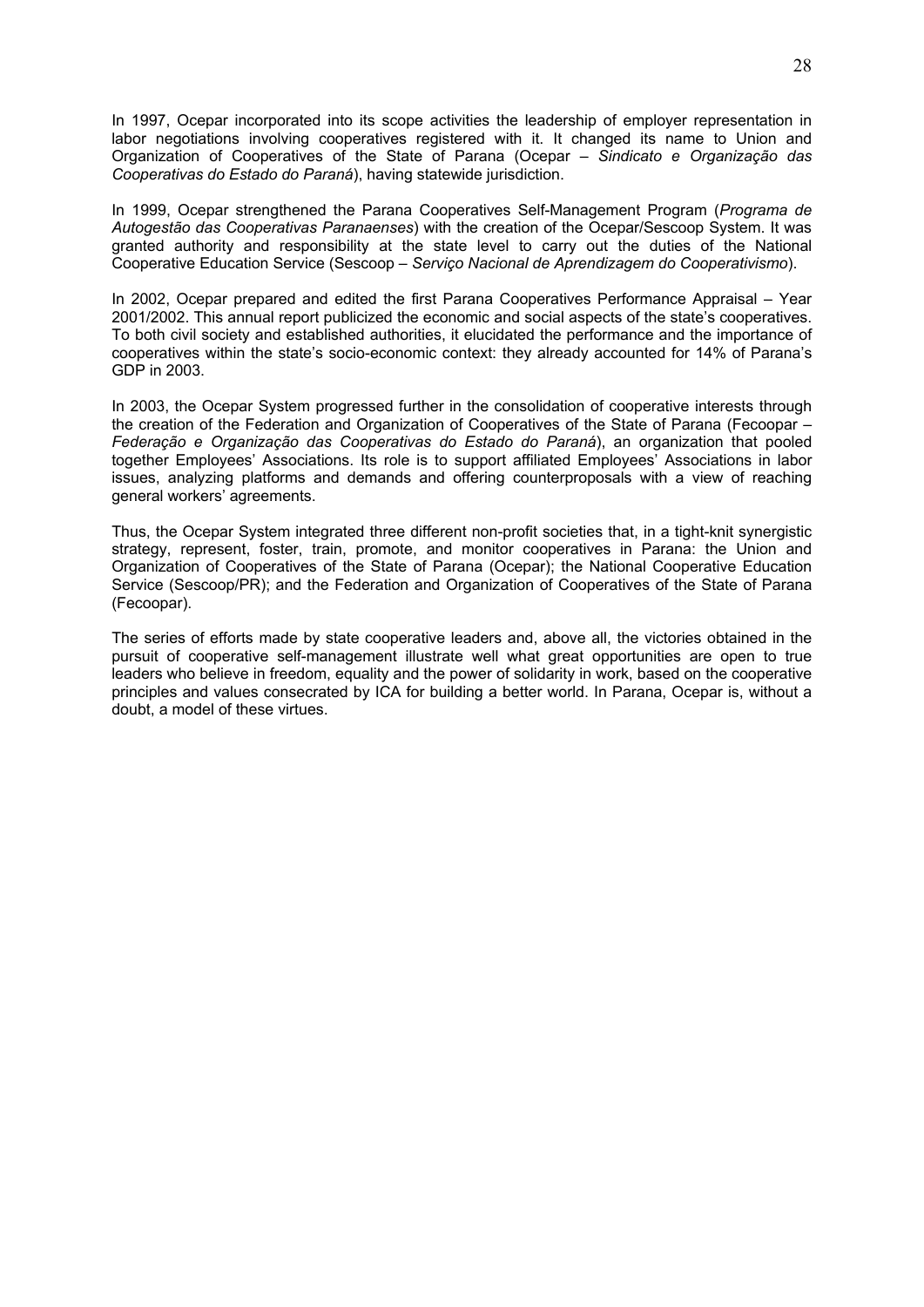## **COOPERATIVE SELF-MANAGEMENT – PUTTING THE PROJECT INTO PRACTICE IN THE STATE OF PARANA**

João Paulo Koslowski\*

Beginning in 1983, Parana cooperatives had their first formal experience of freedom from state interference in their activities. It is widely known that, by legal order (Law 5.764/71), cooperatives were subordinated—in accordance with Chapter 13, Article 92—to inspection and control by government institutions. Credit cooperatives and agricultural credit divisions (which no longer exist) were subordinated to Brazil's Central Bank, housing cooperatives to the National Housing Bank (which also no longer exists), and all others to the National Institute for Colonization and Agrarian Reform (Incra – *Instituto Nacional de Desenvolvimento e Reforma Agrária*).

In the context of a broad discussion between the government, organizations representing cooperatives, and the interested cooperatives themselves, the first **self-monitoring** pilot project was implemented in Parana. This project can be considered the first milestone in the state's current selfmanagement program.

In practice, the purpose of the project was to delegate the responsibility for self-monitoring to the cooperative system; to seek administrative improvements with the introduction of internal and external audits, thus guaranteeing greater security in the management of cooperative societies; to avoid the extrapolation of information or problems that are the exclusive interest of the cooperative system; and to confer a greater degree of security to the board of directors and/or management, audit committee, and to the cooperative members. Several positive points were observed in the evaluation of the pilot project, including:

- **Adoption of guidelines**. There was a good deal of acceptance of the guidelines provided by external auditing, allowing for administrative improvements in the majority of the cooperatives participating in self-monitoring.
- **Inputs for the audit committees**. The auditing reports were used by members of the audit committees to assist them in carrying out their responsibilities.
- **Training for audit committees member**. As one of the conditions of the agreement, the Organization of Cooperatives of the State of Parana (Ocepar – *Organização das Cooperativas do Estado do Paraná*) held—and has been holding since 1984—courses for audit committee members. These courses have obtained good results as they are aimed at enabling audit committee members to make use of auditing reports to carry out their work.
- **Timely correction of flaws**. In the method adopted, in which reports must be remitted to the cooperative within 20 days after the auditor's visit, corrections have been quickened.
- **Awareness of the role of audits as stimulus for correction of flaws.** It was clearly observed that the project created, in the heart of cooperatives, a greater awareness of the role and importance of auditing in management. The presence of external and internal audits was a factor that galvanized the correction of detected flaws.
- **Specific consulting projects.** As a result of the work done by the auditors, many cooperatives undertook specific consulting projects in order to improve the performance of a certain department or sector.
- **Staff restructuring**. The combined work of the external and internal audits led many cooperatives to restructure their staff (downsizing, hiring more competent workers, transfers, etc.)
- **Central cooperative participation.** On certain occasions during the execution of the Project, the the Central Cooperative was called on to participate in the process. It

<u>.</u>

<sup>\*</sup>Agricultural engineer, president of the Organization of Cooperatives of the State of Parana (Ocepar), and vice president of the Organization of Brazilian Cooperatives (OCB).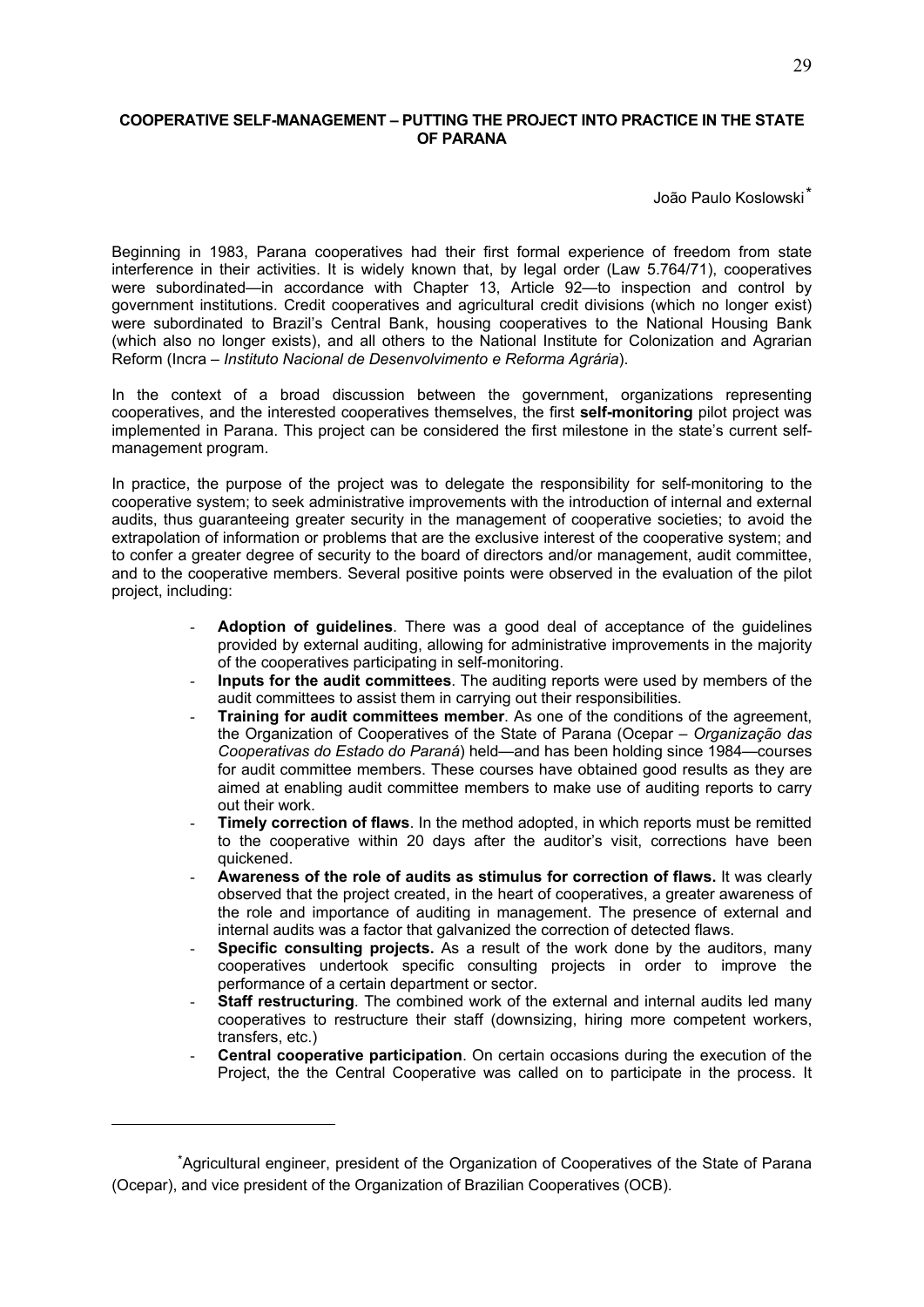supported measures to solve various impasses that had arisen in the cooperatives, thus avoiding publicizing issues of sole interest to cooperative members.

- **Increased confidence among cooperative members, the audit committee, the board of directors, and management**. Without a doubt, the demands imposed by the Self-Monitoring Project led to increased confidence in the administrative management of the cooperatives who participated in the process.

Some negative points were also raised, such as:

- **Executives' initial refusal to accept the Project.** In the beginning of the Project's implementation, we observed that some cooperative executives were rejecting it. In light of this dilemma, we made direct contact with the most important cooperative executives, explaining and discussing with them the importance of the Project. From this point on, we gained their unconditional support.
- **Limitations for the audit committee members to accompany the external and internal audits**. Since the audit committee members do not work full time, they usually do not accompany the actual audits and cannot participate in meetings held with management or executives at the end of each visit. This factor limits their ability to put new measures into practice.
- **Short terms of service on audit committees**. Another salient factor that substantially limits the audit committee members' actions is their one-year terms. Just when they have acquired a significant amount of experience, they normally have to leave the function.
- **Relationship between the external and internal audits.** In the beginning of the Project, some problems occurred in the relationship between the two audits. These were partially mitigated by the preparation of a manual establishing procedural norms between the two audits.
- Internal circulation of external audit report. In some cooperatives, it was observed that the forwarding of the reports to the competent departments, in order for corrections to be made, was not systematically carried out, causing tardiness in receipt of documents and consequent delays in correcting flaws. In addition, some audit committee members had trouble gaining access to the reports.
- High staff turnover. In the beginning of the Project's implementation, a high turnover was noted among the staff of the Cooperative Guidance Association (*Associação de Orientação às Cooperativas*), the organization responsible at the time for the external audit services.

Nonetheless, there is no doubt that this initiative was of great importance to the cooperative system in the state of Parana.

## **A NEW REFERENCE POINT**

In December 1986, the 5th Meeting of Presidents and Executives of the Organization of Brazilian Cooperatives, held in the city of João Pessoa, approved the creation of a commission comprised of executives, OCB employees, and the representative of the Friedrich Naumann Foundation in Brazil. The commission's purpose was to recommend guidelines for the Brazilian Cooperative System's Self-Control Program. The commission met in the beginning of 1987, prepared a draft for the program, and soon after, the OCB board of directors approved the guidelines for the Brazilian Cooperative System's Self-Control Program. Its scope was very similar to the program being executed in Parana, but with significant improvements.

Another important reference point, which we consider a "decisive milestone" for self-management, was the proposals approved by the  $10<sup>th</sup>$  Brazilian Cooperative Conference, held between March 7 and 11, 1988, in Brasilia. Proposals coming from all over Brazil pointed to the need for organization of the membership and participative management, education and training, financial autonomy and credit policies, the relationships between cooperative members, cooperatives, and civil society, the relationships between cooperatives and the State and the system's representation.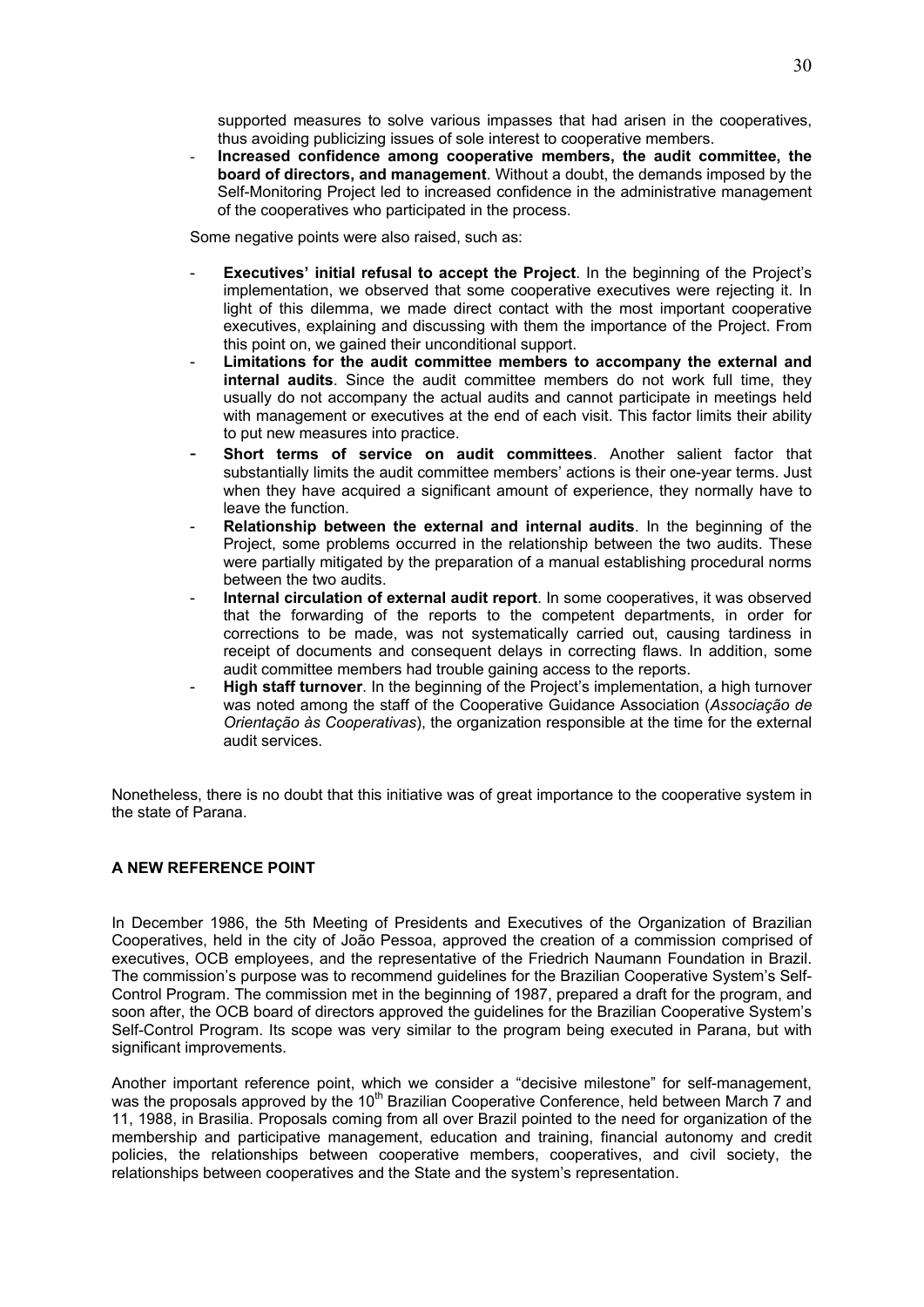Also in 1988, at the  $7<sup>th</sup>$  Meeting of Presidents and Executives of the OCB System, based on the results of the 10<sup>th</sup> Brazilian Cooperative Conference, the policies that the cooperative system should adopt with regard to self-management were delineated.

## **NEW FEDERAL CONSTITUTION – BEGINNINGS OF SELF-MANAGEMENT**

For the first time in history, the Brazilian cooperative movement, under OCB's direction, was able to include articles supporting the cooperative system in the new Constitution. The inclusion of cooperatives in the nation's new Constitution illustrates their importance to Brazilian society as well as the strength of our system of representation. Wisely and through integrated actions, it was able to raise awareness among constituent assembly members of cooperatives' real importance as instruments of development and social justice.

Few constitutions around the world contemplate cooperative activities as Brazil's does—this is a tribute to our cooperatives, which have proved themselves to be the best choice for development.

The main articles approved in the new Constitution, enacted on October 5, 1988, are listed below.

## **COOPERATIVE AUTONOMY**

Art. 5 - "All persons are equal before the law, without any distinction whatsoever, Brazilians and foreigners residing in the country being ensured of inviolability of the right to life, to liberty, to equality, to security and to property, on the following terms:

> **Clause XVIII - the creation of associations and, under the terms of the law, that of cooperatives is not subject to authorization, and State interference in their operation is forbidden."**

#### **STATE SUPPORT**

Art. 174 - "As the normative and regulating agent of economic activity, the State shall, in the manner set forth by law, perform the functions of control, incentive and planning, the latter being binding for the public sector and indicative for the private sector.

#### **Paragraph 2 - The law shall support and encourage cooperative activity and other forms of associativism."**

#### **TAX REGIME**

Art. 146. - " A supplementary law shall:

Establish general rules concerning tax legislation, especially with regard to:

**a) appropriate tax treatment for the cooperative acts of cooperative societies."** 

## **PLACER MINING ACTIVITY**

Art. 174. - "As the normative and regulating agent of economic activity, the State shall, in the manner set forth by law, perform the functions of control, incentive and planning, the latter being binding for the public sector and indicative for the private sector.

> **Paragraph 3 - The State shall favor the organization of placer-mining activities in cooperatives, taking into account the protection of the environment and the socio-economic advancement of the placer-miners.**

> **Paragraph 4 - The cooperatives referred to in the preceding paragraph shall have priority in obtaining authorization or grants for prospecting and mining of placer**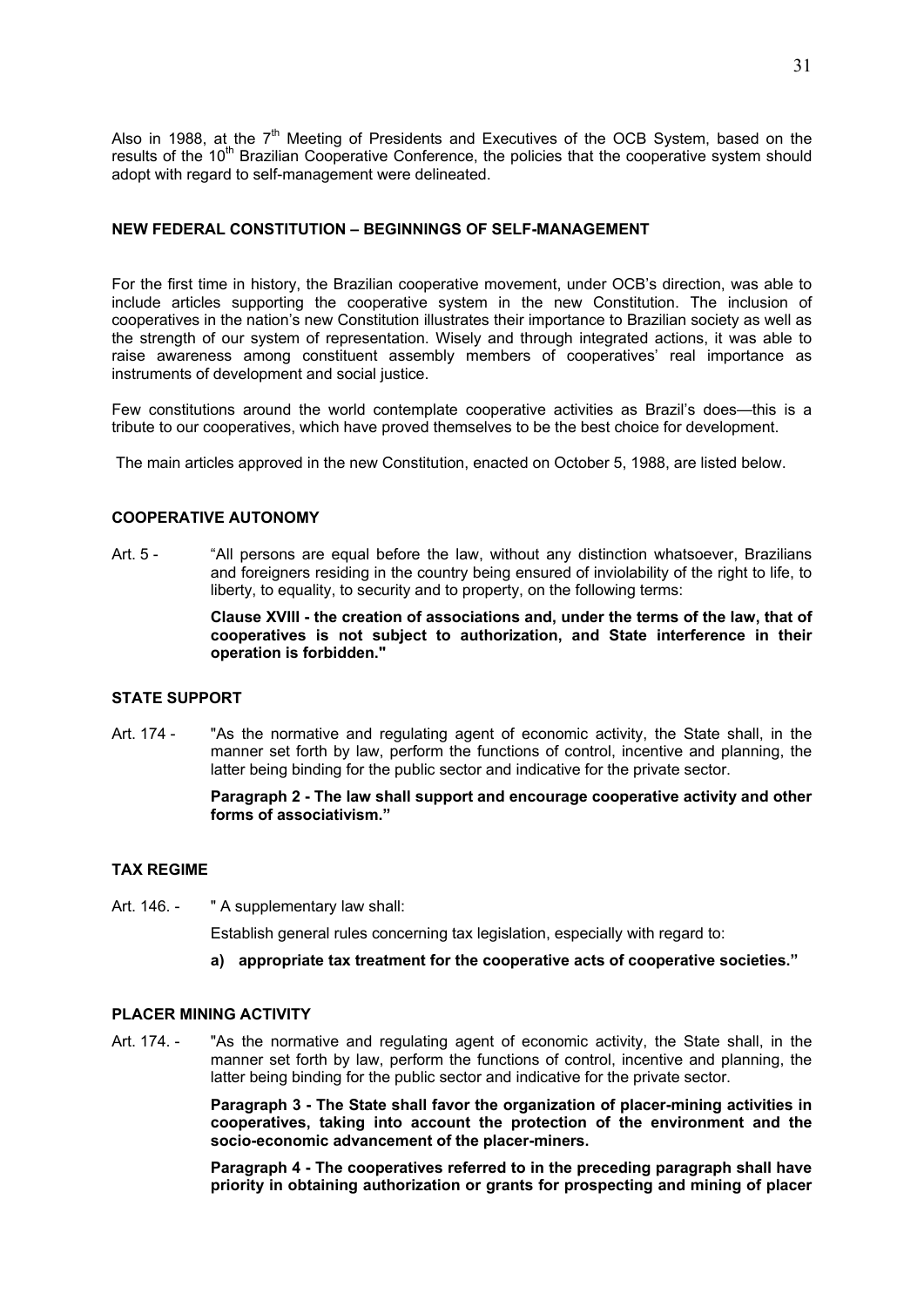**resources and deposits in the areas where they are operating and in those established in accordance with article 21, XXV, as set forth by law."** 

Art. 21. - "The Union's role is to:

**XXV - establish the areas and conditions for the exercise of placer mining activities in associative form."** 

#### **STRENGHTENING OF CREDIT COOPERATIVES**

Art. 192. - "The national financial system, structured to promote the balanced development of the country and to serve the collective interests, shall be regulated by a supplementary law which shall also provide for:

> **VIII - the operation of credit cooperatives and the requirements for them to obtain operational and structural conditions characteristic of financial institutions."**

## **COOPERATIVES IN AGRICULTURAL POLICY**

- Art. 187.<sup>o</sup> "Agricultural policy shall be planned and carried out as established by law, with the effective participation of the production sector, comprising producers and rural workers, as well as the marketing, storage and transportation sectors, with special consideration for:
	- **VI Cooperativism."**

## **RECOGNITION OF THE ROLE OF COOPERATIVES IN THE AREA OF HEALTH**

Art $199^{\circ}$ . " Health assistance is open to private enterprise:

> **Paragraph 1 - Private institutions may participate in a supplementary manner in the unified health system, in accordance with the directives established by the latter, by means of public law contracts or agreements, with preference being given to philanthropic and non-profit entities.**

> Paragraph 2 - The allocation of public funds to aid or subsidize profit-oriented private institutions is forbidden.

> Paragraph 3 - Direct or indirect participation of foreign companies or capital in heath assistance in the country is forbidden, except in cases provided by law."

While the cooperative system's demands were largely met by the National Constituent Assembly which represented important progress—tremendous responsibility was transferred to it, which will have to be fully assumed by cooperativism.

It is worth emphasizing the content of Article 5, clause XVIII, which states: "the creation of associations and, under the terms of the law, that of cooperatives is not subject to authorization, and State interference in their operation is forbidden." The approval of this clause definitively unyoked cooperatives from state tutelage, transferring unprecedented responsibility to the cooperative system.

Although the removal of government control over cooperatives is highly positive and laudable, it is vital that that the system actually assume the liberty conceded by the new Constitution. It must establish guidelines that are compatible with its own evolution and that are in accord with the decisions approved by the cooperativism congresses. The system must order and standardize all procedures involving the creation, operation, and liquidation of cooperatives.

We must not lose sight of the changes deriving from the new Constitution, enacted in October 1988. The cooperative system's adaptation has been very slow: Only a few years ago did it finally approve the guidelines for carrying out the Self-Management Program on a national scale.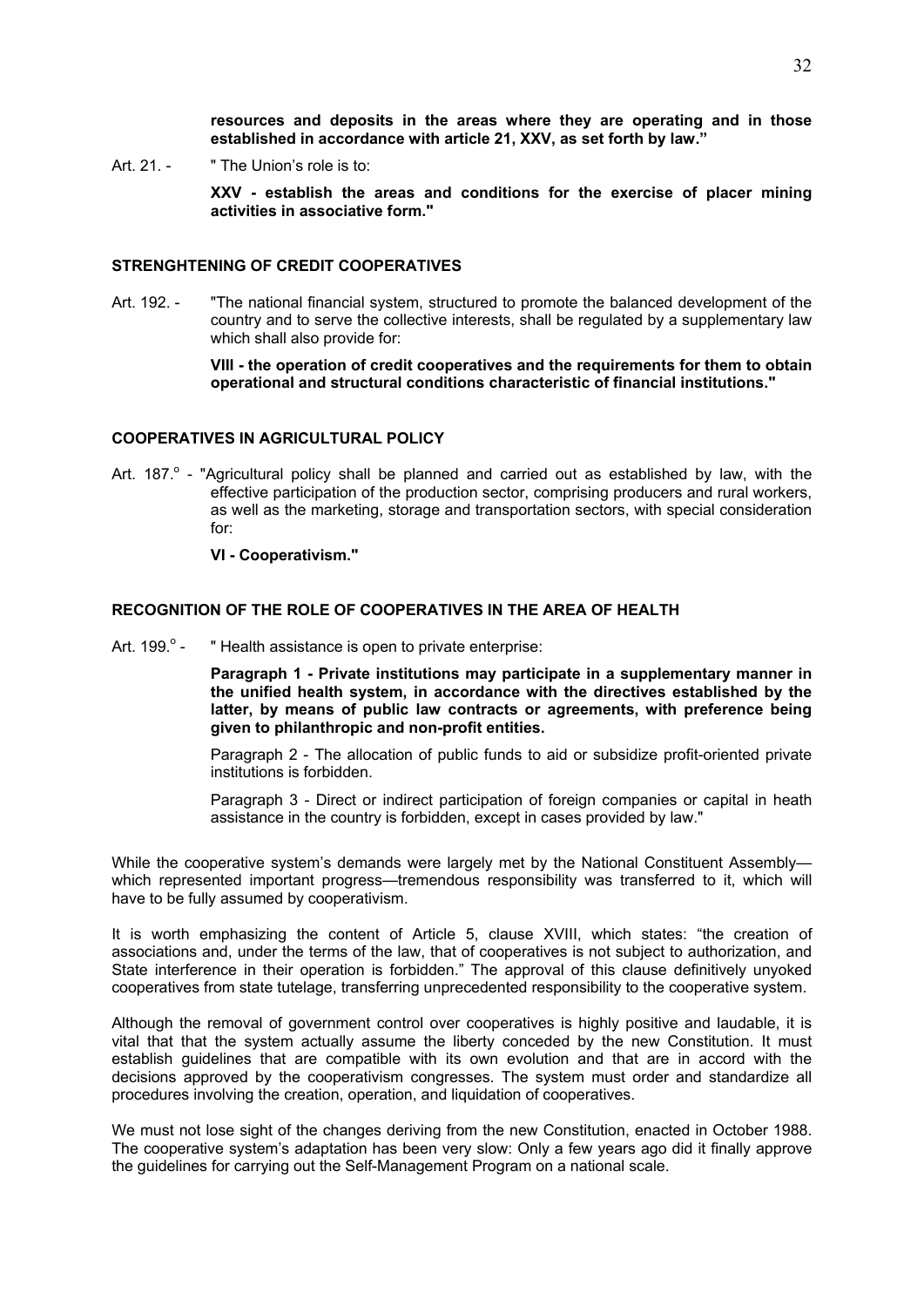## **OCB'S SELF-MANAGEMENT COMMISSION AND SOME EXPERIENCES**

The Commission on Self-Management was created by a decision of the board of directors of the Organization of Brazilian Cooperatives. It was assigned the mission of making recommendations to OCB's management on measures to get the self-management program started. This commission was comprised of professionals from OCB and its state organizations, with distinguished participants such as Paulo Roberto de Moura from OCB, Newton Amaral Cesar from Ocepe, José Norberto Kretzer from Ocesc, and João Paulo Koslovski from Ocepar.

In the first meeting, held on March 14, 1990, the members established a roster of activities, which were carried out in the same year, seeking to make self-management known among cooperative organizations. Since most people knew little about the issue at the time, the plan was developed to provide basic knowledge, focusing first on leaders and technical staff of the state cooperative organizations in the first phase, and subsequently, on leaders and technical staff at cooperatives themselves. Thus, the commission members recommended the following activities:

- a) Self-management courses for:
	- updating OCE leaders;
	- OCE specialists on the cooperative system;
	- experts on the cooperative system within cooperatives;
	- teacher training in specific areas of the cooperative system.
- b) Preparation of a video on self-management for the North/Northeast regions, and another for the South/Southeast and Center-West regions;
- c) Preparation of a primer on self-management;
- d) Preparation of an information booklet on self-management;
- e) Writing of text for a brochure about self-management.

All of the recommendations were approved by the OCB board of directors and put into practice by the Commission. Some of them were concluded in the beginning of 1991. In order to establish a consistent image of self-management, the publications such as the primer, the brochure, and the information booklet were prepared according to the same guidelines in terms of content. The videos and courses followed them as well.

Seeking to learn more about self-management, the commission traveled at the end of 1990 to Europe and visited various cooperatives and organizations. They visited Germany, Italy, France, Spain, and Portugal. In a subsequent article in this publication, the self-management experiences of these five countries are discussed.

Due to the high volume activities required for self-management, OCB management hired agricultural engineer Silvio Galdino de Carvalho Lima to coordinate it with the expressed intent of accelerating the development of self-management activities. Various events were planned for 1991, among which is worth mentioning the National Cooperative Self-Management Convention, held in June 1991 to approve the program's guidelines on a national level. Next, regional planning meetings were held to which the OCEs sent professionals to draw up a plan of action at the state level for self-management activities. Training courses for state self-management coordinators were also held.

On June 24, 1991, in its eighth meeting, the members of the self-management commission proposed its dissolution. They agreed that it had fulfilled its purpose and, since OCB had hired a professional to work specifically in this area, there was no further need for the commission.

During the 1990s, the program made significant progress, especially in the state of Parana, where the State Cooperative Organization created and still maintains a Cooperative Analysis and Monitoring System for the agricultural, health, and infrastructure branches. Through this system, the program is able to assist and monitor the development of cooperative societies and change their course of action when necessary. With the creation of the National Cooperative Education Service (Sescoop) in 1999, through a Provisional Measure, in which monitoring of cooperatives was included as one of the program's purposes, OCB formed a team to work specifically on the program.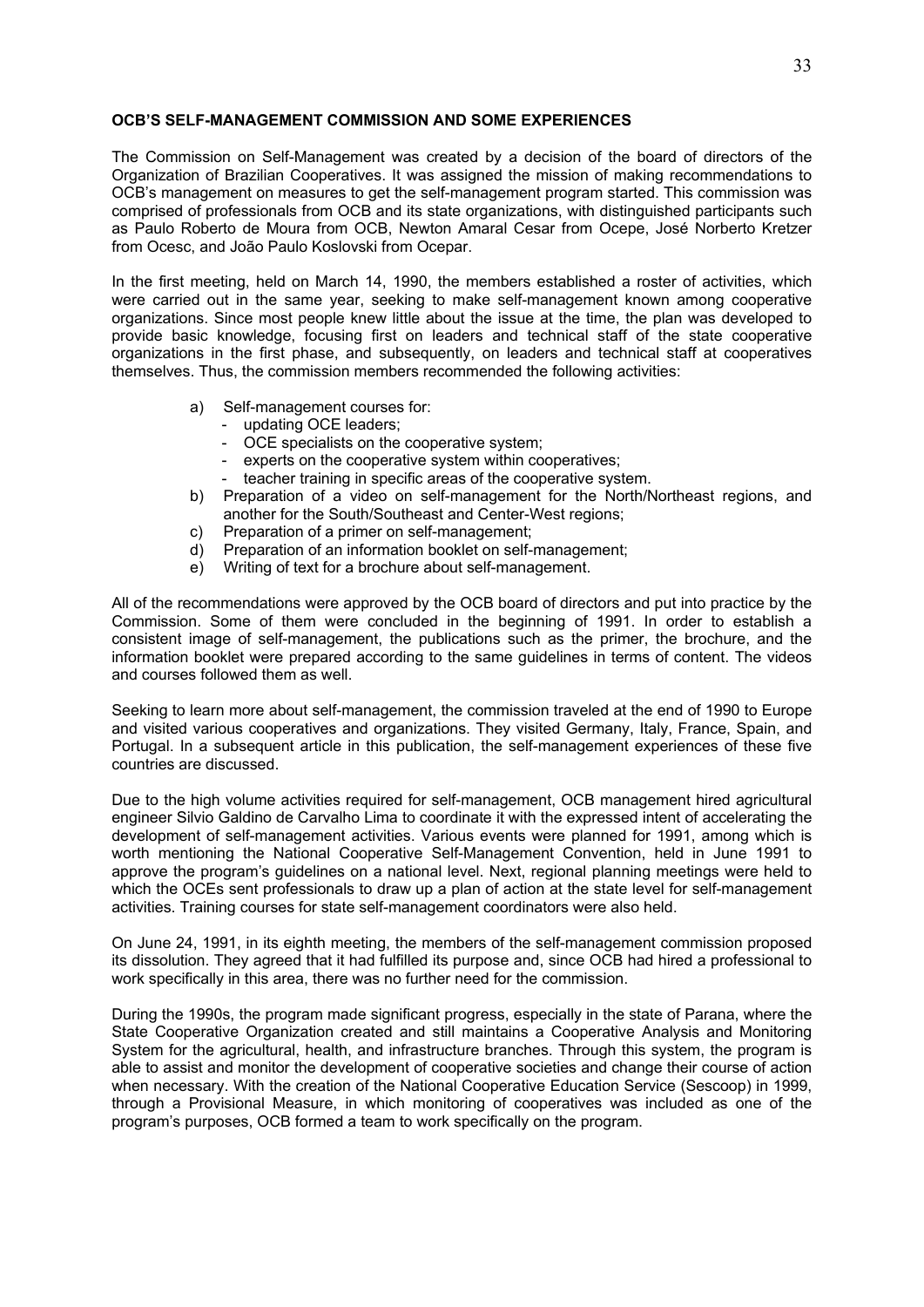This step, along with discussions in the  $10^{th}$ ,  $11^{th}$ , and  $12^{th}$  Brazilian Cooperative Conferences, allowed OCB to approve, in a general assembly, the Self-Management Program to be implemented across Brazil.

Similarly to what happened at the national level, states had to approve their programs while taking national guidelines into consideration. Parana is one example, where Ocepar's regular general assembly, held on March 30, 2000, approved the self-management program, on the condition that each cooperative had to sign separately a commitment to self-management for the program to be implemented.

## **CONCLUSIONS AND COMMENTARY**

Despite all of the effort expended by the OCB System to consolidate the self-management program in Brazilian cooperatives, there are countless difficulties that impede its full application in the heart of the cooperative system. The lack of up-to-date cooperative legislation that delegates this important role to the System is, without a doubt, the main factor that has restricted the program.

Our current cooperative law is from 1971. It is quite good; however, with the enactment of the 1988 Brazilian Constitution, it was not properly adapted to the new constitutional rules, thus creating a vacuum that adversely affects the Cooperative System. It is important to underscore that there are bills in the National Congress that deal with this matter and that would properly regulate cooperative self-management in Brazil.

Another factor that has made the process more difficult are the marked regional differences in Brazilian cooperativism. These differences create heterogeneous conditions that obstruct a more rapid implementation of self-management. It is also important to understand that much of the movement's leadership has not grasped the importance of self-management's role to the development of cooperatives. As a result, leaders position themselves against self-management or are simply waiting to see how the program develops.

Nonetheless, experiences in the states where the program has been implemented indicate that, despite some setbacks, cooperatives have evolved, grown, and organized; self-management has brought tangible benefits to all who have taken part in the program.

It is important to understand that self-management goes to the heart of the cooperative system. Representative entities, cooperatives, leaders, and, above all, cooperative members must go deeper in the discussion of the topic because the success of cooperatives depends on a frank discussion of their problems. This analysis will lead to self-initiated measures that can bring about improved socioeconomic conditions for members. In this regard, the correct path lies in the full and continuous implementation of a self-management program. Thus, the System can lay solid foundations for projects that address all the needs of the different branches of Brazilian cooperatives.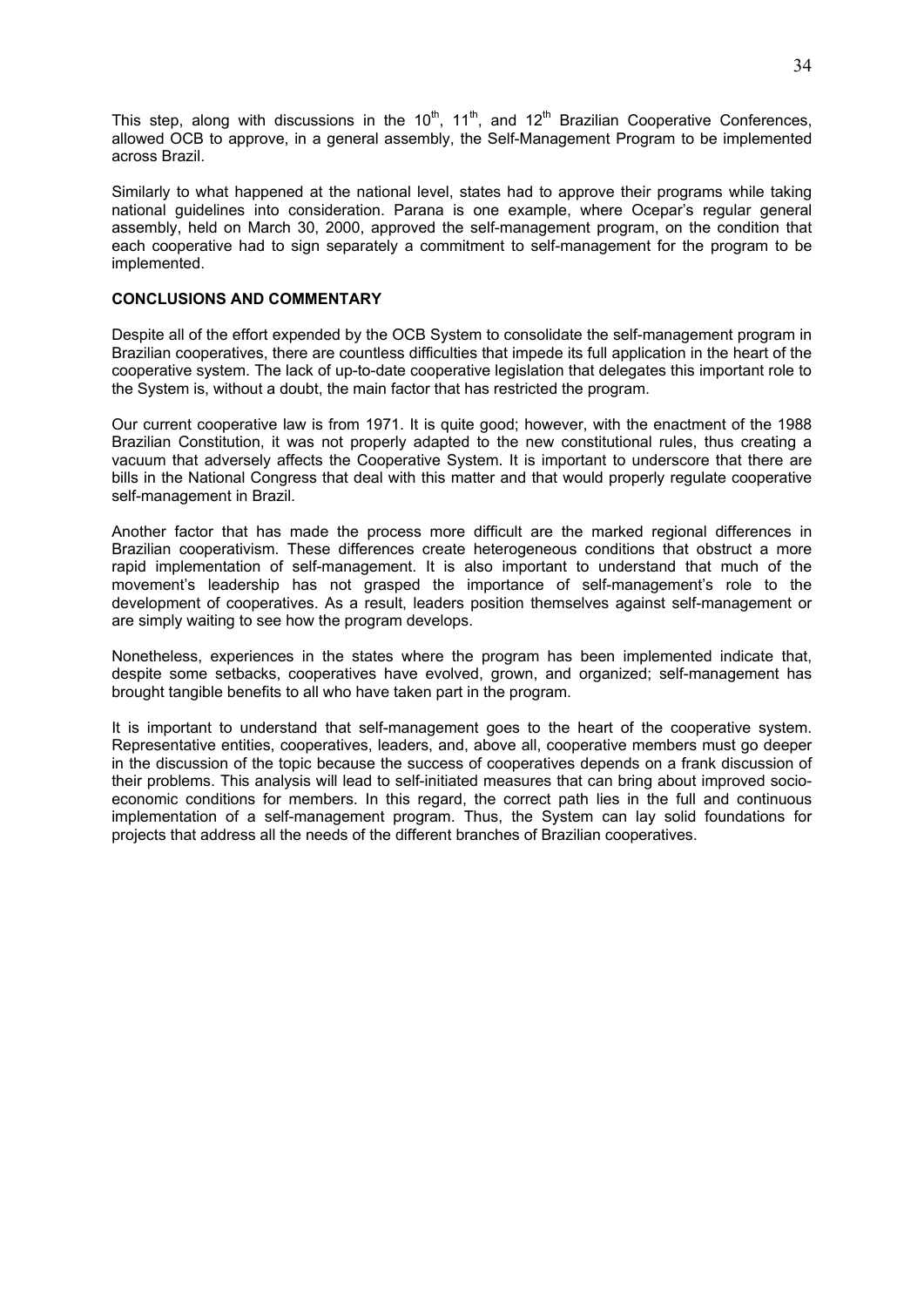## **PARANA STATE SELF-MANAGEMENT PROGRAM**

João Paulo Koslovski\*

#### **INTRODUCTION**

The National Cooperative Education Service (Sescoop - *Serviço Nacional de Aprendizagem do Cooperativismo*) was created to make the Self-Management Program viable. It reflected a longstanding goal of the cooperatives, which was manifested at the 11<sup>th</sup> Brazilian Cooperative Conference. Sescoop will make possible the effective monitoring, supervision, auditing, and control of cooperatives, as well as the education and professional development of cooperative members, employees, and their families and their integration in the community. They are the professed targets of the Self-Management Program. Thus, the Organization of Brazilian Cooperatives (OCB *– Organizaçao das Cooperativas Brasileiras),* through a General Assembly decision, will delegate th*e*  responsibility for the operation of the Self-Management Program to Sescoop.

Accordingly, OCB remained responsible for coordinating the Program at the national level and the State Organizations at the state level; the national Sescoop and respective state Sescoops became responsible for the program's operation.

## **1 PROGRAM OBJECTIVES**

## 1.1 GENERAL OBJECTIVES

- a) put the monitoring, supervision, auditing, and control of the cooperatives into operation;
- b) organize, manage, and implement instruction for the professional education of cooperative workers, employees, and their family members and their integration in the community;
- c) help cooperative societies who are employing workers in the preparation and implementation of training programs and in providing methodical and ongoing learning experiences;
- d) establish and disseminate methodologies that can effectively provide professional education in cooperative management and can help workers, cooperative members, and their families integrate in the community;
- e) perform the coordination, supervision, and inspection of the implementation of professional education and management projects and programs for cooperatives, for cooperatives employees, and for cooperative members;
- f) provide advisory services for the government in issues relating to professional education and cooperative management, in addition to other similar activities.

## 1.2 SPECIFIC OBJECTIVES

<u>.</u>

- be a true instrument for the modernization of cooperative societies and the improvement of their business methods, thus adding value for the cooperative members;
- guarantee the transparency of the cooperative society's management to its members;
- foster the cooperative system's adoption of an orientation process for the creation and registration of cooperatives;
- promote the professional development of cooperative members through education, training, capacity building, and refresher programs for cooperative leaders, members, future members, families, and the community;

<sup>\*</sup>President of the Organization of Parana State Cooperatives (Ocepar), vice-president of the Organization of Brazilian Cooperatives (OCB).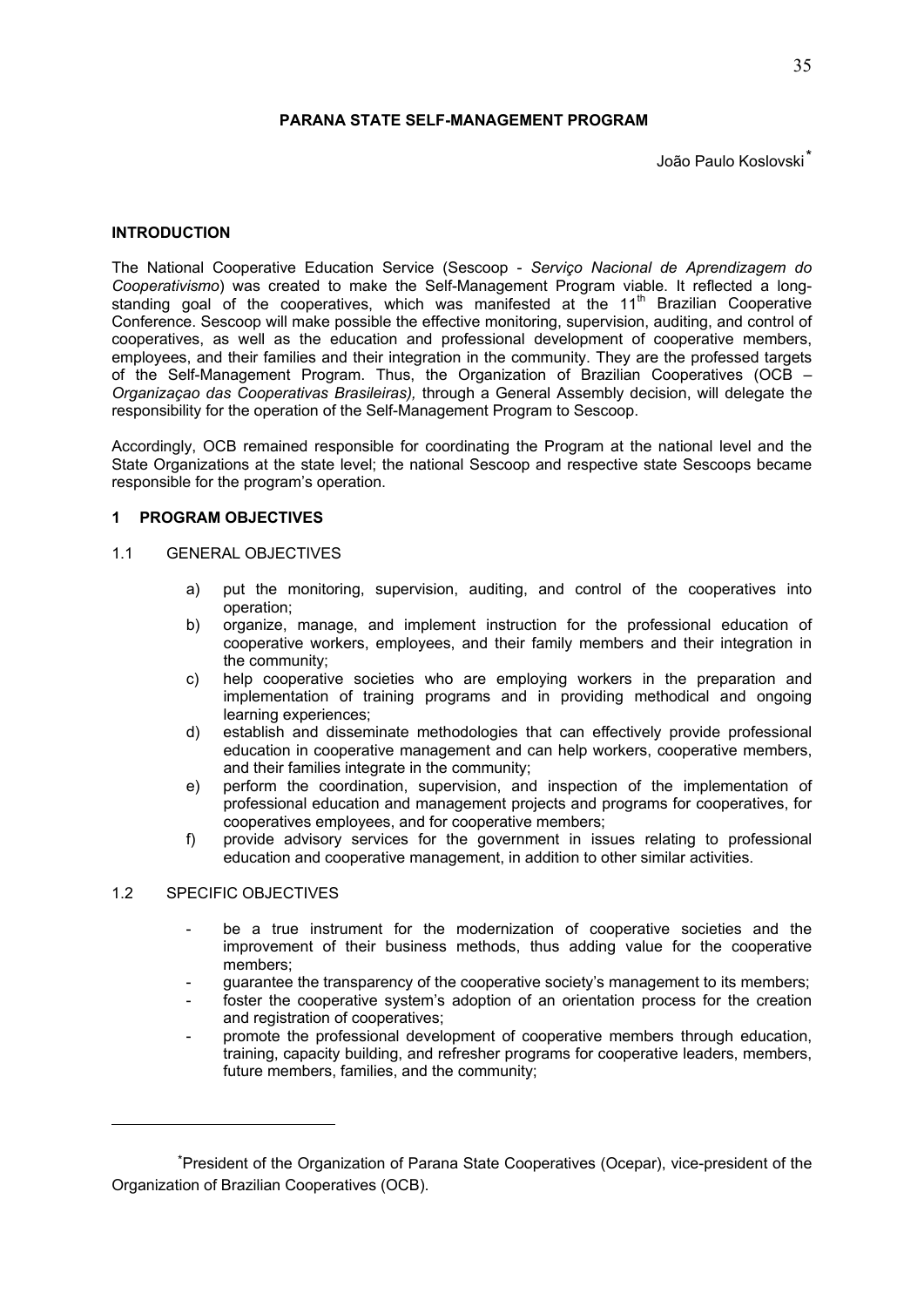- improve the professionalism of cooperative enterprises, making them more agile and competitive in their respective marketplaces, through training and capacity building programs for the professionals who work in them;
- make the cooperative system a model of market enterprise, reflecting quality and reliability to the general public, through monitoring, supervision, management auditing, and control of cooperatives.

# **2 IMPLEMENTATION**

- National coordination by the Organization of Brazilian Cooperatives (OCB), through specific authorization at a special meeting of the General Assembly.
- State coordination by the Organization of Cooperatives of each state, through specific authorization at a special meeting of the General Assembly.
- Technical implementation by Sescoop, with the support and approval of a special General Assembly meeting at the Organization of Cooperatives of each state.
- Adhesion of cooperatives by General Assembly approval and signing of Adhesion Agreement.
- Change in cooperative bylaws in order to allow Ocepar to participate in the General Assemblies and intervene—when necessary and within the constraints of the monitoring objectives—in order to guarantee transparency in management.
- Change in the bylaws of cooperatives, which benefit from public resources, to allow the "system," by federally granted authority, to monitor the application of their resources.

# **3 SERVICES TO BE IMPLEMENTED**

## 3.1 COOPERATIVE MONITORING/DEVELOPMENT

Monitoring of cooperative enterprises is necessary in order to maintain the management quality, credibility to third parties, transparency for members, and primarily, to guarantee the cooperative's continuity that it may fulfill its stated purposes. Several combined means will be used toward these objectives. They will be grouped according to their nature and the type of professional expertise required. This procedure will provide best results at the lowest possible cost. These means of control should be seen as administrative tools and not as mere inspection. The aim is to provide improved conditions that will allow cooperatives to become, in truth, democratic societies that meet their owners' aspirations, without losing sight of the market. Seeking to optimize resources and the best possible results from monitoring, activities were classified as follows:

## 3.1.1 Creation and Registration

This category involves activities aimed at guidance and follow-up in the period of creation and registration of new cooperatives. This phase should respect the principles that underlie the cooperative movement, assess the viability of the business to be undertaken, and respect the Law. It is considered a preventive monitoring phase. It is carried out using the cooperative's own structure, and comprises the following principles:

- a) quidance on cooperatives for groups interested in constituting them;
- b) promotion of the cooperative movement (videos, publications, educational material, talks, etc.);
- c) economic/financial feasibility project (preparation manual);
- d) legal guidance in opening a cooperative (legislation, bylaws, fiscal aspects, etc.);
- e) guidance on obtaining legal registration;
- f) operational guidance/controls to begin activities (talks);
- g) creation of partnerships with central cooperatives, federations, universities, and other groups;
- h) definition of criteria for registering cooperatives with Ocepar/OCB;
- i) formalizing cooperative agreements with the National Business Registration Bureau/Board of Trade.
- 3.1.2 Monitoring System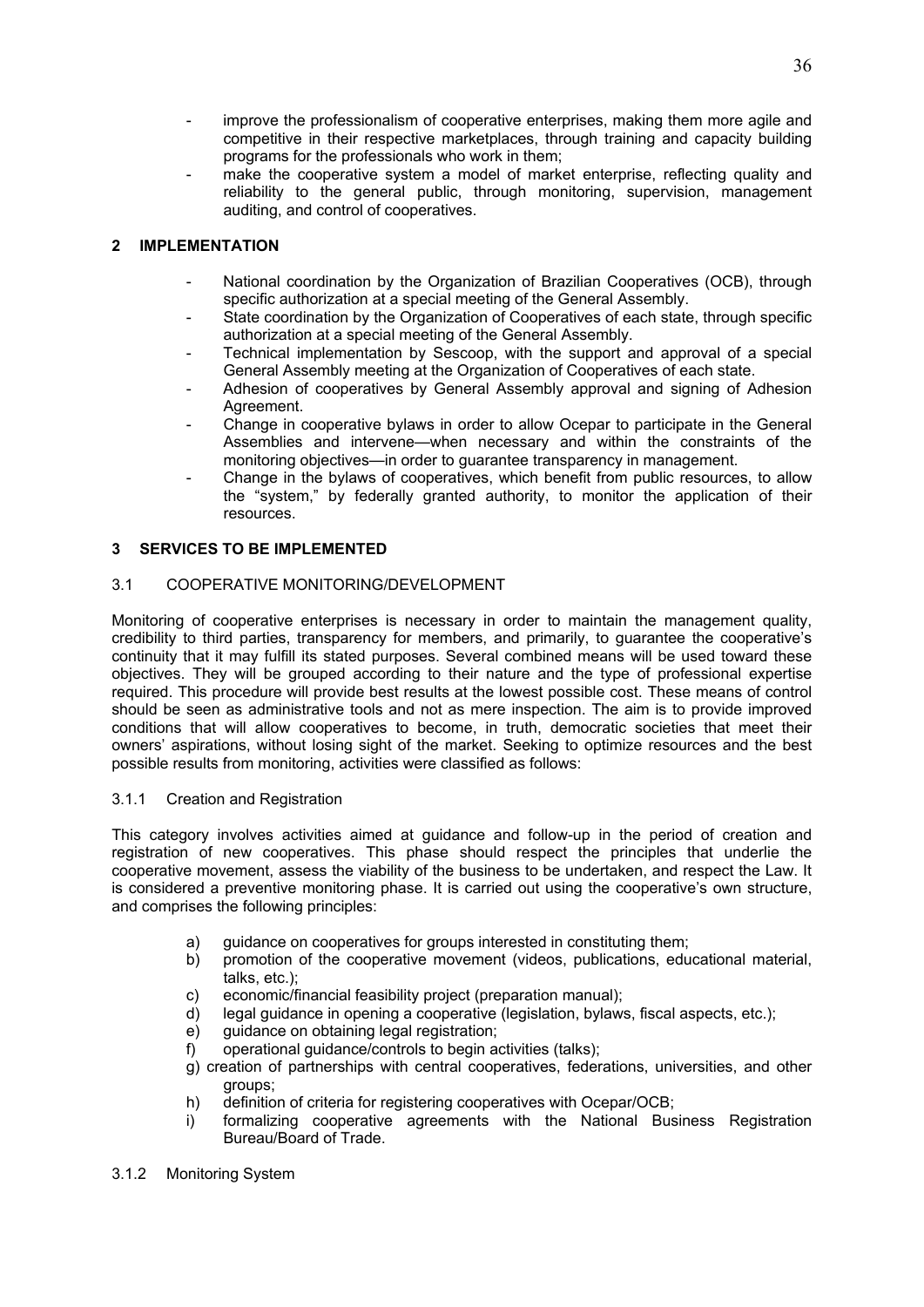This category involves activities aimed at monitoring the management of cooperatives. It is done remotely, by analyzing data on the cooperative enterprise, its human resource, and the feasibility for members. Scenarios are compared to guide business strategies, considering the market and the competition. Partnerships with central cooperatives, federations, and confederations, among others, are used to in monitoring cooperative management, through electronic data processing.

## 3.1.2.1 Economic/financial monitoring of cooperatives

This category involves economic/financial analysis aimed at monthly assessment of the following elements: capital structure used by the cooperative, its efficiency, solvency, indebtedness, financial cycle, use of working capital vs. need for working capital, treasury, efficiency in use of financial resources for the enterprise and of fixed resources, financial results obtained, cost and expenditure structure, and profitability. Similarly, an annual analysis of the following is performed: participation of members in the cooperative, indebtedness/capitalization reduction through cooperative business profits, indebtedness/capitalization reduction through ongoing progress of retention of a percentage of members' production, operational risks involved in conceding credit, market share, etc. These analyses will be conducted in keeping with predetermined parameters based on data furnished by the cooperatives, according to each branch of cooperative activity, seeking to reflect the reality of the enterprise, regardless of the accounting criteria utilized in the cooperatives themselves.

Steps for implementing economic/financial monitoring:

- a) sign agreement between cooperatives and Ocepar to preserve information and avoid ceding the operational system to third parties;
- b) Codification of each cooperative in order to preserve its individuality, according to its branch of activity, and registration of information on activities developed by it;
- c) information criteria standardization through system implementation in each cooperative;
- d) establishment, in conjunction with cooperative professionals, of quality standards for information and of deadlines for systematizing them;
- e) grouping of information, creating scenarios for comparative analysis of cooperatives that are similar in terms of primary product, branch of activity, region of activity, solvency, and others;
- f) creation of comparative scenarios through databases of other companies in similar lines of business as the cooperatives;
- g) provision of consolidated information to cooperatives for their analysis;
- h) monitoring of each cooperative, verifying its performance and trends in comparison with others. If any trends are noticed that may present a risk to the cooperative's operation, the cooperative must be notified for it to undertake a more in-depth diagnosis. Support for performing partial and/or complete diagnoses will be guided by specific rules and will be considered a Specialized Consultancy service.
- i) periodic meetings with the cooperative's Board of Directors and Audit Committee for individualized assessments, in order to correct strategies that present potential flaws detected through the analyses.
- j) setting of deadlines, in conjunction with the cooperative, for measures to correct any flaws that have been detected:
- k) non-compliance with measures to correct detected flaws by the established deadlines, without formal justification, will lead to communication to the cooperatives' Audit Committee and Board of Directors and/or Management, requesting that immediate measures be taken;
- l) should the failure to take steps to correct detected flaws persist, after the new deadline transpires, the case will be taken to Ocepar, who will then communicate it to the cooperative's General Assembly;
- m) the cooperative's continued noncompliance may lead to its registration with Ocepar/OCB being cancelled.

3.1.2.2 Monitoring of human resources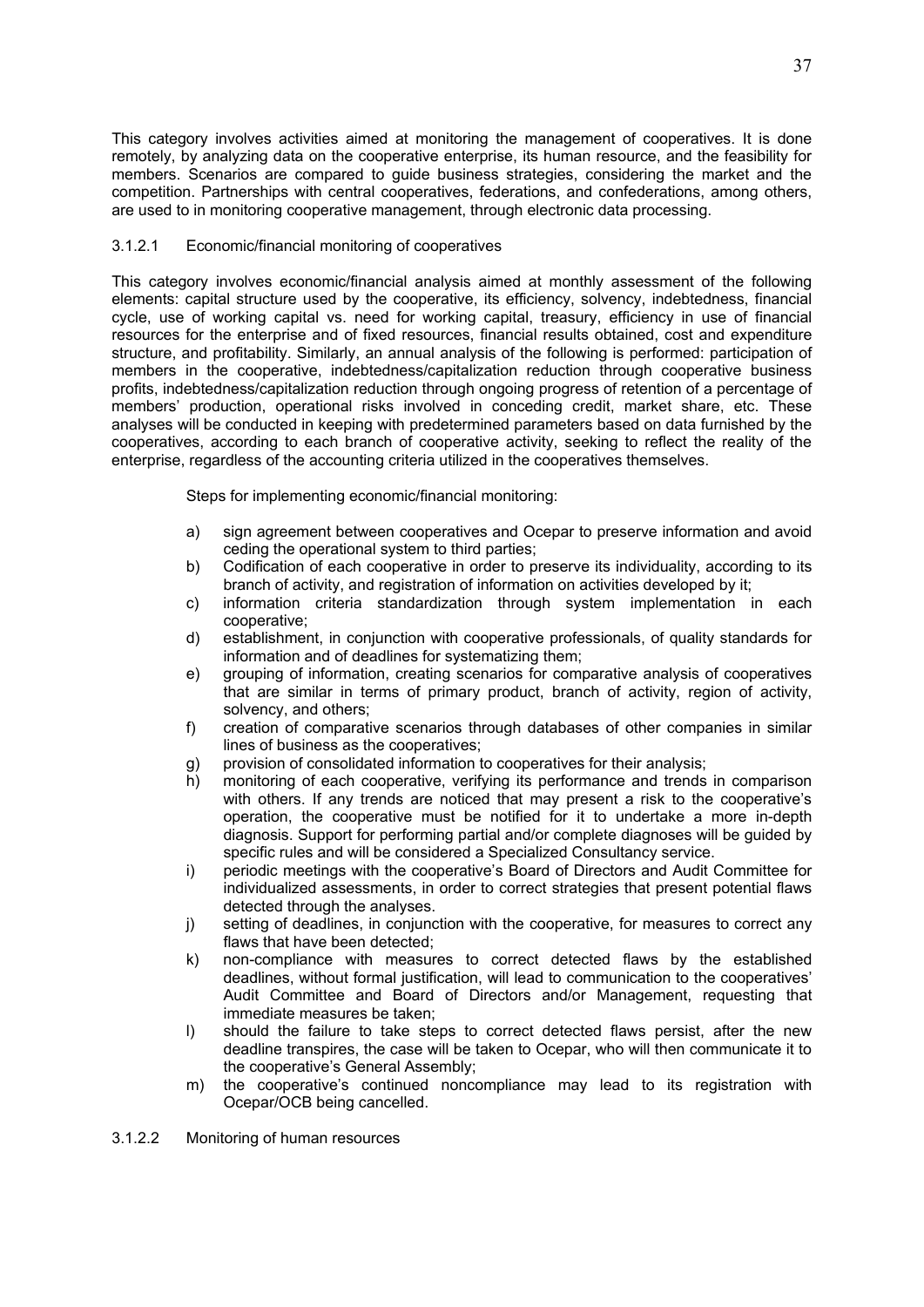This category involves a specific database and specific data analysis procedures for cooperatives' human resources, with a view to optimize the use of personnel. Various occupations are monitored according to their similarity—analyzing remuneration, taxes, direct and indirect benefits, standardization of functions, etc. The monitoring of human resources is a derivative of the process of economic/financial monitoring of cooperatives. It seeks to streamline their personnel costs.

Steps for implementing human resource monitoring:

- a) signed agreement between the cooperative and Ocepar, seeking to preserve information and avoid its dissemination to third parties;
- b) description of basic functions of each cooperative unit; remuneration, benefits, list of individuals, and description per unit;
- c) creation of database, through standardized management information of cooperatives' human resources (total collaborators trained during a certain period, missed work days, payroll amounts, workplace accidents, employee lawsuits, employee turnover, direct and indirect benefits granted, etc.); basic classification, by state, region, cooperative, line of business, main activity, field of work, department, work responsibilities, and others;
- d) periodic updates of cooperative data to keep up with personnel turnover;
- e) grouping of information, calculating averages and forming comparative scenarios for analysis, as in economic/financial monitoring;
- f) half-yearly information analysis at the human resources forums, and comparison with data from economic/financial monitoring of cooperatives that relate to human resources.

## 3.1.2.3 Monitoring of viability of cooperative member activity

Database and analysis of cooperative members with the purpose of monitoring the viability of their activities through performance indicators for their operations. The basis of cooperatives' sustainability depends on ensuring the viability of members' activities and on the financial results of cooperative production. These factors can be analyzed by gauging and comparing individual and collective results. The improvement of these results is undertaken in such a way as to minimize efforts expended. Monitoring efforts should be adopted according to basic guidance for the development of cooperative business and member traits.

Steps for implementing the monitoring of viability of cooperative member activity:

- a) sign agreement between cooperative and Ocepar to restrict use of the information system to cooperatives and their members;
- b) train cooperative technicians to use the system of analysis, in benefit of the cooperative and its members, for:
	- registration of cooperative members, classifying them by specialty and/or primary product, techniques used, etc.;
	- organization of cooperative members according to characteristics of their activity/production in order to create interest groups seeking their collective improvement;
	- use of information with a view to the improvement of quality of production among cooperative members according to market demands;
	- organization of information to set cooperative-wide quality standards for member activities;
	- grouping of information, creating scenarios for comparative analysis of similar cooperative members, according to the main product or service that they offer;
	- professional guidance for cooperative members offered by the cooperative and geared toward the target market;
	- adjustment of steering of cooperative business activities through changes in members' professional behavior;
	- periodic meetings to assess performance, update systems, and make any needed corrections to basic information;
	- periodic assessment of training needs of cooperative members by cooperative, segment, region, and state.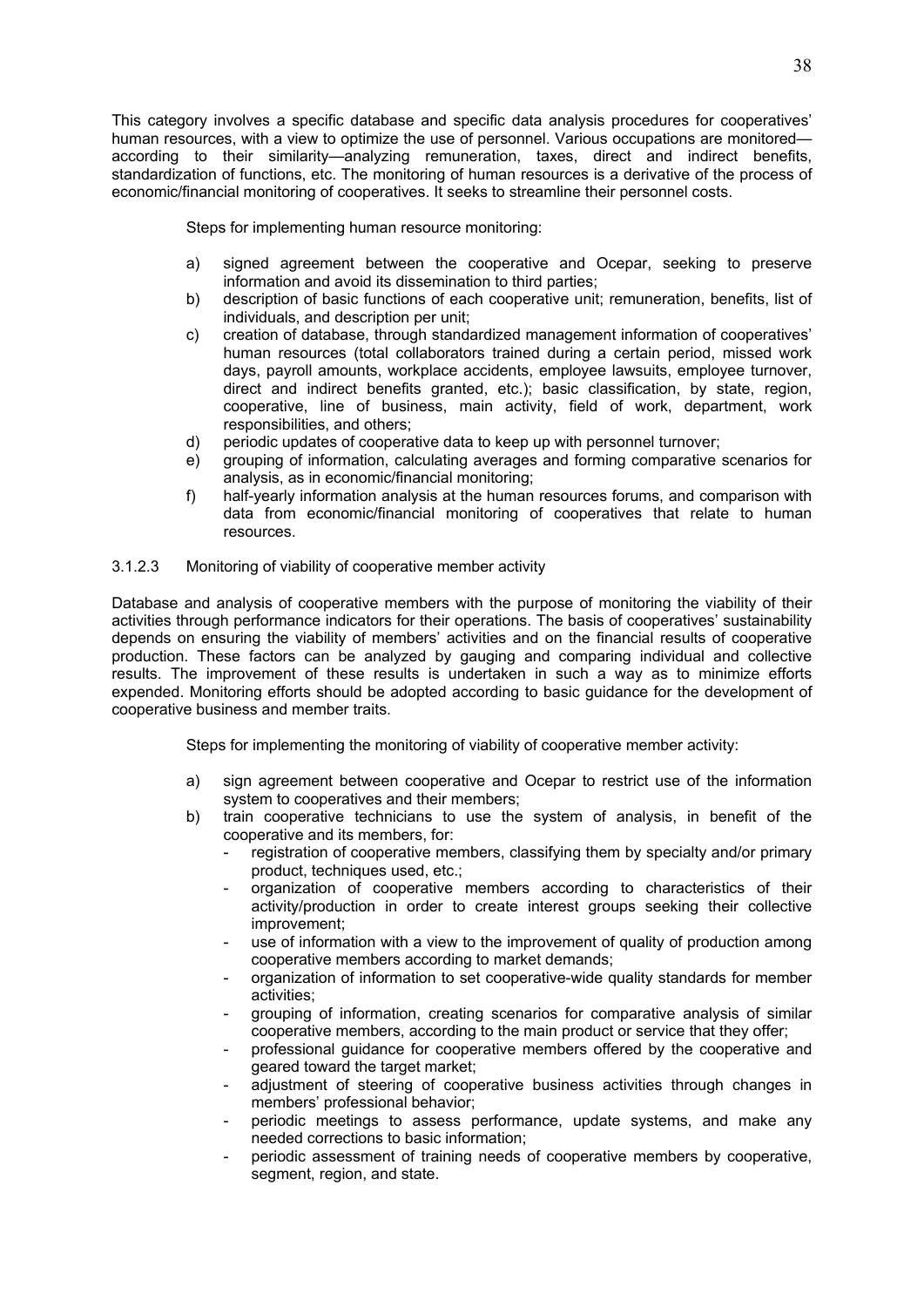## 3.1.3 Management Audit

The common **business** of a group of members of the same cooperative or of various cooperatives comprising one central cooperative, federation, or confederation, considering their stated objectives, should be well managed by those charged with its execution. To monitor the performance of this business in all relevant aspects, there is a series of controls that determine the security and reliability that cooperative members and outside entities (suppliers, banks, etc.) demand to conduct this business. Together, these controls constitute what is called a complete audit or an audit of management; the following groups perform it: the (regular) Audit Committee, the Internal Audit Group, and, most importantly, the Independent Audit Group. With the enhancement of business relations, cooperatives face more and more difficulty in obtaining "**certification**" in business quality. In this respect, the Independent Audit constitutes an important instrument for the consolidation of selfmanaged cooperatives, because its certification inspires "**public confidence**." The leap in quality is directly linked to the requirement—in monitoring cooperatives and through the self-management process—of independent *certification, no longer by traditional auditing, but by complete auditing or management auditing*. The Independent Auditor is considered an indispensable figure for the market credibility and an invaluable tool for protecting cooperative members. He or she is responsible for the trustworthiness and reliability of the accounting reports of the audited cooperatives. The responsibility for analyzing and reporting on all the business' management procedures lies with this Independent Auditor, as well as the accuracy and clarity of the accounting reports. Finally, he or she must divulge, in explanatory notes, indispensable information to apprehend the finances and assets and liabilities, as well as the results, of the audited cooperative.

Steps for implementing the management audit:

- a) promotion of training on management auditing or complete auditing in light of the need of cooperatives to have highly qualified independent auditors who also enjoy a high degree of independence in carrying out their activities.
- b) technical analysis of the registration processes and of independent auditing activity carried out within cooperatives according to standards established and approved by the Organization of Brazilian Cooperatives (OCB);
- c) maintenance of updated registration of professionals, businesses, and independent auditing businesses and authorized technical staff who can issue and sign evaluations accredited by OCB/Ocepar;
- d) hiring, by the cooperative, of an independent audit group properly accredited by OCB/Ocepar, must meet the criteria established in relation to the size and service capacity;
- e) in carrying out his or her activities within cooperatives, the independent auditor has some additional duties beyond the basic work plan; in order to fully meet the requirements of management monitoring, the independent auditor should:
	- Verify:
		- whether the assets presented as redeemable in at most 360 days can actually be converted into money in this period—regardless of accounting criteria being used according to habit and custom, classifying them in terms of operational and non-operational;
		- timeline for real future conversion of assets classified as long term, classifying them in terms of operational and non-operational;
		- values registered as investments and as fixed assets considered outside the focus of the cooperative's activities;
		- whether the maturity of liabilities of up to 360 days and of long-term liabilities is compatible with the probable conversion of assets, in a clear and transparent manner;
		- whether the cooperative's revenue and operational results, summed with its capitalization process, are compatible with its future need;
		- whether the proposed measures and budgets approved by the General Assembly were followed and, if not, if they were duly justified and reported in the management's rendering of accounts;
		- whether the cooperative's structures are being fully utilized, and if the operational costs are compatible with revenue generation;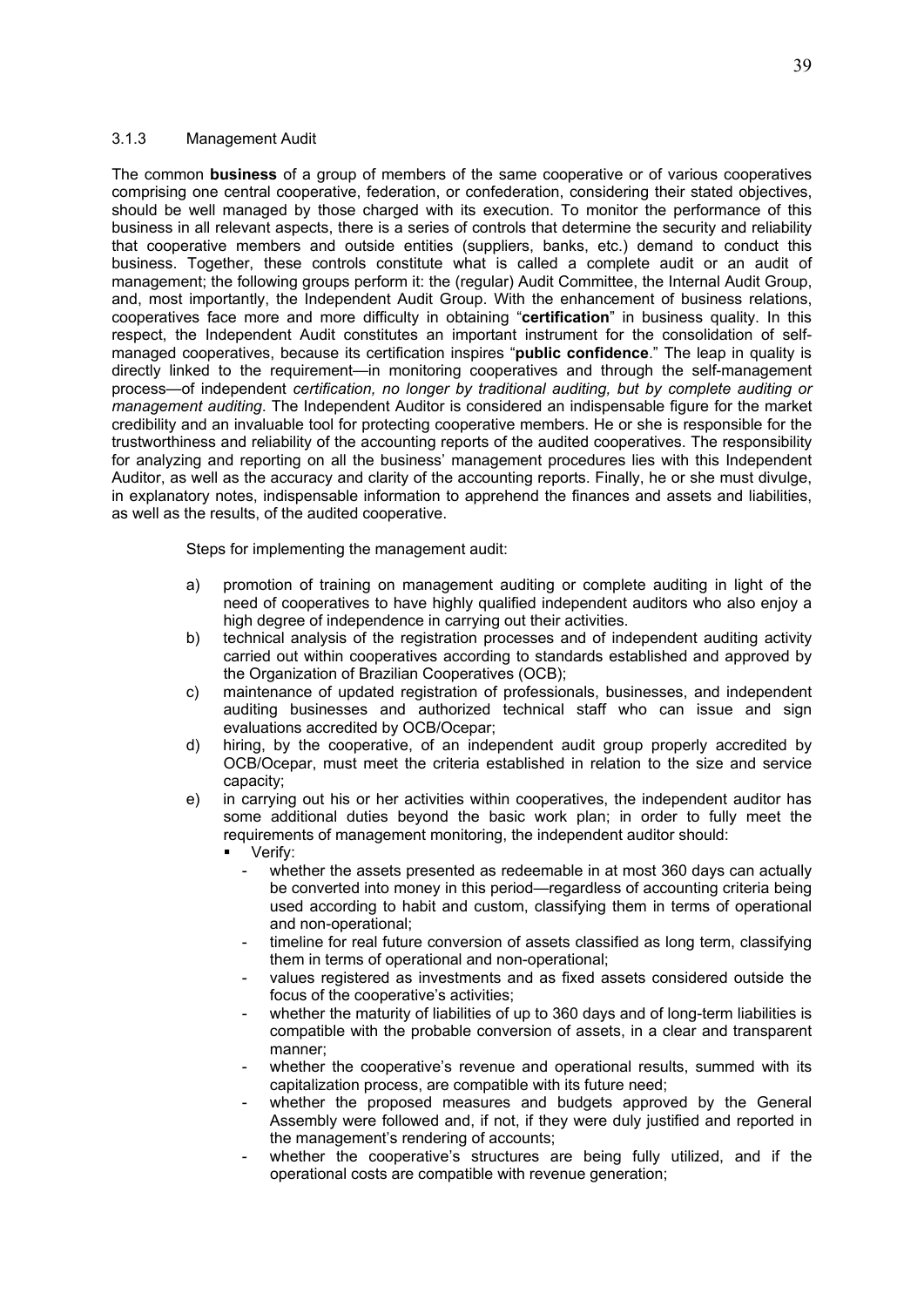- whether financial management is safely handled, especially billing and allowance of credit;
- whether inventory stored is restricted to what is strictly necessary, and if it is managed in a way that minimizes costs and provides optimal results to cooperative members;
- whether the market practices and policies adopted by the cooperative are satisfactorily fulfilling cooperative members' expectations and meeting established standards;
- Indicate clearly the existence and extent of accounts or subgroups of accounts of assets, liabilities, results, and liquid assets and liabilities that are compromised by the adoption of accounting procedures that conflict with the Fundamental Accounting Principles, as well as the effects on the cooperatives' results, whenever an opinion and/or report is issued.
- The independent auditing reports must be made available to:
- coordinating and executing agencies of the monitoring process
- the cooperative's Management and/or Board of Directors
- the Audit Committee
- the General Assembly
- f) regulate and establish criteria for special audits of specific projects;
- g) the independent auditor—both the individual and the auditing office—cannot audit the same cooperative for more than four consecutive years, counted from January 2000; a minimum interval of two years is required for them to be rehired;
- h) the independent auditor, whether individual or firm, cannot provide consulting services to the same cooperative for which it has provided auditing services, or to members of staff of that cooperative;
- i) the executing agency will maintain control of the quality of the audits, verifying and monitoring their activities in the cooperative;
- j) the independent auditor—both the individual and the firm—and the responsible technical staff can receive a warning or have their registration with OCB/Ocepar suspended or revoked, in addition to other legally established sanctions, if:
	- they act in contradiction to legal rules and regulations that regulate the cooperatives' activities, including noncompliance with the Self-Management Program's provisions;
	- conduct inept or fraudulent auditing, falsify data or figures, or unlawfully withhold information that should be disclosed;
	- lead the General Assemblies to make decisions based on flawed, erroneous, missing, or fraudulent information;
	- fail to comply with technical standards and existing legislation that regulate the exercise of the profession;
- k) insertion of internal cooperative auditors, integrated with the work performed by the Audit Committee, into the concept of management auditing;
- l) the work performed by the internal audit should be perfectly integrated with that performed by the independent audit;
- m) small-scale cooperatives, according to OCB/Ocepar criteria, can be exonerated from the need for an independent audit; in this case, after they have been submitted to a preliminary diagnosis, an individual project must be developed for monitoring their development, which must be submitted to the General Assembly for approval by a simple majority of cooperative members;

#### 3.1.4 Specialized Consulting

This category involves activities aimed at ordering and supporting actions needed at the regional/branch level and in individual cooperatives. These activities are intended to improve management and the cooperatives' ability to fulfill their mission. They include:

> a) registration of service providers, identified according to their specific fields, and monitoring of satisfaction of the cooperatives who hired them in the service they provided, thus creating a quality control system;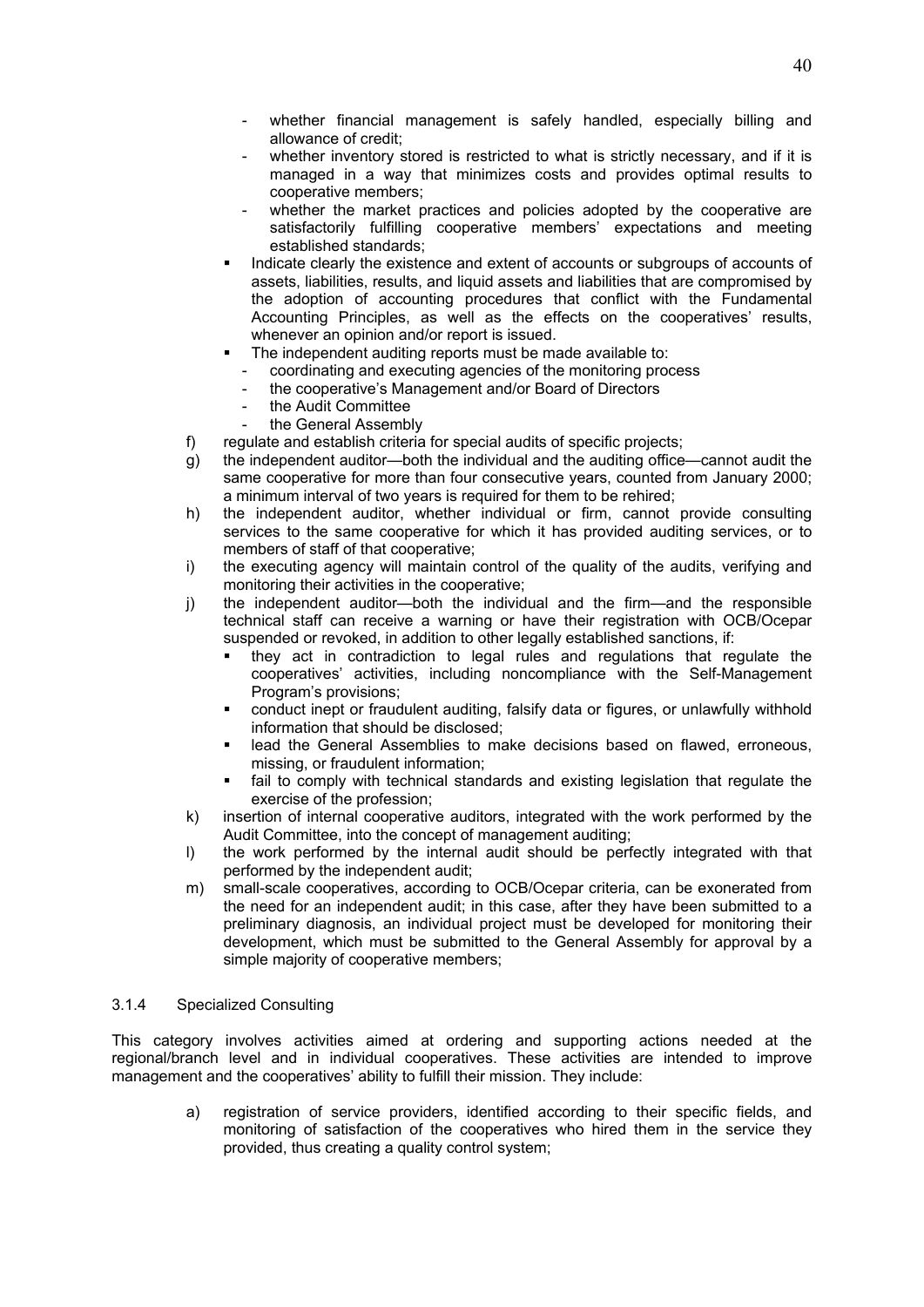- b) steering of consulting work based on needs detected by the monitoring of results in the cooperatives and on the recommendations made by the Independent Audit, or by a request made at the cooperatives' own initiative;
- c) promotion of special studies for the various branches and/our regions, aiming to improve cooperatives' business according to market changes and demands;
- d) preparation of situation diagnoses and projects containing measures to revitalize cooperatives;
- e) monitoring of the implementation of special programs and projects, accompanied by any necessary reformulations.

#### 3.2 EDUCATION/HUMAN DEVELOPMENT

This category aims to organize, manage, and implement professional training for cooperative workers and members; help cooperatives societies who hire workers prepare and implement training programs and provide methodical and ongoing instruction; and provide community development programs for cooperative workers, members, and their families, seeking all-round human development and the resulting improvement in cooperative business management.

## 3.2.1 Professional training and capacity building

This category includes activities aimed at educating and training human resources at the executing agency and at cooperatives—both leaders and members. Training needs will be assessed and prioritized in conjunction with the Monitoring/Development of the Cooperatives, through management monitoring and auditing processes. Programs organized by cooperative, by branch, or for the entire state will then meet these training needs. They will be conducted in either a centralized or a decentralized manner, according to the demand specific kinds of training; the duration of training will be determined after overall planning has been done. Training and capacity building programs seek to meet the needs of individuals involved in cooperatives.

Steps for Implementation of Professional Training and Capacity Building

- a) **Technical courses and training** of short to medium duration, using training centers—in the cooperatives themselves or through cooperation with public or private educational institutions—for collaborators, employers, and workers in coordinating and executing agencies and for cooperatives in general;
- b) **Specialized forums**: specialized training for professionals in coordinating and executing agencies through brief forums and/our medium-term training courses, study trips, including through post-graduate courses, especially for professionals in areas relating to: Human Resources, Market, Financial, Administrative, Accounting, Auditing, Cooperatives, Judicial, Communications, etc.;
- c) **Board of directors and audit committee**: preparation of training at two levels: for candidates to boards or committees, aiming to prepare them through medium-term training courses; and for specialization in management for those who already occupy elected positions in cooperatives;
- d) **Training of educators**: special training courses for monitors, coordinators, and teachers/professors linked to the cooperative movement, so as to create a multiplying effect, expanding knowledge and skills: programs on the cooperative system should give priority to leaders, member and employee families, etc.;
- e) **Youth cooperative members**: special emphasis should be given to training youth to revitalize the cooperative system in the future, through training, exchange programs, and, mainly, seeking the inclusion of departments specializing in cooperatives in primary education and professional schools;
- f) Activities related to **integrated gender development** in cooperatives, seeking greater integration of families and made up of men, women, and youth, in the application of an integrated cooperative system in business, the community, social issues, and the environment;
- g) Production of auxiliary teaching material, through support for the production, reproduction, and dissemination of publications, technical books, brochures, primers, videos, etc.;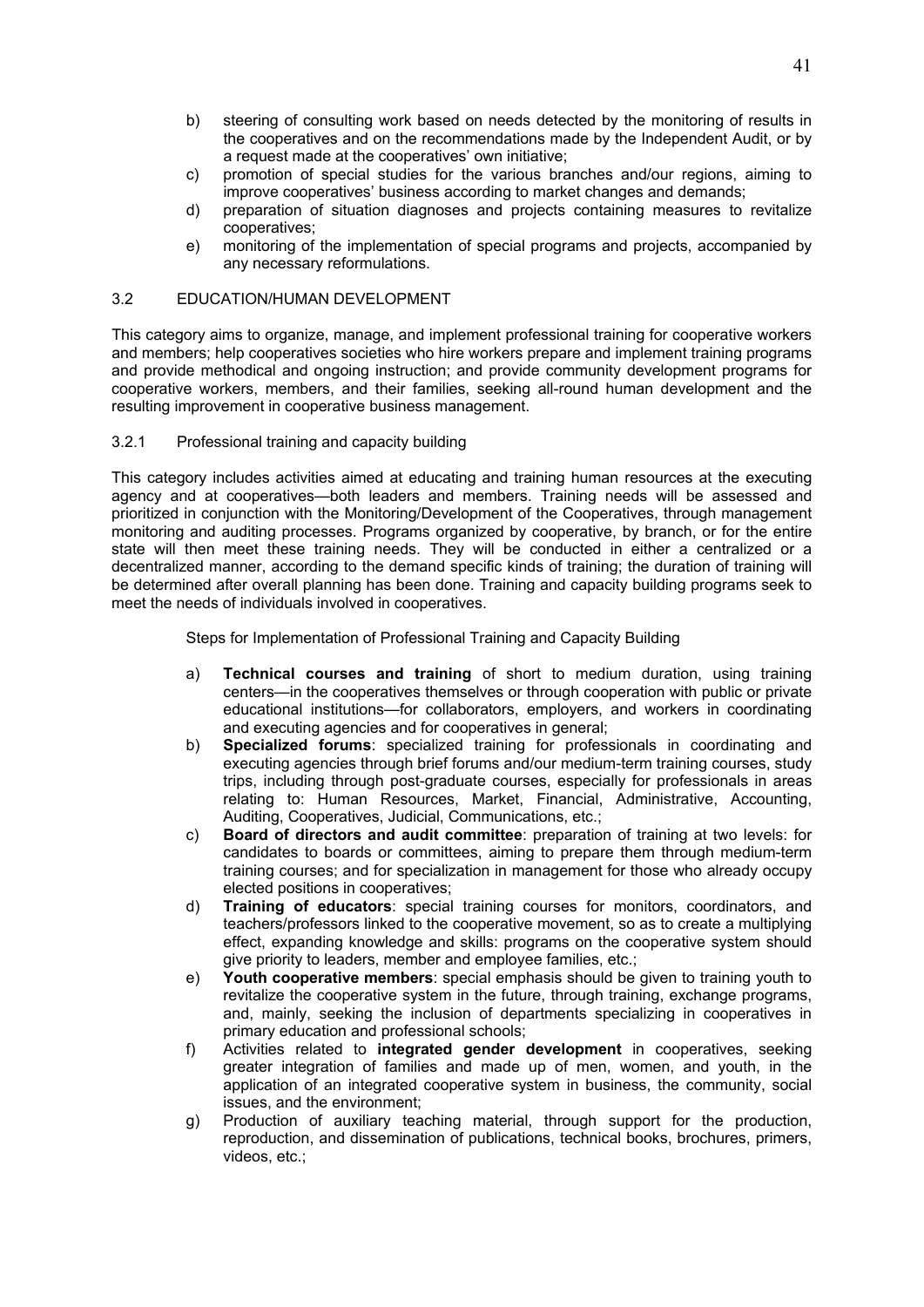h) Commitment to modernization, through the diffusion of new teaching methodologies, such as distance learning, videoconferencing, online debates, etc.

## 3.2.2 Community development

1

This category involves activities aimed at social integration and well being of cooperative workers, members, and their families. These activities seek, through social action, to improve the performance of all those directly or indirectly involved in the management of cooperatives, through implementation of benefits relating to health, leisure, sports, culture, social integration of families in the community, and organizations involving various cooperatives.

Steps for Implementing Community Development

- a) support in the formation of a health insurance system for cooperatives, through agreements with hospitals, health cooperatives, and cooperatives of users of medical and dental services;
- b) support for specific prevention programs and projects in benefit of the health, hygiene, and wellbeing of cooperative members and employees;
- c) support and incentives for sports in cooperatives, seeking the integration of employees and cooperative members, through mini-Olympics and open team games;
- d) support for leisure activities for workers, cooperative members, and their families, utilizing their own infrastructure or through agreements with public or private institutions, especially with the "S" system  $23$ ;
	- support for social activities depends on availability of resources and will be provided only within the annual program;
- e) incentives for the development of culture among cooperative families, through support for development of libraries, organization of art exhibits, competitions, and so forth.

<sup>23</sup> *Translator's Note*: the "S" System (*sistema "S"*) is a group of semi-autonomous institutions that provide training programs and educational and cultural activities that, directly or indirectly, reach millions of Brazilians. It includes the following institutions: SESI, SENAI, SESC, SENAC, SENAR, SENAT, SEST, SEBRAE, and SESCOOP.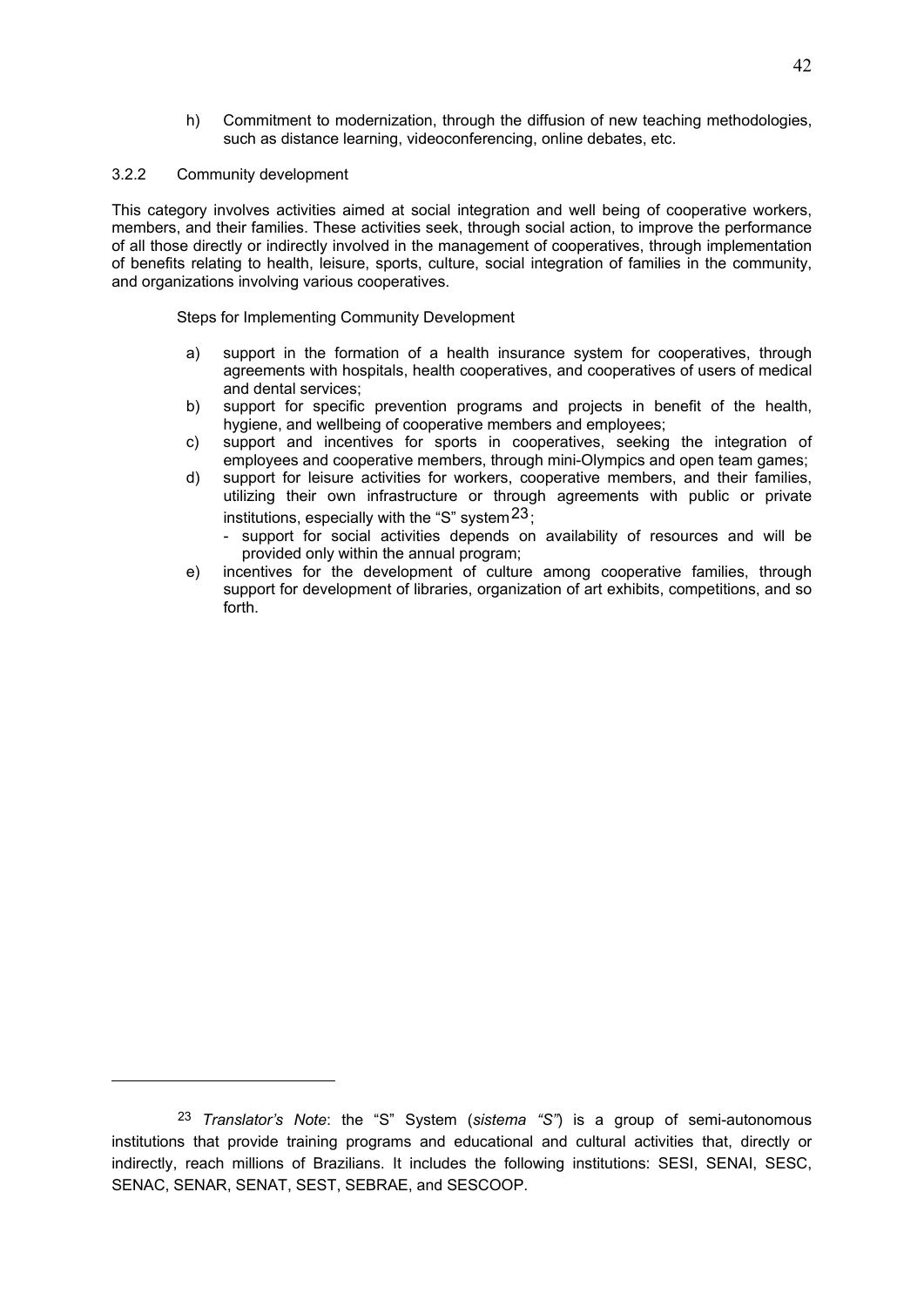#### **BIBLIOGRAPHY**

BENECKE, D. **Cooperação & desenvolvimento**: o papel das cooperativas no processo de desenvolvimento econômico nos países do terceiro mundo (*Cooperation & development: the role of cooperatives in the economic development process in Third World countries*). Porto Alegre: Coojornal; Recife: Assocene, 1980. 240p. (Col. Cooperativismo. Debate, 2).

CONGRESSO BRASILEIRO DE COOPERATIVISMO (*BRAZILIAN COOPERATIVE CONFERENCE*), 10., 1988, Brasília. **Anais**..., Brasília: OCB, Mar 7-11. 1988. 384 p.

KAICK, G. V.; KOSLOVSKI, J. P.; SETTI, E. O. **Propostas cooperativistas** (*Cooperative proposals*). Curitiba: OCEPAR, 1986. 56p. (Cooperativismo, 1).

KOSLOVSKI, J.P.: **Autogestão nas cooperativas: liberdade com responsabilidade** (*Selfmanagement of the cooperatives: liberty with responsibility*). Curitiba, Ocepar, 1991, (cooperativismo,16).

KOSLOVSKI, J. P.; SILVA, O. A. **O caminho para a autogestão das cooperativas** (*The path to cooperative self-management*). Curitiba: OCB/OCEPAR/ASSOCEP, 1987. 78p. (Cooperativismo, 2).

LAUSCHNER, R.; SCHNEIDER, J. O. Experiências brasileiras de participação e controle democrático nas cooperativas (*Brazilian experiences in democratic participation and control of cooperatives*). **Perspectiva Econômica** (*Economic Perspective*), São Leopoldo, v.19, n.49, p.174 -179.

ORGANIZAÇÃO DAS COOPERATIVAS BRASILEIRAS (*ORGANIZATION OF BRAZILIAN COOPERATIVES*). Comissão de Autogestão (*Self-Management Commission*). **Relatório de viagem ao exterior realizada em Dezembro de 1990** (*Report on trip abroad in December 1990*). (mimeo)

PÉRIUS, V. **O cooperativismo no constituinte** (*The cooperative movement in the Constituent Assembly*). Brasília: OCB, 1989. 50p.

RICKEN, J. R.; WISCHNESKI, J. J.; LAUERMANN, G. J.; KAICK, G. V.; RITZAMNN, S. U. et al. Trabalhos e propostas sobre autogestão elaboradas pela equipe da OCEPAR/SESCOOP-PR (*OCEPAR/SESCOOP-PR (Papers and proposals on selfmanagement*), Ocepar/Sescoop Paraná team.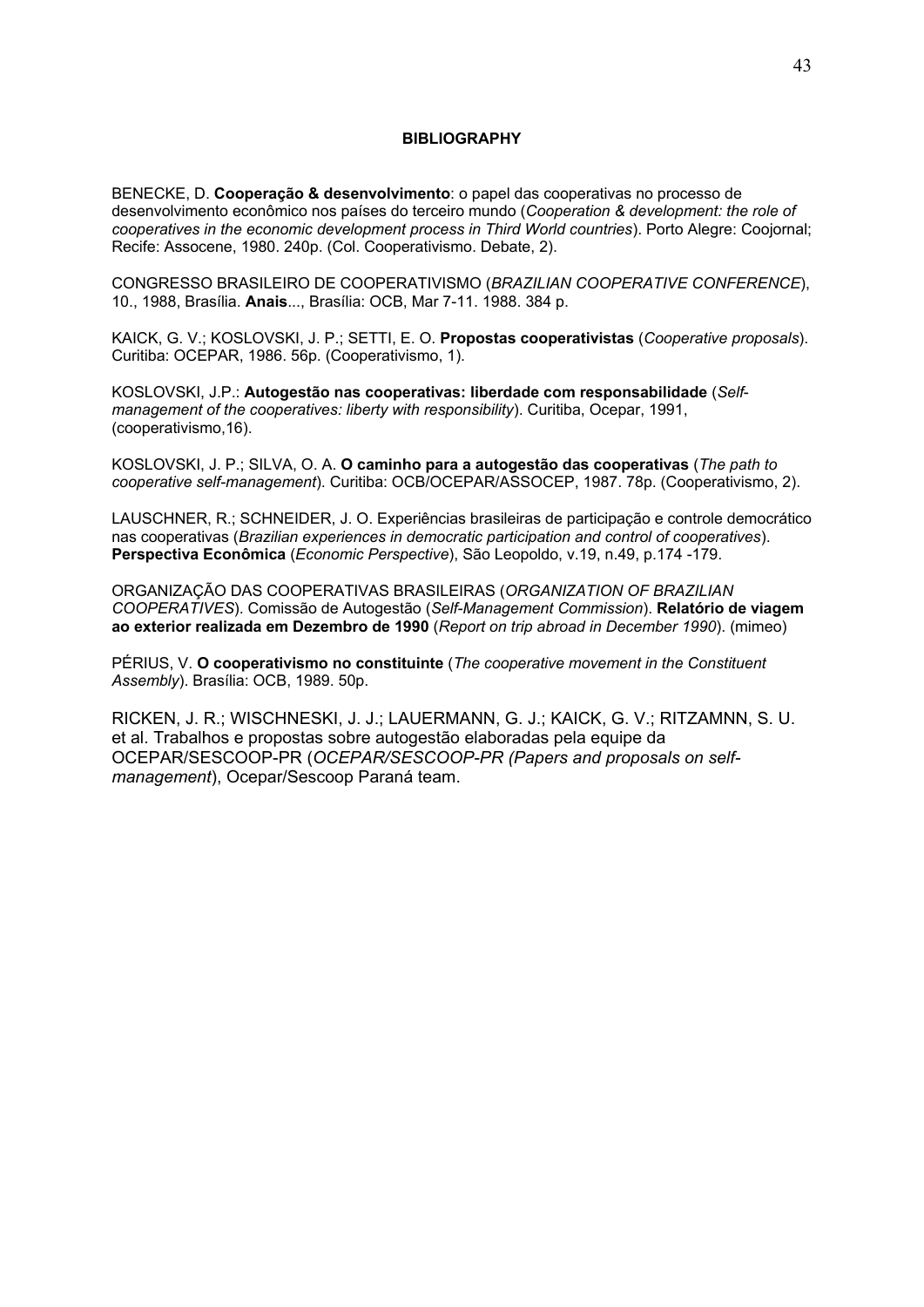## **TRANSITION OF BRAZILIAN COOPERATIVES' MANAGEMENT MODEL**

Carlos Claro de Oliveira Junior<sup>\*</sup>

#### **INTRODUCTION**

<u>.</u>

The transition of Brazilian cooperatives' management model was a critical factor in keeping this type of business organization—of vital importance to Brazil—competitive. Brazilian cooperatives experienced a long period of state control through regulatory agents that had police power. Thus, from the 1960s to the 1980s, cooperatives developed under the aegis of a paternalistic state and within a model of development that was dependent on whatever public policies were in force.

Institutional changes brought by Brazil's redemocratization, consolidated by the 1988 Constitutional reform, brought a deep need for behavioral change in organizations—particularly in cooperative societies. The end of the paradigm of state paternalism and protection was essential for Brazilian cooperatives to be able to adapt to the new world economic order marked by increasing globalization and international competition. In this article, we set out to elucidate the transition process from the developmentalist period, whose height was in the 1970s, to new, modern-day paradigms.

## **DEVELOPMENTAL PERIOD – 1970s AND 1980s**

The development of cooperatives in the 1970s and 1980s was characterized, in Brazil, by the military regime's nationalist and developmentalist doctrine, which lasted for more than 20 years. From this ideology sprouted an immense state apparatus to support economic activities in general. For cooperatives, this meant, above all, various regulatory and development-promotion activities specifically tied to agriculture.

| <b>INSTITUTION</b>                                                                                                                                 | <b>PURPOSE</b>                                                                                                         |
|----------------------------------------------------------------------------------------------------------------------------------------------------|------------------------------------------------------------------------------------------------------------------------|
| National Institute for Colonization and Agrarian<br>Reform (Incra - Instituto Nacional de Colonização<br>e Reforma Agrária)                        | Promote development, control, and inspection of<br>cooperative operations.                                             |
| National Cooperative Credit Bank (BNCC -<br>Banco Nacional de Crédito Cooperativo)                                                                 | Promote financial support and credit for<br>cooperative societies.                                                     |
| <b>Brazilian Agricultural Research Corporation</b><br>(Embrapa - Empresa Brasileira de Pesquisa<br>Agropecuária)                                   | Develop research and technology for agricultural<br>activities.                                                        |
| Brazilian Technical Assistance and Rural<br>Extension Agency ( <i>Embrater - Empresa</i><br>Brasileira de Assistência Técnica e Extensão<br>Rural) | Promote technical and agricultural support and<br>disseminate technologies.                                            |
| Cocoa Farm Plan Commission<br>(Ceplac - Comissão Especial do Plano da<br>Lavoura Cacaueira)                                                        | Promote research and development on cocoa<br>farming in Brazil.                                                        |
| Sao Francisco Rivery Valley Development<br>Company<br>(Codevasf - Companhia de Desenvolvimento do<br>Vale do Rio São Francisco)                    | Promote and foster the development of<br>cooperatives within irrigation projects of the Sao<br>Francisco River Valley. |

<sup>\*</sup>Bachelor's degree in Business Administration, MS in Theory of Organizations, consultant for cooperatives and professor in Post-Graduate courses on Cooperative Management.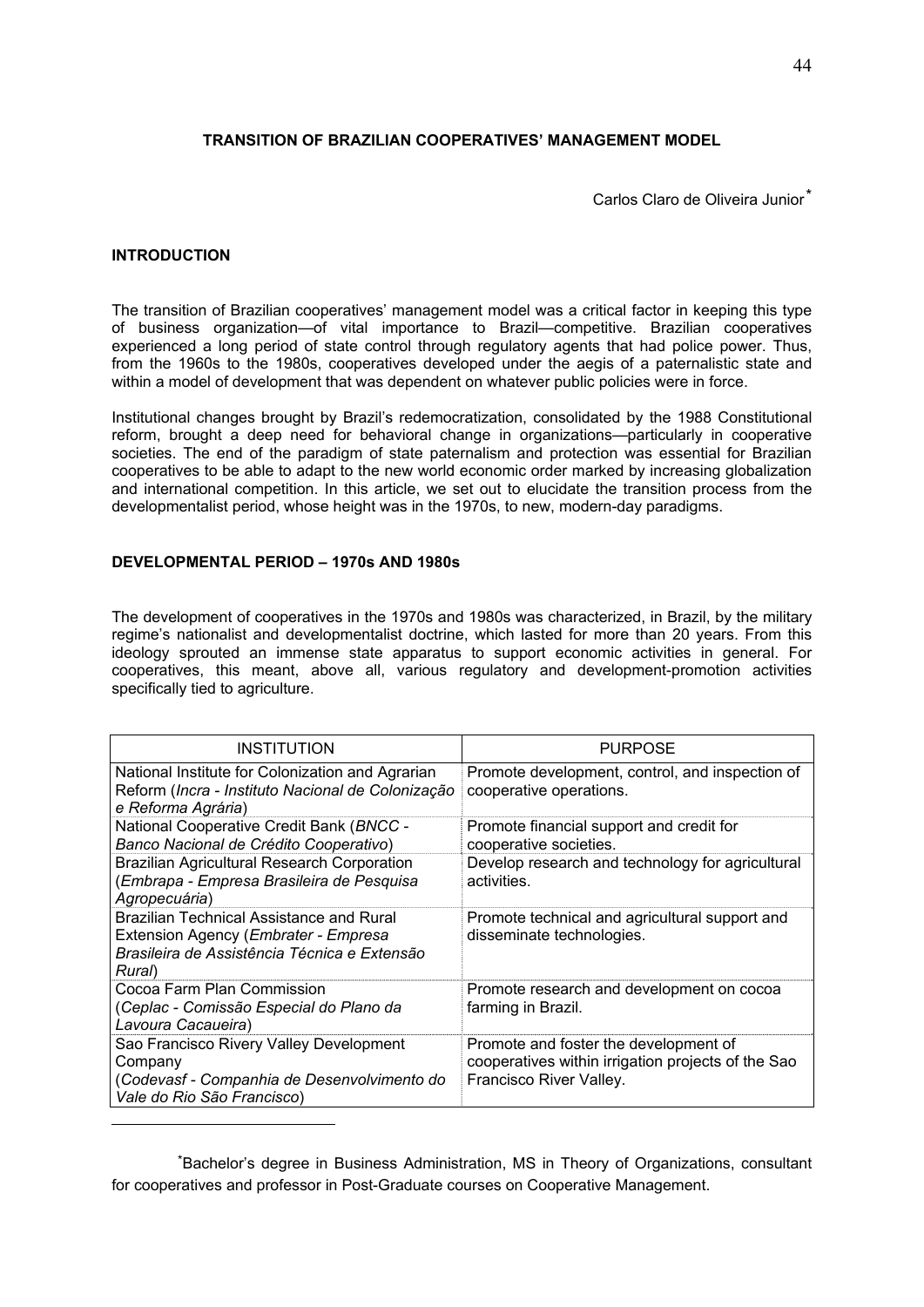| <b>Executive Group on Rural Electrification</b> | Promote and foster the development of rural  |
|-------------------------------------------------|----------------------------------------------|
| (GEER - Grupo Executivo de Eletrificação Rural) | electrification.                             |
| Brazilian Storage Company                       | Promote the planning and development of      |
| (Cibrazem - Companhia Brasileira de             | storage infrastructure.                      |
| Armazenamento)                                  |                                              |
| Sugar and Alcohol Institute                     | Promote the development of sugar and alcohol |
| (IAA - Instituto do Açúcar e do Álcool)         | production.                                  |

This institutional apparatus had an important role in the creation of infrastructure for the economic and social development of the Brazilian economy's primary sector from the 1960s through the 1980s, because it laid solid foundations of support for a competitive and dynamic agribusiness structure. In this context, agricultural cooperatives, electrification cooperatives, and others boasted a strong pace of development. Most agricultural cooperatives that exist today began or grew during this favorable period.

With plentiful and subsidized credit, resources for promoting development and opening agricultural frontiers in extremely fertile areas of Brazil, cooperatives experienced a period of sustained growth, obtaining relative importance particularly in the agricultural sector. Ample credit to meet expenses and make investments, programs for building storage infrastructure, increasing production, stimulating technological development, and capacity building for producers, among other factors, led some regions of Brazil, such as the west of the state of Parana and the southwest of the state of Goias, to be completely transformed.

However, this state approach brought with it a paternalistic and welfare-type behavior toward cooperatives that was concomitantly interventionist. Incra's police power, which maintained cooperatives under rigid inspections and control, and its broad influence in conjunction with the other support and development agencies, led to the emergence of a series of cooperative leaders that, in a sense, reproduced this state behavior. As a result, the vast majority of cooperatives did not have management models based on business efficiency, due to government assistance, low costs, and low capitalization by cooperative members.

In practice, the physical and financial resources needed for the development of cooperatives came from public programs. Resources were abundant, and loans had long repayment periods and low interest rates—and were often subsidized. In this favorable environment, and with a high rate of economic growth in Brazil, a large number of cooperatives developed rapidly, enjoying spectacular growth rates.

This model began to show signs of crisis in the mid-80s, when a large number of agricultural cooperatives needed to be rescued financially, due to high indebtedness incurred during the 70s followed by difficulties in repayment. These difficulties were spawned by the state's inability to maintain favorable credit and development policies. At this time, cooperatives in general began feeling the negative effects and pitfalls of the model of state control and paternalistic policies. As a result, they began efforts for emancipation from the yoke of excessive state control.

Despite the great development of agricultural cooperatives during this period, other branches—such as credit, consumption, and labor, among others—were rigidly controlled and had critical organizational problems since they were not the State's center of attention.

The inherent flaws of this model became quite evident in a large number of cooperatives, because their members did not feel that they were truly owners of the business and did not adopt business practices. Instead, they appealed to the State as if it were a Messianic agent capable of solving all of society's maladies. This passive behavior, expectant of constant assistance, was responsible for the disappearance of a plethora of cooperatives. It was central in leading to a paradigm shift and the building of a new development model for Brazilian cooperatives, culminating in the 1988 Constitution.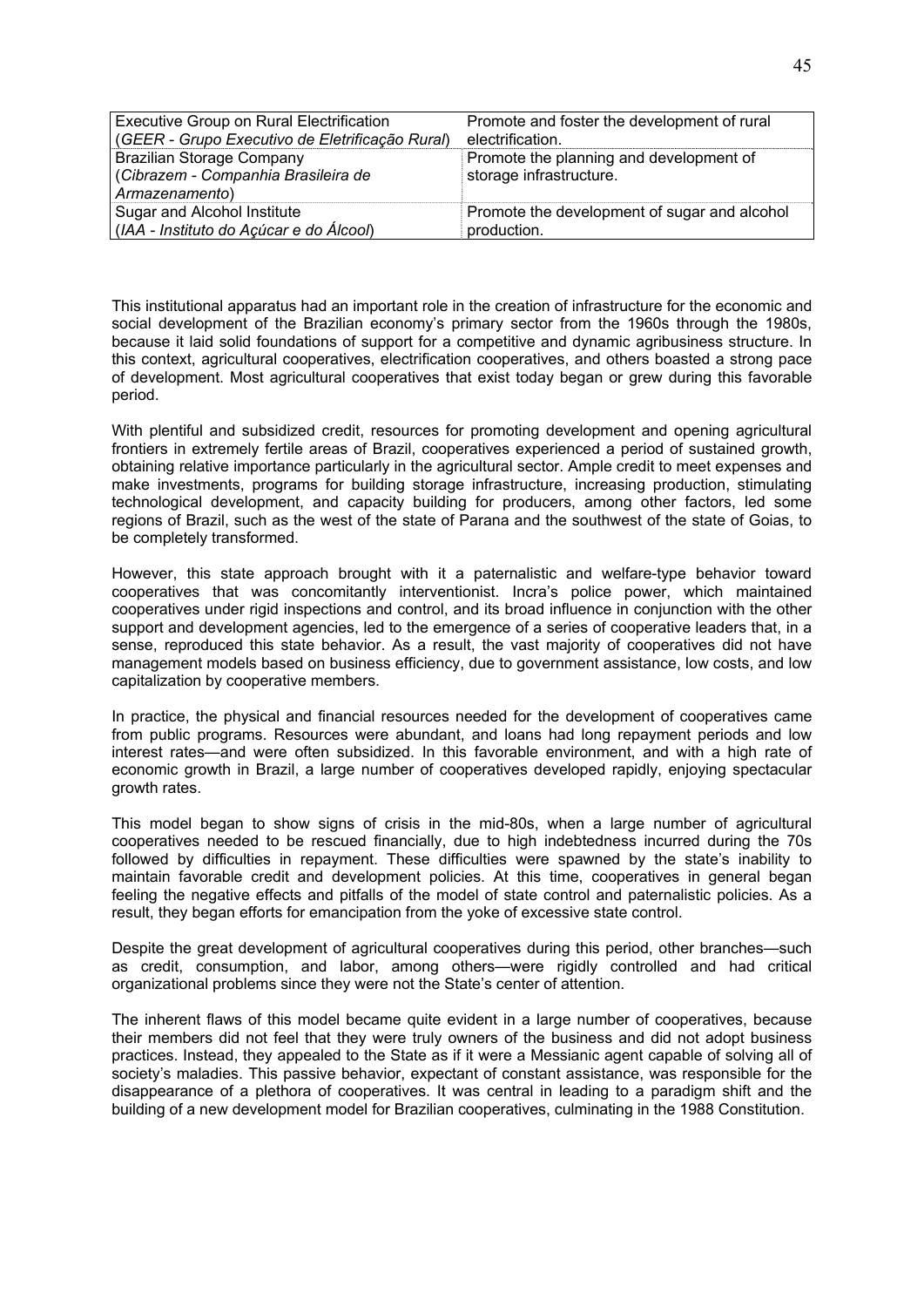#### **PARADIGM SHIFT**

With the enactment of the 1988 Constitution, which established the autonomy of Brazilian cooperatives, a new business management model was drawn up by cooperatives, with the support of the system's representative and regulatory agencies. The 1990s were defining years for the movement, because the changes made from 1998 to the present were extremely important in formulating current standards for cooperative management.

Parallel to Brazil's redemocratization and its new Constitution, a series of rapid changes in macroeconomic, political, and social factors has occurred, creating a new framework for cooperative development. The Constitution itself, the normalization of Brazil's democratic institutions, the adjustments to the Civil Code, among other legal regulations, created a new political/legal framework for the operation of cooperatives. On the one hand, these kept some tax benefits intact, such as exemption from paying income taxes and other taxes and contributions levied on cooperative activities. On the other, it removed the blanket of credit incentives and other incentives that benefited cooperatives in the 1970s and 80s.

The center of power, which had previously resided almost exclusively in the Executive Branch, shifted partially to the Legislature, creating the need to maintain Congressional cooperative coalitions at the federal and state levels and requiring the movement to adopt a new strategy for making their demands.

On the economic side, the internationalization of the Brazilian economy—resulting from the brisk and decisive opening of the Brazilian market, the influx of capital from around the world, the increased involvement of international regulatory agencies such as the WTO, and the consolidation of economic blocs—forcefully reoriented cooperatives' business efforts. Free competition in the domestic and foreign markets demanded a new management model from cooperatives, firmly based on business efficiency—which in the past was not vital for the system's survival, given the governmental protection network for cooperative business.

Evidently, cooperatives that were already active on international markets had less trouble adapting. They already possessed management models based on business efficiency, since the regulation of the international market already imposed standards of competition based on cost, quality, and productivity. Accordingly, cooperatives tied to agribusiness exports adapted with greater ease to the new circumstances. Conversely, those cooperatives whose business was centered on the domestic market or who were only indirectly linked to the international market, had to undertake substantial changes in their management models in order to survive.

In terms of technology, the introduction of computers in management, the development of international communications networks, quality standards like the ISO system, and the search for cost competitiveness in industrial and administrative processes, forced cooperatives to seek new strategies for their investment and development policies. The search for competitiveness in terms of cost, scale, and customer-driven organization led to new market-oriented management strategies, with the integration of production within these standards.

Finally, there were significant cultural and demographic changes, including deep changes in consumer behavior, which required a new management perspective. Rapid urbanization and internationalization of cultural standards forced cooperatives to acquire market insight, which in the past had always been relegated secondary importance.

These more recent changes in general aspects of the external environment—which were briefly summarized in this section—created, without a doubt, an increasing need to change cooperative management models. Cooperatives were required to consider the market as an essential component of their survival. The challenge of the day was to rapidly remove paternalistic behavior and the habit of government dependence; they needed to be substituted by a well-trained leadership, capable of acting within the context of business efficiency without distorting cooperative principles.

Beyond the issue of management, the success of cooperatives now depended on their members' ability to grasp the need for—and to implement—a balance between market demands and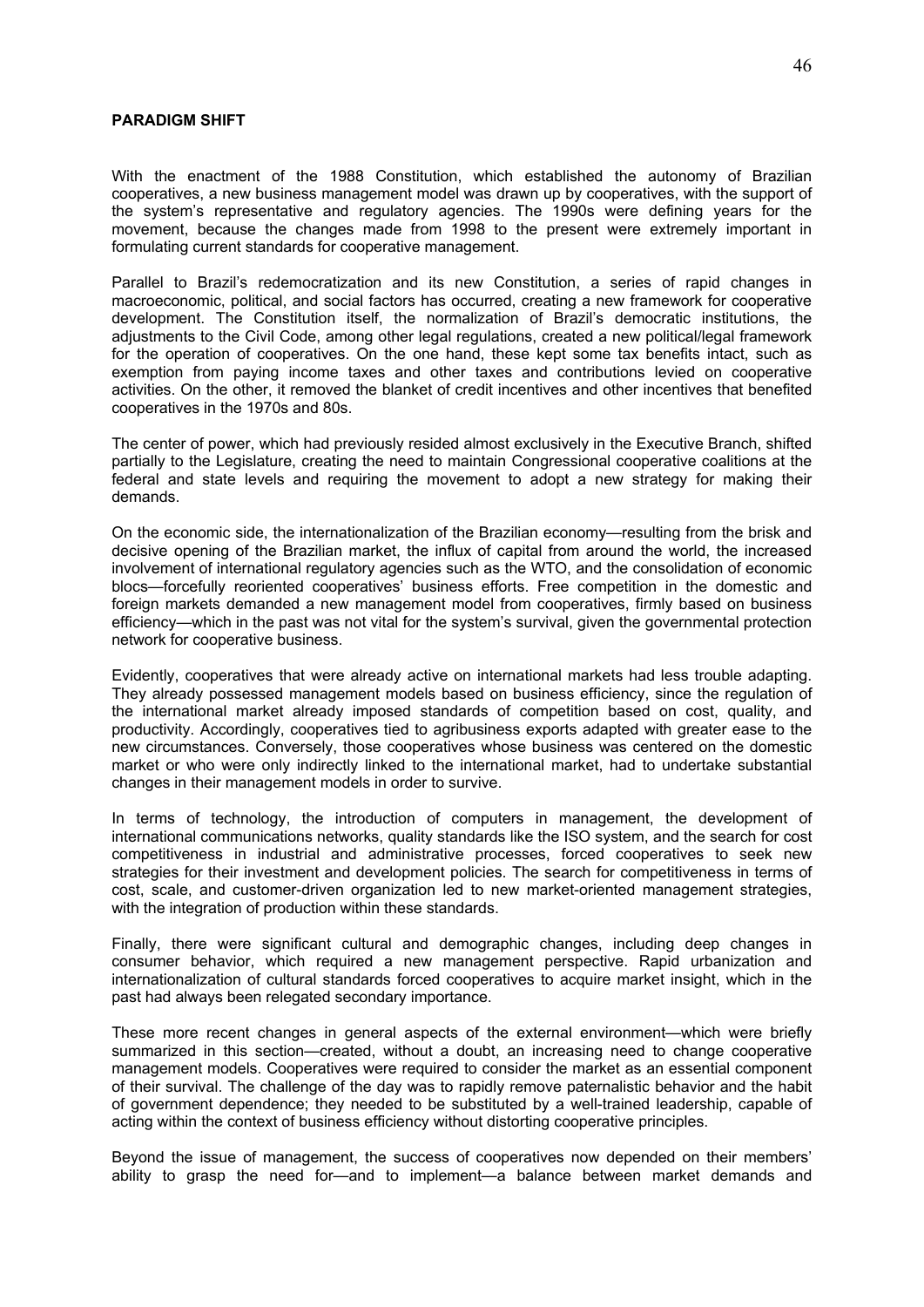cooperative principles. To this end, the role that cooperative business promotion agents played to jump ahead was dominant.

#### **NEW INSTITUTIONAL FORMAT**

At the end of the 1980s and beginning of the 90s, the large State apparatus gave way to a new concept of a streamlined State whose role is to stimulate the private sector. A large number of public institutions were closed; others saw their roles change completely, while yet others were grouped together according to similar objectives. The Brazilian state sought to take on the role of public policy guide, reducing its interference in business development.

Hence, throughout the 1990s, the public and private institutional apparatus for cooperatives gradually changed its role and its way of doing business. The State, through its specific institutions for supporting cooperatives, dropped its inspecting role and took on an incentive-providing role. The National Cooperatives Secretariat (Senacoop – *Secretaria Nacional de Cooperativismo*), which substituted Incra, and later, the National Cooperatives Department (Denacoop – *Departamento Nacional de Cooperativismo*), developed an important role in financing capacity building, research, and development programs for cooperatives. Subsequently, these roles were transferred to the National Cooperative Education Service (Sescoop – *Serviço Nacional de Aprendizagem do Cooperativismo*).

This State agent definitively substituted Incra, and acted specifically to provide stimulus and development by supplying financial resources for developing capacity-building programs. In partnership with the Organization of Brazilian Cooperatives (OCB – *Organização das Cooperativas Brasileiras*), it provided the extensive network needed for these projects to reach their intended beneficiaries, especially in cooperatives with smaller economic power and unable to finance their own capacity-building projects.

The creation of the National Cooperative Education Service was undoubtedly a tremendous step forward for Brazilian cooperatives. With a national network of activity, it contributed resources generated by cooperative employee income taxes back into the system—a value equivalent to 2.2% of each cooperative's payroll. Accordingly, from the North to the South of Brazil, Sescoop has provided for the training of cooperative leaders and directors in cooperative business management. There have been thousands of programs for boards of directors and audit committees, as well as for directing and managerial staff and cooperative members. This training process is essential for building a new critical mass in cooperatives, capable of overcoming the paternalistic and dependent attitudes that resulted from the model in force before the 1988 constitutional reform.

Taking on autonomy and self-determination requires cooperatives, and especially their leaders, to have a proactive attitude toward the market and external environment. It also demands a high capacity for mobilization of internal forces toward fulfilling the chief mission of this group of societies.

Beyond this institutional context, cooperatives also benefit from quality, productivity, and entrepreneurial programs carried out by the S system—Sebrae, Senai, Sesi, Sesc, and others—as well as partnerships with universities in preparing programs for managerial development. Various nongovernmental organizations, such as the Naumann Foundation and VOCA, played a crucial role in supporting a new institutional design that permitted the swapping of management models to allow cooperatives to survive in a free-market regime.

## **REGIONAL DIFFERENCES**

Brazil's continental size, regional differences, and different stages of cooperative organization are important elements to consider in this context.

In the South, Southeast, and part of the Center-West regions—which are more developed and centered on strong agribusiness with well-defined and integrated production chains—cooperatives somewhat naturally perfected this business model in a short time, forming large business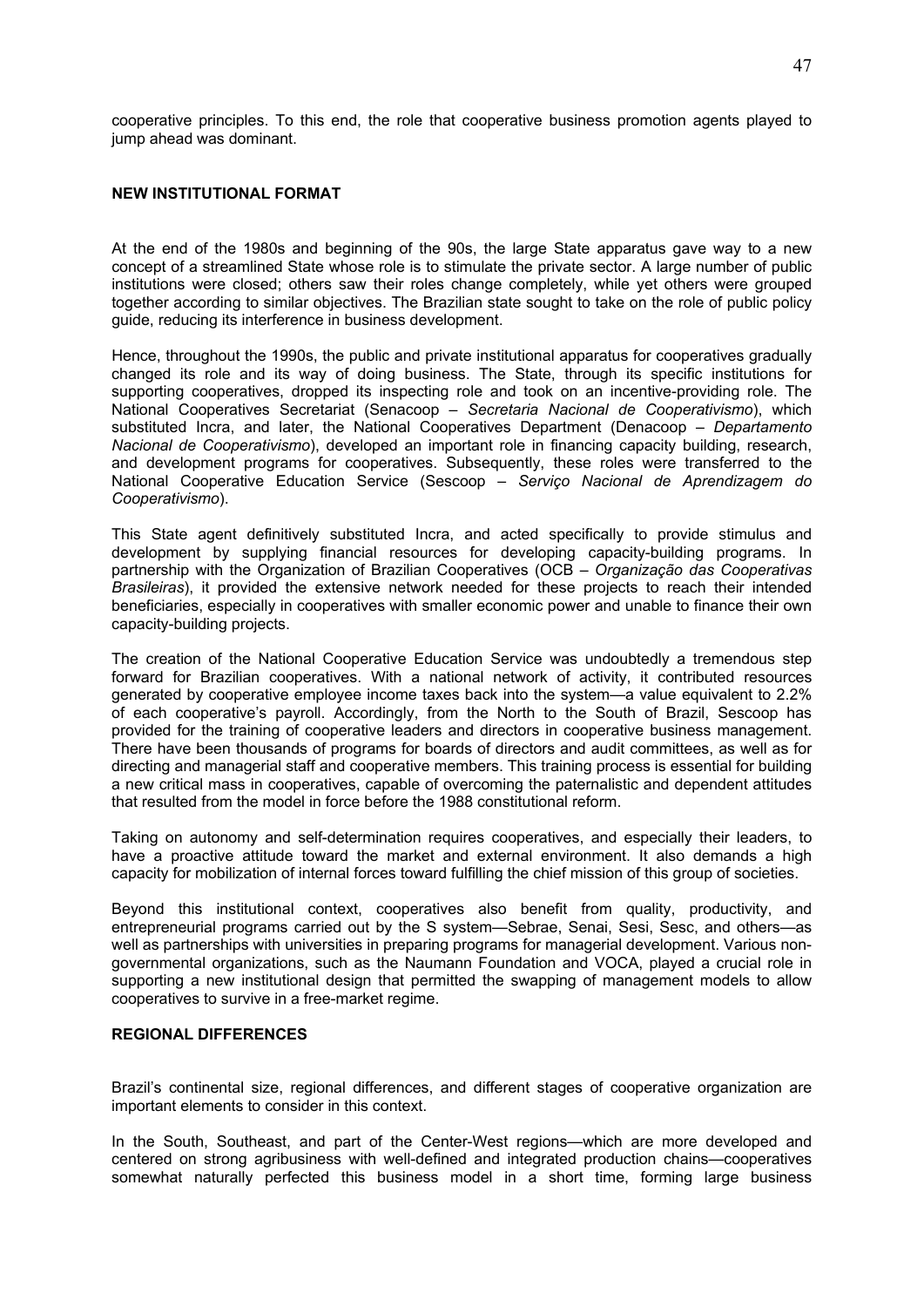conglomerates with strong participation and even dominance in the market. In these cases, the development of business attitudes among cooperative members played an especially important role.

Ocepar and other organizations helped connect cooperatives, leading to a strong cooperative movement tied to agribusiness in Parana, where seven of the ten largest Brazilian agribusiness cooperatives are located. Investments in training, which began in the 1970s before the new Constitution, buffered cooperatives in this state from the impact of the changes that occurred in the 1980s and 90s. In fact, they obtained strong leverage in the new institutional/economic context.

The vast majority of cooperatives now have professional management, with their leadership prepared for the dual management function inherent to cooperatives—simultaneously businesses and associations of persons. These cooperatives have been largely successful in the harmonious management of these two aspects. In many cases, cooperatives lead the markets in which they compete, besides stimulating the productive chains involved.

In other regions of Brazil, a different environmental context and economic problems, among other factors, do not allow for as successful of a development as in the South, Southeast, and Center-West regions. In these cases, there is still a lot of work to be done. The North and Northeast regions of Brazil are still in an incipient phase of political and economic development. Cooperatives need exhaustive support to move ahead and adapt to the development context of the other regions. This is one of the greatest challenges that cooperatives face in Brazil.

#### **EVOLUTION OF COOPERATIVES AFTER THE CONSTITUTIONAL MILESTONE**

The cooperative movement in Brazil has undergone a broad change in its development profile since the 1988 Constitution, as the tables below illustrate.

| 1988  | 2002  | <b>PERCENTAGE</b><br><b>VARIATION</b> |
|-------|-------|---------------------------------------|
| 1,742 | 1.624 | $-6.8$                                |
| 485   | 170   | $-64.9$                               |
| 662   | 1,066 | 61.0                                  |
| 82    | 301   | 267.1                                 |
| 263   | 313   | 19.0                                  |
| 219   | 880   | 301.8                                 |
| 718   | 2,807 | 290.9                                 |
|       |       |                                       |

#### TABLE 1 – CHANGE IN NUMBER OF COOPERATIVES BY BRANCH OF ACTIVITY – BRAZIL – 1988/2002

SOURCES: Panorama of Brazilian Cooperatives (1988) - OCB, GETEC-OCB, Database Center (2002)

TABLE 2 – CHANGE IN NUMBER OF COOPERATIVE MEMBERS BY BRANCH OF ACTIVITY - BRAZIL - 1988/2002

| <b>BRANCH OF ACTIVITY</b>                                      | 1988                          | 2002      | <b>PERCENTAGE</b><br><b>VARIATION</b>     |
|----------------------------------------------------------------|-------------------------------|-----------|-------------------------------------------|
| Agriculture                                                    | 1,258,646                     | 865,494   | $-31.2$                                   |
| Consumer                                                       | 781,770                       | 1,702,387 | 117.8                                     |
| Credit                                                         | 742.705                       | 1,127,955 | 51.9                                      |
| Educational                                                    | 11,334                        | 73,223    | 546.0                                     |
| Housing                                                        | 42,261                        | 73,223    | 73.3                                      |
| Health                                                         | 53.026                        | 384.215   | 624.6                                     |
| Labor                                                          | 137,060                       | 400,099   | 191.9                                     |
| <br>$\sim$ $\sim$<br>$\sim$ $\sim$ $\sim$ $\sim$ $\sim$ $\sim$ | $\sim$<br>$\cdots$<br>1.00001 | ~~~       | $\sim$ $\sim$ $\sim$ $\sim$ $\sim$ $\sim$ |

SOURCES: Panorama of Brazilian Cooperatives (1988) - OCB, GETEC-OCB, Database Center (2002)

Changes in the macroeconomic, political, and social context had a significant impact on some cooperative branches in Brazil, especially the consumer and agricultural branches.

In the consumer branch, the development of large retail groups and supermarkets along with a strong economic policy of price and inflation control radically altered this sector's makeup. Economies of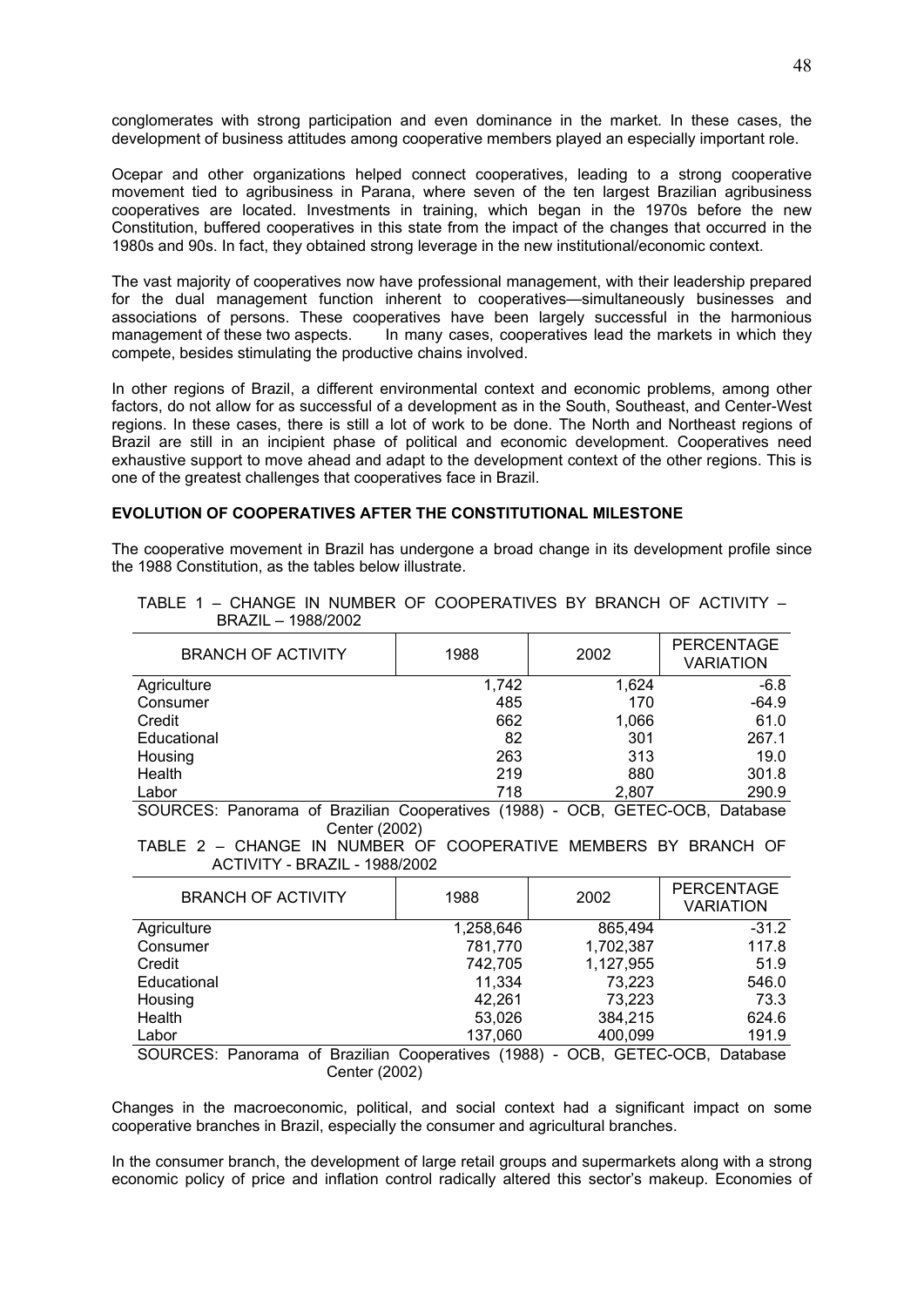scale and bargaining power in purchases, along with market strategies, came to determine success in this sector. Cooperatives with a low level of working capital and great difficulties in attaining economic integration—most were constituted by closed groups of state and private employees—gradually became less competitive and economically unattractive to their members.

Thus, there was a drastic 65% reduction in the number of cooperatives operating between 1988 and 2002. The cooperatives that survived in this context were those that followed the competitive logic of the market, considerably increasing the number of cooperative members (there was an 118% increase), gaining economies of scale, and adopting the sector's latest business strategies. Other types of consumer cooperatives, such as those involving medicine, books, and other more specific consumer items, have survived with difficulty.

The agricultural branch also experienced effects of the 1980s economic crisis, with a reduction in the number of cooperatives and cooperative members. In addition, the sector underwent significant adjustments, including countless mergers and acquisitions that are still underway. Despite the reduction of 7% in the number of cooperatives and 31% in the number of members, these cooperatives have been improving their economic position. They play a significant role in agriculture and food exports—more than US\$1 billion per annum. Business concentration was strong in the past two decades.

The agricultural branch is the most powerful economically. According to *Exame* magazine, 17 cooperatives are among Brazil's largest enterprises, generating about US\$5 billion, especially in the development of Brazilian agribusiness. There is an ongoing process of economic integration due to natural market tendencies toward a reduction in the number of cooperatives and an increase of involvement in the agricultural economy.

The cooperative health system has distinguished itself by becoming the largest system of private medicine in Brazil. With more than 850 cooperatives and more than 384,000 members, this branch of cooperative has grown rapidly. Unimed, with more than 300 cooperatives, 80,000 doctor-members, and 10 million users, has been the flagship of this process. This model of cooperative enterprise is extremely organized in terms of its vertical structure, with hundreds of small cooperatives organized and integrated into state or regional federations, and these, in turn, into national technical/political institutions. There is an appropriate division of labor and of market action. Its activities are focused on the areas of medicine, dentistry, and psychology, among others.

The credit branch also underwent significant change in this period. There are now more than 1,000 cooperatives with more than 1,500 branches that are already responsible for approximately 2% of financial transactions in Brazil. The opening of two cooperative banks—Bancoob and Bansicred—and the establishment of cooperative networks integrated with them, was a milestone for the development of this branch. It has also been maintaining a fast pace of operational integration with second-tier organizations.

Another branch that has experienced strong development in the past 15 years is that of labor cooperatives. Countless cooperatives in all areas of human activity have arisen. They constitute the largest cooperative branch in Brazil in terms of the amount of societies (more than two thousand), comprising more than 400,000 workers. Its development is recent, and it is undergoing stages of economic integration and consolidation.

Other cooperative branches, such as housing and education, had relatively solid growth in this period.

The main branches of cooperative activity are maintaining high rates of growth. Economic integration is a common business strategy: they are organizing themselves into central cooperatives and federations, with operational and business integration at the national level. These same aspects led to the disappearance of the vast majority of consumer cooperatives, which were not able to overcome institutional barriers to integration, losing scale and competitiveness within new economic realities. Their inability to integrate economically was a predominant factor in sealing their fate, in light of the strong concentration of capital in this sector.

Despite the removal of State control as an accelerating factor in the development of cooperatives, the inadequacy of the legal framework and the emergence of sector regulating agencies remain restrictive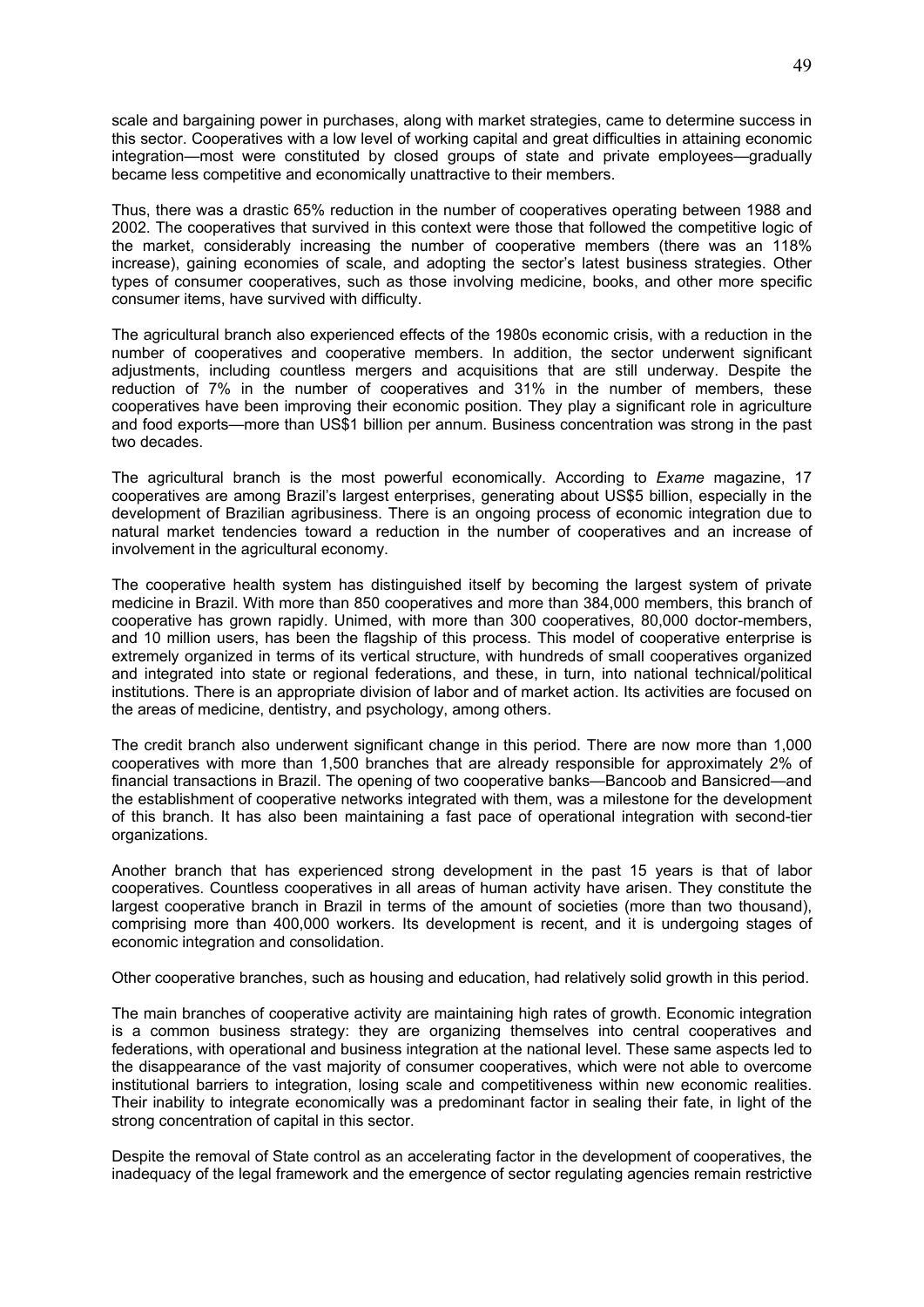factors for cooperatives—to a greater degree for labor cooperatives and to a lesser degree in the health and credit sectors.

From an internal perspective, lack of institutional clarity and slow economic integration also restrict the development of some branches.

In light of the situation presented in this chapter, certain factors can be seen as critical to the development and success of cooperatives in the context of the transition that occurred:

- a) autonomy in cooperative operation, with full liberty of association and selfdetermination in their development;
- b) predominantly independent behavior, utilizing State support mechanisms to speed up the development process.
- c) pioneering implementation, by the Organization of Parana State Cooperatives *(Organização das Cooperativas do Estado do Paraná – Ocepar*), of the first complete support program for cooperative autonomy, which served as a national model:
- d) reorganization of superstructures with the creation of the National Cooperative Education Service (Sescoop) within the OCB system, having the crucial role of rapidly training leaders. Its central focus is on professionalizing business management and on the development of strategic vision; in addition, it has a regulating function as it is in a phase of concretizing the national system of self-control and self-inspection;
- e) development of fundamental elements of strategic management, with ongoing capitalization, market insight, economy of scale, perception of changes in the external environment and adaptation of business strategies, dynamic integration in production chains, insertion in competitive production chains, and ongoing monitoring of general and activity-specific economic-financial results;
- f) incentives for active participation and for business training of leaders, and integration of cooperative members in the market context, making production more competitive and installing a stronger business mindset in cooperatives;
- g) economic integration of productive bases and development of continual technology transfer strategies;
- h) firm action by Social Agencies, cooperative Boards of Directors and Audit Committees, and maintenance of a transparent administrative process, with ongoing monitoring by the OCB System;
- i) use of cooperative principles as competitive advantages.

## **CONCLUSION**

In this article, the main circumstances surrounding the transition of cooperatives from the model extant before the 1988 Constitution to a new model of self-determination were discussed. Emphasis was given to efforts made toward the development of autonomous behavior and business vision among leaders as essential factors for the success of cooperatives in the new globalized context of free competition.

Striking the balance between the business and social aspects of cooperatives, using cooperative principles to engender competitive advantages, consolidating self-determining behavior, and reducing regional differences constitute the great challenges for the Brazilian cooperative movement at the beginning of this new millennium.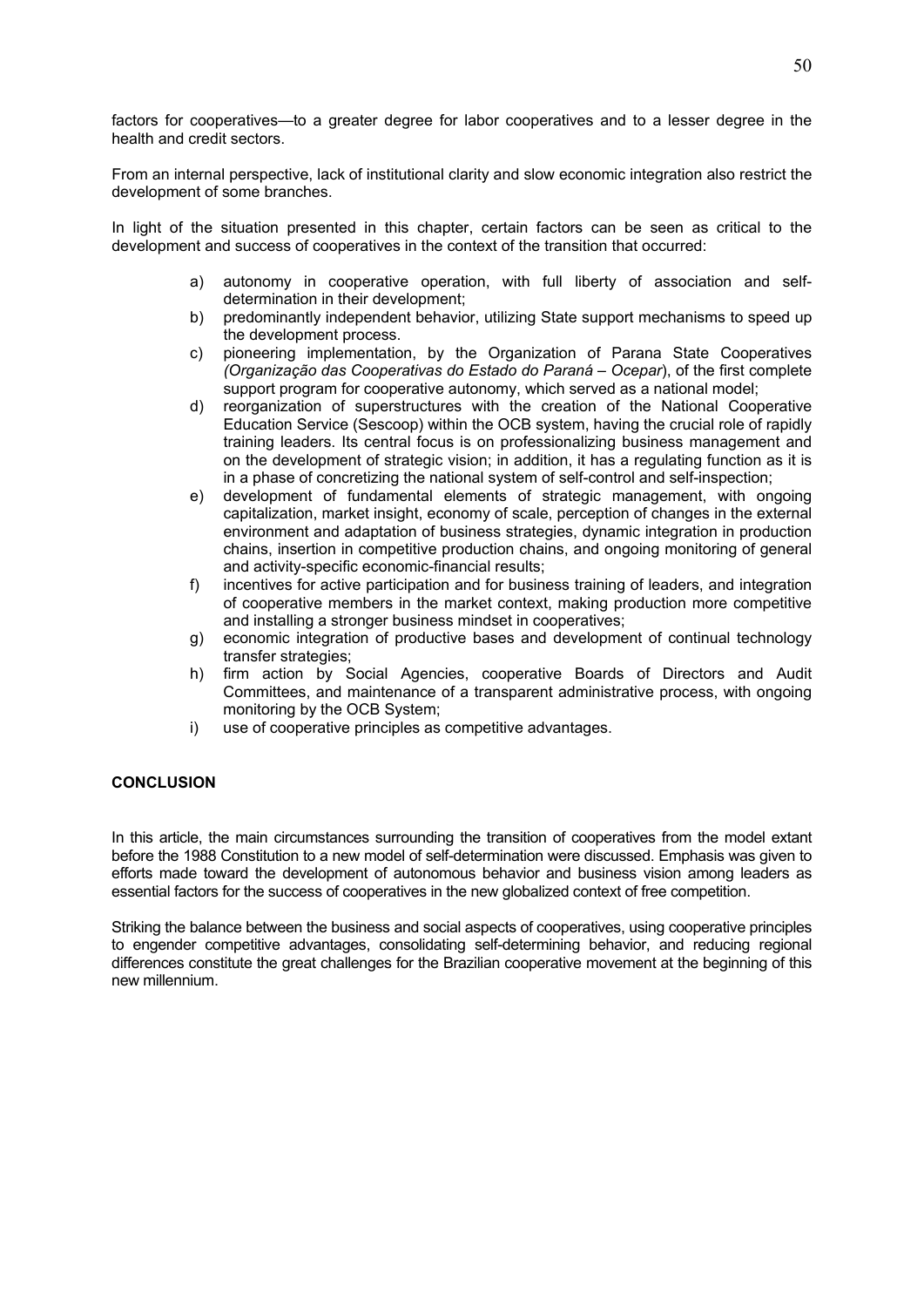#### **BIBLIOGRAPHY**

OLIVEIRA JR., Carlos Claro. **Cooperativas e cooperativismo, estratégias de desenvolvimento**  (*Cooperatives and the cooperative movement: development strategies*). Master's Dissertation - EAESP-FGV, 1982.

OLIVEIRA JR., Carlos Claro. **Avaliação da eficiência empresarial das cooperativas** (*Evaluation of cooperatives' business efficiency*). Curitiba: OCEPAR, 1990.

OCB - Banco de Dados Cooperativo 2002 (*2002 Cooperative Database*). **Panorama do cooperativismo brasileiro de 1988** (*Panorama of the Brazilian cooperative movement in 1988*).

REVISTA EXAME. **Maiores e melhores** (*The Biggest and the Best*). São Paulo: Abril, 2003.

IPARDES. **Cooperativismo e agroindústria** (*Cooperatives and agro industry*). Curitiba, 1986.

CONGRESSO BRASILEIRO DE COOPERATIVISMO (*BRAZILIAN COOPERATIVE CONGRESS*), 10., **Anais (***Annals***)**..., OCB, 1988.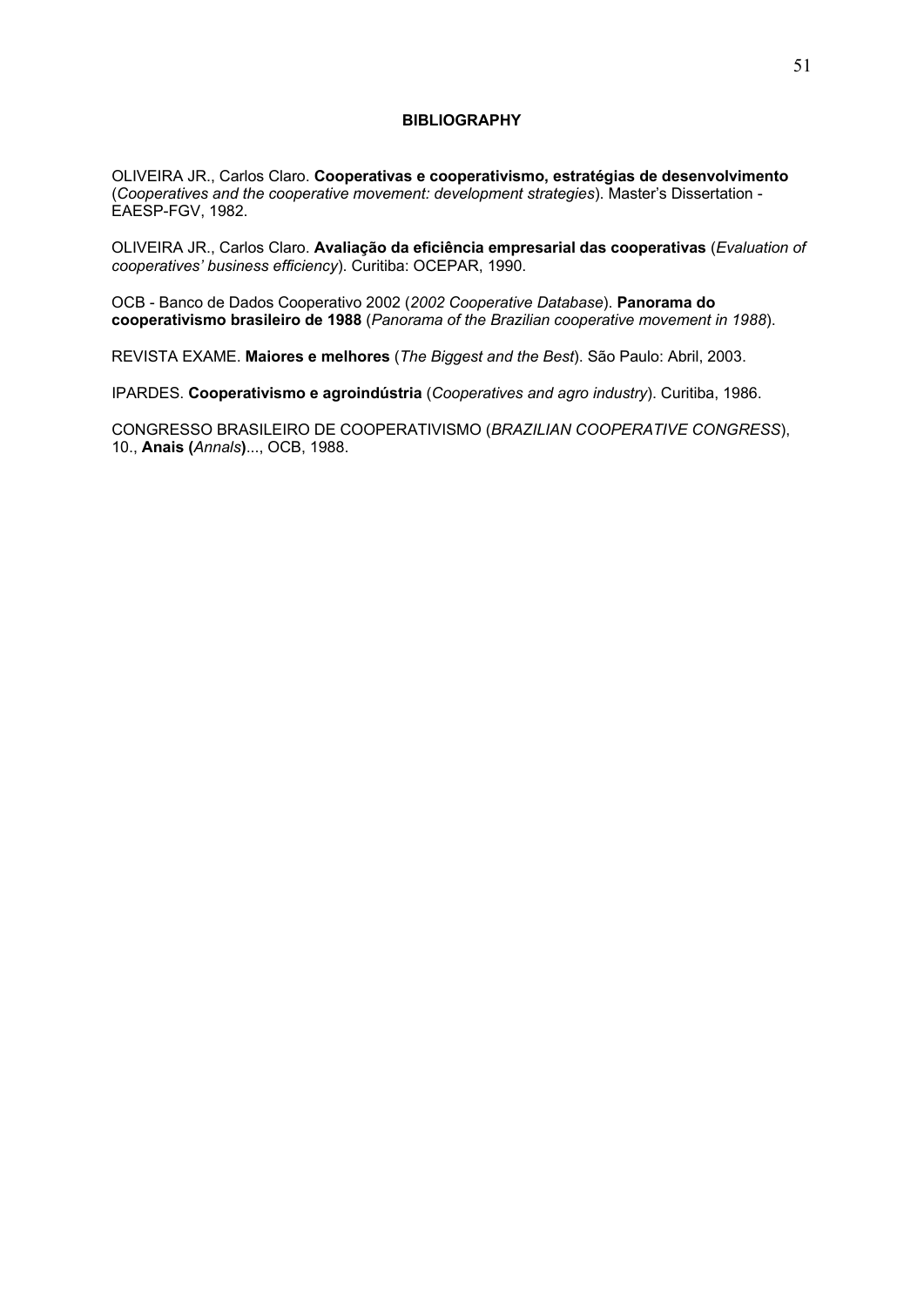## **THE 10TH BRAZILIAN COOPERATIVE CONFERENCE – MILESTONE FOR DEVELOPMENT OF SELF-DETERMINATION**

Carlos Claro de Oliveira Junior<sup>\*</sup>

The 10th Brazilian Cooperative Congress had a decisive role in the context of recent changes in cooperatives in Brazil. Led by then-president of the Organization of Brazilian Cooperatives (OCB – *Organização das Cooperativas Brasileiras*), Dr. Roberto Rodrigues, the Conference was held in the midst of the country's democratic transition in March 1988, a few months before the enactment of Brazil's new constitution. With a view to defining the political and strategic direction for the development of cooperatives in the new institutional context, the Conference was designed—beyond reaching its general objective—to draw on the participation of cooperative members themselves in this discussion.

This effort was needed because Brazil's institutional organization at that time led many cooperatives and their members into a position of passivity in face of all the changes that were occurring, and with a very low level of participation by the millions of cooperative members and their leaders in the redemocratization process. Democracy is a core principle of OCB, and participation is a matter of principle and philosophical belief. OCB sought, therefore, a discussion process in which the bases of the cooperative movement would be shaken up and stimulated to active participation.

With this objective in mind, the Conference held in March 1988 actually began one year earlier, through an unprecedented model of mobilization.

In a first phase of work, cooperatives from all over Brazil and from all branches of activity were encouraged to hold local meetings with their members in order to prepare proposals on policies and strategies to be voted on at the Conference. Based on an initial list of more than 30 issues, more than 350 meetings were held at individual and central cooperatives in 23 states over the course of four months. They led to the preparation of 187 consolidated reports, presenting more than 3,500 different proposals to be included in an initial document.

This formidable series of proposals was then consolidated into eleven general topics: cooperatives and cooperation, social organization, education and training, participative management, credit policy, financial autonomy, system of representation, relations among cooperatives, relations between cooperatives and civil society, relations between cooperatives and the State, and legislation. These topics made up the first document as a basis for discussion. The document was taken to 21 state seminars held between November 1987 and January 1988. The state seminars constituted a second phase of the Conference, with the participation of more than 2,000 representatives from more than 1,000 cooperatives. In their meetings, they discussed and revised the initial base document.

From this series of meetings, hundreds of suggestions for changes and reformulations of the text arose. They were again consolidated and systematized in order to constitute a base document for the 10<sup>th</sup> Congress. This enormous contribution from cooperatives was periodically revised, analyzed, systematized, and consolidated by a technical commission that worked constantly for one year. This commission was coordinated by the president of OCB and benefited from the participation of representatives of all regions of Brazil and of the various lines of cooperative thought.

With the final consolidated document in hand, the Conference began in March 1988 with more than 1,000 cooperative representatives and more than 700 delegates with a right to vote on it. The delegation of votes was done by the cooperatives in specific assemblies called for this purpose, and their validity was confirmed by the presentation of the minutes of the assembly meeting.

The third stage of the event began with special sessions of cooperative branches. On the first day, the proposals of the base document were exhaustively discussed. At the end of this day, more than 650

1

<sup>\*</sup> Technical-methodological coordinator for the event.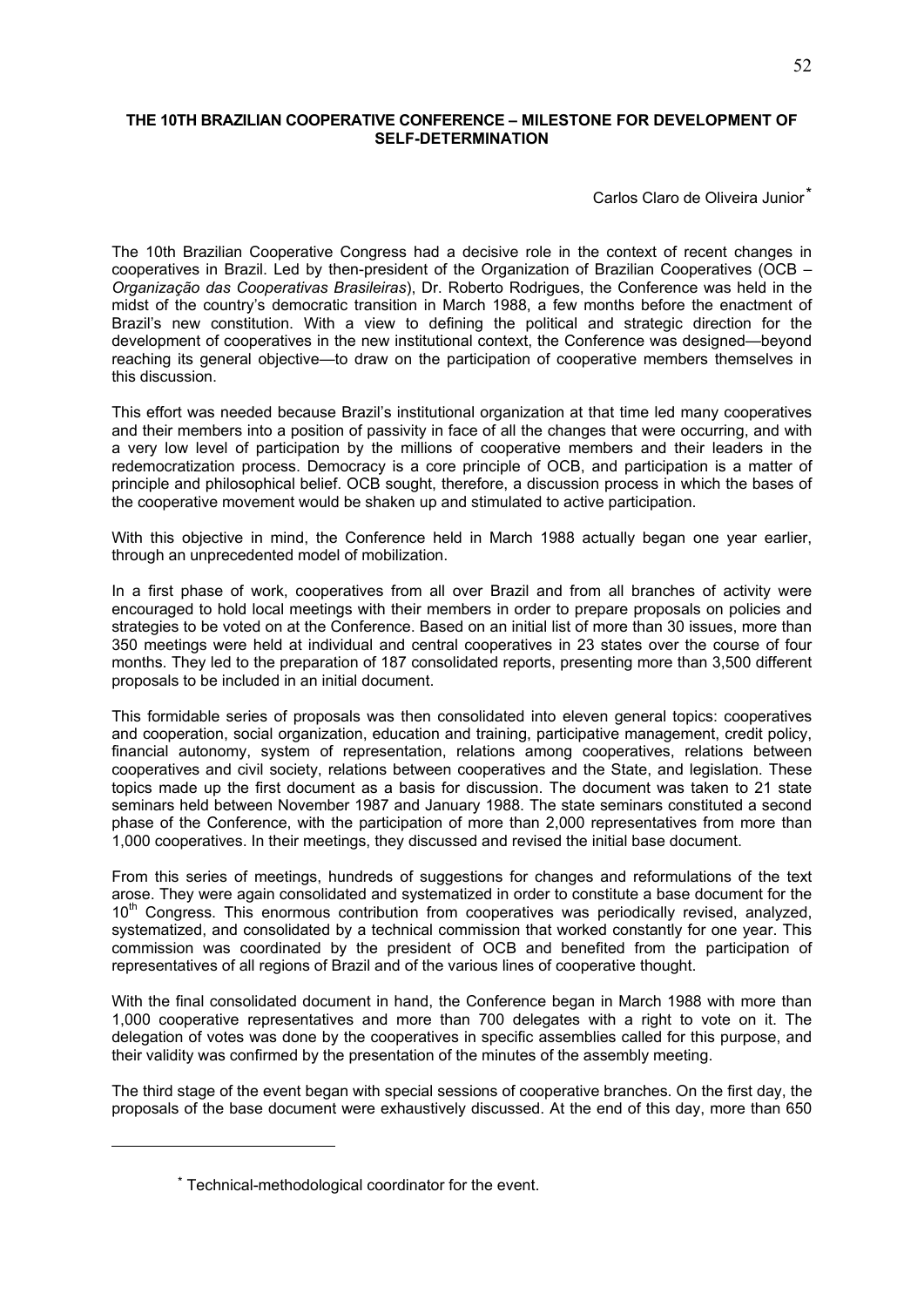amendments were made to the base document and were voted on, one by one, in the nine branch sessions on the following day. Having once again consolidated the document, topic-based sessions were then held, considering six general topics in the document. From these topic-based sessions, 250 amendments were voted on that led to the Conference's final document. This final version could only be modified by a plenary mark-up session with amendments presented bearing at least 100 signatures of delegates present at the event.

The final document was read in an official session and a deadline was stipulated for delegates to present final modifications. More than 21 amendments were added to the final document and voted on in a plenary assembly, creating the event's final document, which served, from that point on, as the basis for the formulation of the overarching political and strategic framework for the development of cooperatives.

Beyond the document's excellent content, the mobilization of this enormous contingent of cooperative leaders and members definitively established a participative, dynamic, and democratic stance for setting the course of cooperatives. The participation, debate, and discussion helped the cooperative system mature and, above all, overcome the inertia and apprehension surrounding the changes that were taking place.

The strong presence of political leaders from the National Congress during the event showed that there was a new balance of government powers and that participation and mobilization would play a fundamental role in the approaching political landscape.

Without a doubt, democratic and participatory practice for the Conference during 1987 and 1988 was decisive in helping cooperative leaders, captained by OCB, to take on self-determination and the cooperative self-management program.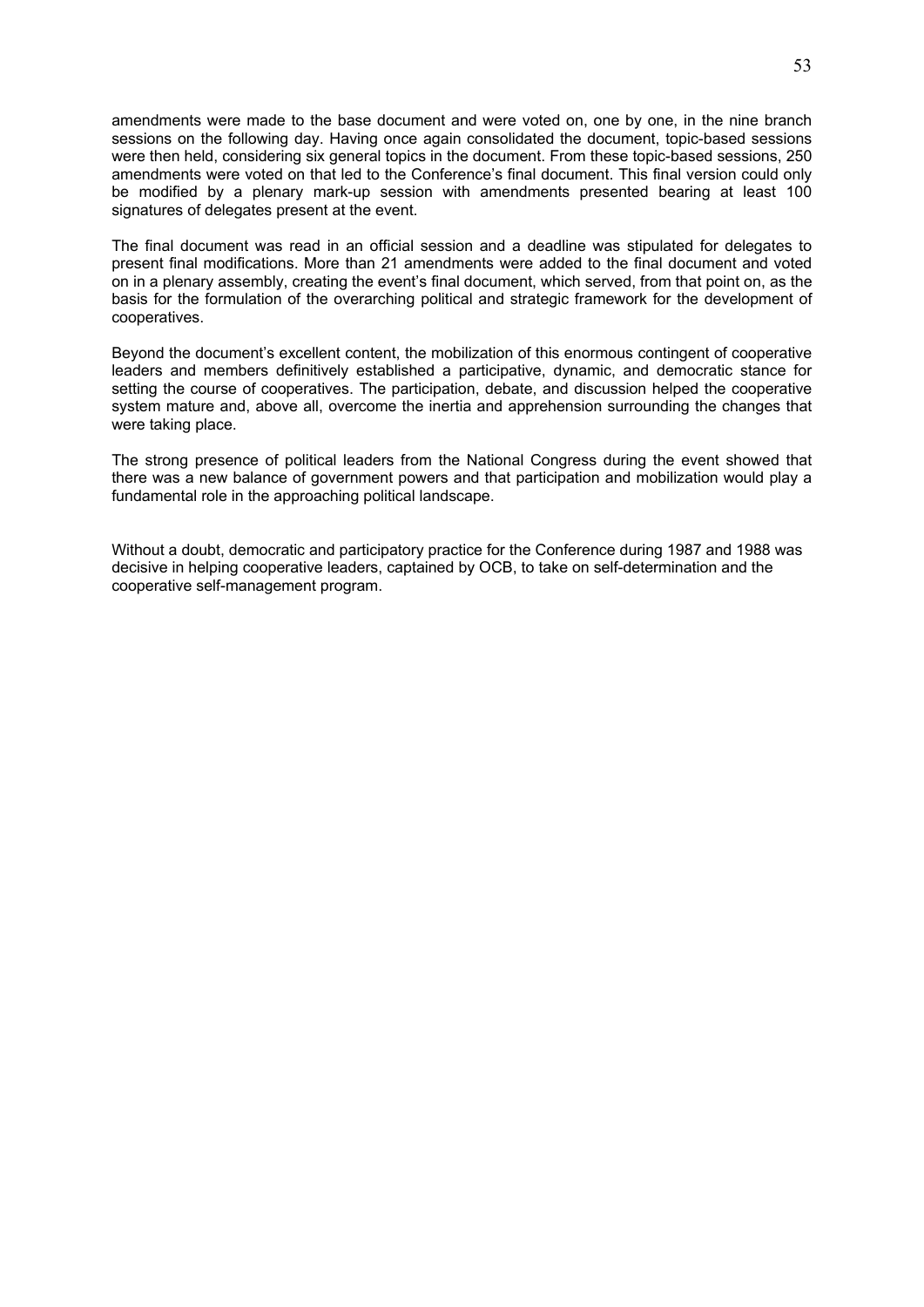## **HOW CAN THE GOVERNMENT SUPPORT THE SELF-MANAGEMENT PROCESS FOR COOPERATIVE SOCIETIES?**

José Roberto Ricken\*

Before focusing on the relationship between government and cooperative societies and the possibility of support for cooperative self-management, it is important to understand the role of cooperatives in the context of society in general. In other words, what makes cooperative businesses different from other businesses that exist on the market? This analysis will facilitate the understanding of the **cooperative-government** relationship.

In any given community anywhere in Brazil or in the world, various institutions exist: commercial enterprises, political parties, unions, churches, philanthropic organizations, social clubs, nongovernmental organizations (NGOs), schools, and so on—and, almost always, cooperatives. Each of these institutions has certain characteristics, functions, and roles in the community's "social map." There are private and public enterprises, or enterprises organized on a self-management model—that is, those that involve many people and that need to engage in shared management. Most of these "self-managed" enterprises do social or cultural work and are nonprofit. Cooperatives, however, constitute an exception, because, although they are self-managed societies, they are profit-oriented.

In this context, the success of the cooperative movement essentially depends on two factors: finding its niche in society and making the people who comprise cooperatives understand how they work. The primary purpose of cooperatives is to organize their members economically such that they have more work and, consequently, higher income. When more people are included with a higher level of income, the community develops and the benefits extend to all of Brazilian society.

The government needs to understand the dynamics of cooperative societies in order to establish laws and regulations that are suited to this sector. Then, the government/cooperative relationship becomes appropriate and productive. In Brazil, both cooperatives and the government have sometimes failed to understand this relationship. This lack of understanding is one of the reasons for the comparatively low impact cooperatives have on the nation's economic and social life. Only 8% of the population has a direct relationship with cooperatives, while the world average is approximately 40%.

Historically, changes in the cooperative movement in Brazil have been related to the type of government and the political situation. There have been five distinct phases:

- **Introduction**: Decree No. 1637 of 1907 (introduction as a type of limited liability, anonymous commercial society); Law No. 4984/26 and Decree No. 17339/26 (Raiffeissen Rural Savings Banks and Luzatti Banks);
- **Partial Consolidation**: Decree No. 22239/32 (which consecrated basic principles of the state in relation to cooperatives); Law No. 1521/51 (crimes against the popular economy);
- **State Centralization**: Decree-Law No. 59/66 and its Regulation (Decree No. 60597/67); Decree-Law No. 60/66, later altered by Law No. 5636/70; Decree No. 58337/66; Decree No. 60.443/67 (income tax exemption); Law 5316/67 (medical cooperatives); Decree-Law No. 1110/70 (Incra) and its Regulation (Decree No. 68153/71). Decree-Law No. 59/66 came after the Bank Reform Law (Law No. 4595/64 and Central Bank Resolutions Nos. 11/65, 15/66 and 27/66); by Tax Reform Law (Law 5892 of 10/25/66, based on EC 18/65), and Decree-Law No. 73/66 (insurance);
- **Structural Renovation**: Law No. 5764/71; Law No. 6981/82 (altered Law No. 5764/71); Law No. 7231/84 and Decree No. 90.393/84 (authorizes Incra to delegate power to the cooperative system); 34 CNC Resolutions; Law No. 6024/74 (intervention and extrajudicial closure of financial institutions);

<u>.</u>

<sup>\*</sup> Agricultural engineer, Director of the National Cooperative Bureau (Denacoop), and Superintendent of the Organization of Parana State Cooperatives (Ocepar).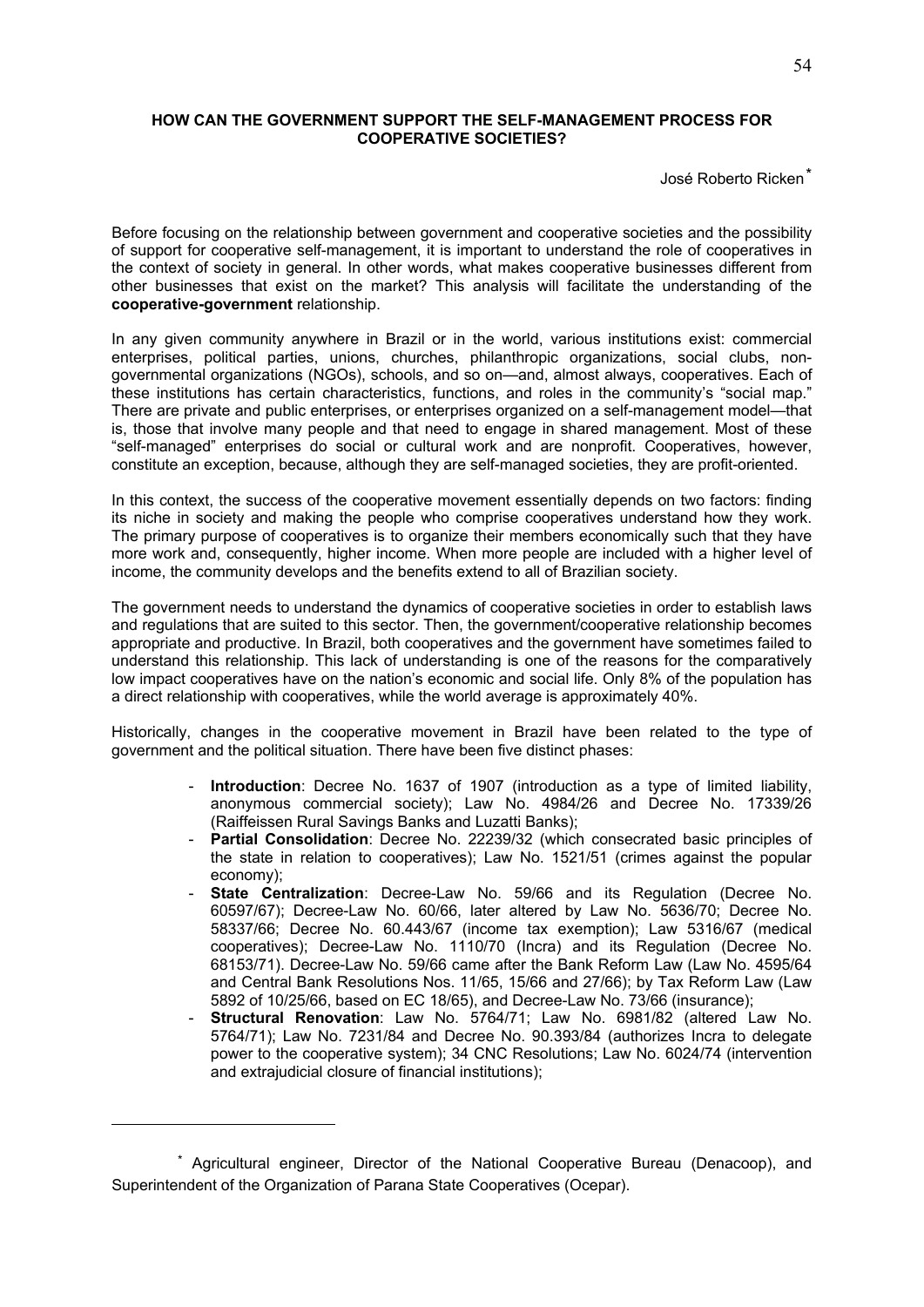- **Liberalization**: 1988 Federal Constitution. Law No. 8028/90 (dissolution of CNC and of Senacoop). Law No. 8029/90 and Decree No. 99192/90 (dissolution of BNCC). Decree No. 99621/90 (creates Denacoop). Law No. 8949/94 (changes the CLT, Art. 442, Sole Paragraph). Laws No. 8541/92, No. 8981/95, No. 9430/96 and No. 9532/97, and Decree No. 3000/99 (Income Tax). Law No. 9074/95 and Aneel Resolutions No. 333/99 and No. 012/2002 (rural electrification). Supplementary Law No. 84/96; Law No. 9711/98, No. 9876/99, No. 10.256/2001, and No. 10.666/2003; Decrees No. 1826/96, No. 3048/99 and No. 3265/99 (Social Security). MP No. 2168-40 and Decrees No. 2936/99, No. 3017/99, No. 3263/99,and No. 3641/2000 (creates Recoop and Sescoop). Laws No. 9656/98 and No. 9961/2000; MP No. 2177-44 and Decree No. 3327/2000, and Resolution ANS 39/2000 (medical and dental cooperatives). Supplementary Law No. 70/91; Law No. 9715/99, No. 9718/99, No. 10.637/2002, No. 10.676/2003, and No. 10.684/2003; MP No. 2158-35 and Decree No. 4524/2002 (PIS and Cofins). Decrees No. 2219/97 and No. 4494/2002 (IOF). Law No. 9867/99 (social cooperatives). CMN/Bacen Resolutions No. 1914/92, No. 2193/95, No. 2608/99, No. 2645/99, No. 2771/2000, No. 3058/2002, No. 3087/2003, and No. 3106/2003 (credit cooperatives). Laws No. 9964/2000 and No. 10.189/2001 and Decree No. 3431/2000 (Refis). New Civil Code (Law No. 10.406/2002: Articles Nos. 982, 983, 1093 to 1096, and 1159). (Source: OCB).

The current relationship between the cooperative movement and the Lula administration is very promising. The president himself has publicly manifested his intention to promote the development of cooperatives. He said:

> *Cooperatives are an important lever for attaining a more balanced development in Brazil. Precisely for this reason, my administration is working to strengthen its presence nationally.*

> *Strengthening the structure of the cooperative movement is an indispensable aspect of a development policy committed to solidarity and social justice.*

> *We will strengthen and expand the cooperative movement because it meets two of this country's current urgent needs: beginning to grow again and doing so with social equality (statements during President Lula's address on International Cooperatives Day, July 4, 2003).*

The Minister of Agriculture, Roberto Rodrigues, recognized as one of the most important leaders of the cooperative movement, has also manifested his support:

> *Cooperatives are a doctrine, a philosophy that has been making its away around the globe without any borders, without any ideology, without any ideological partisan position, for more than 300 years.*

> *…All of this transforms cooperatives into a completely perfect partner for governments*  who hold a vision of democracy and peace, because with the government in these *conditions, the cooperative movement seeks justice, full employment, nutritional security and food security, defense of the environment, equitable income distribution and, finally, overall wellbeing, within a regime of absolute political neutrality.*

> *Cooperatives are the economic arm of societal organization, and a developed country cannot exist without an organized society (excerpts from Minister Roberto Rodrigues' address on International Cooperative Day).*

Based on this guidance, Denacoop, as the official government agency for supporting cooperatives, has structured itself to provide incentives for the development of cooperative societies. There are three basic concerns that guide its activity: 1) establishment of government policies in support of cooperatives ("Cooperative Brazil" Plan – *Plano "Brasil Cooperativo"*); 2) establishment of Denacoop's Technical Program (PPA 2003-07); and 3) training of public and private agents to disseminate and guide the practice of the cooperative system at all levels of society.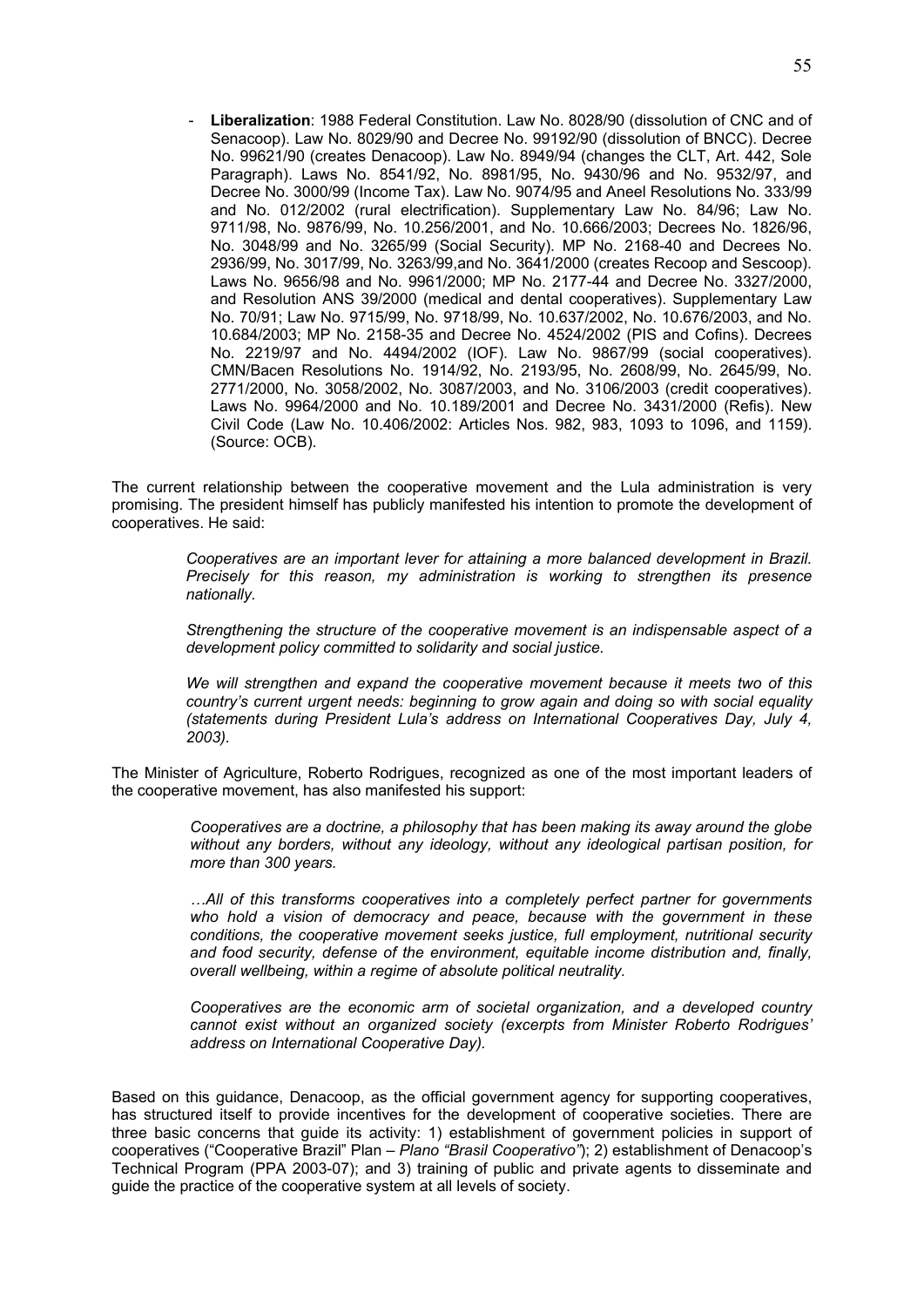The guidelines that should underpin new laws for cooperatives, in light of current constitutional precepts, are: a) **self-management** – determination of social responsibilities, authority, and, primarily, controls, keeping in mind that the constitutional ban on state interference in cooperatives (Art. 5, XVIII of the Federal Constitution) encourages self-control; b) **integration** – improve cooperation among the various cooperatives branches; c) **respect for autonomy** – with greater organizational freedom, and greater freedom in framing cooperative articles of association and bylaws; d) **equality** – both in the political/partisan aspects and in relation to gender; e) **commitment to the community** – favoring sustainable models of economic and social development; f) **State support** – with a view to strengthening and developing cooperatives.

The interministerial working group on cooperatives, created by presidential decree during the commemoration of International Cooperative Day in July 2003, found that cooperatives have many demands for government policies. Three demands that all cooperative branches seem to share are:

- Reform of the Cooperative Law (Law No. 5764 of 1971);
- Adaptation of new Civil Code to the Law on Cooperative Societies:
- Definitive stipulation, for all cooperative branches, of activities that can be classified in the **Cooperative Act**.

Some official cooperative development programs should mainly address financing programs. The following were suggested:

- Cooperative Capitalization Program: used to supplement the shares tied to the cooperative's viability project;
- Program to Add Value to Cooperative Production, so that all branches of cooperatives can develop industry and add value to their members' products and services;
- Cooperative Export Support Program, with the goal of providing financial support to the production of goods for export;
- Cooperative Business Network Development Program to create economies of scale for cooperatives—especially small ones—providing them with improved ability to be competitive in markets they are already in and in new markets, thus increasing members' income;
- Cooperative Rural Settlement Program, allowing children of cooperative members to stay on the land through financing for purchase of rural properties and for investments in the land by young farmers;
- Cooperative Research Program, making cooperative members' production more competitive on the market. It is important to remember that the structure of cooperative societies allows for a rapid diffusion of technology and for research to be steered toward the concrete needs of its beneficiaries.

Finally, Denacoop/Mapa's Support Plan for Brazilian Cooperatives, already in its organization and implementation phase, prioritizes the following measures:

- diagnosis of cooperatives' economic and social potential;
- capacity building for cooperative members, directors, executives, and employees;
- training of new cooperative professionals, fostering cooperative schools, courses for cooperative administrators, and incentives for Master's theses on topics relating to cooperatives;
- development of small and new cooperatives through training programs and support for cooperative planning and structuring;
- local, regional, and national cooperation among cooperatives with a view to identifying appropriate models and administrative structures for cooperatives;
- dissemination and promotion of cooperatives to the general public.

In this manner, the goal is to guide the use of public resources with the objective of fostering human development, prioritizing the implementation of the Self-Management Program among cooperatives through capacity building, cultural and conceptual training, and sharing of experiences and information. Clearly centering our efforts on management quality and style, credibility to third parties,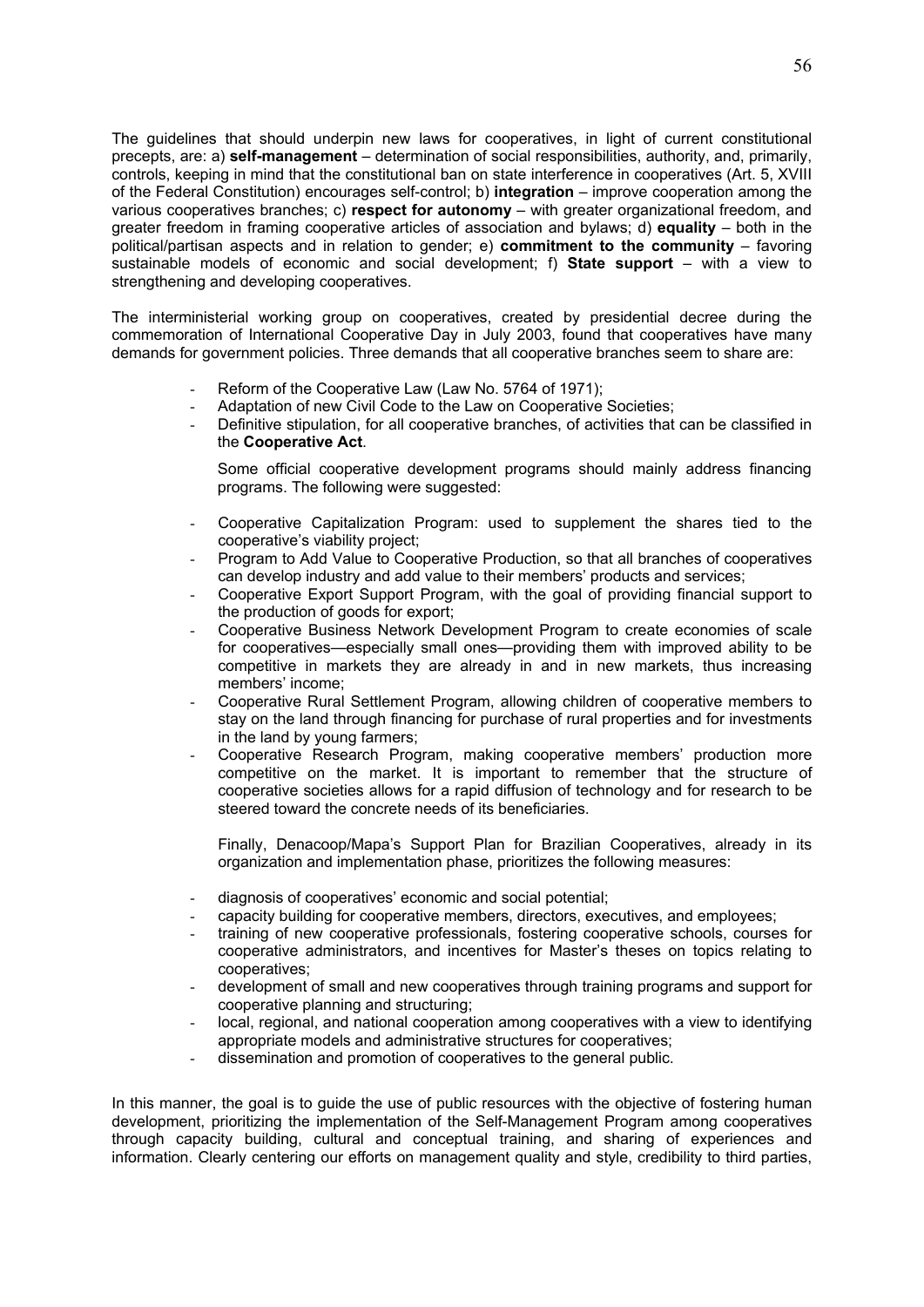and transparency to members will enhance the existing opportunities in the Brazilian cooperative model.

The raison-d'être of cooperatives is the economic organization of persons so that they can increase their income and thus reach the level of citizenship that they need for the well-being of their families and, by extension, for their community's development.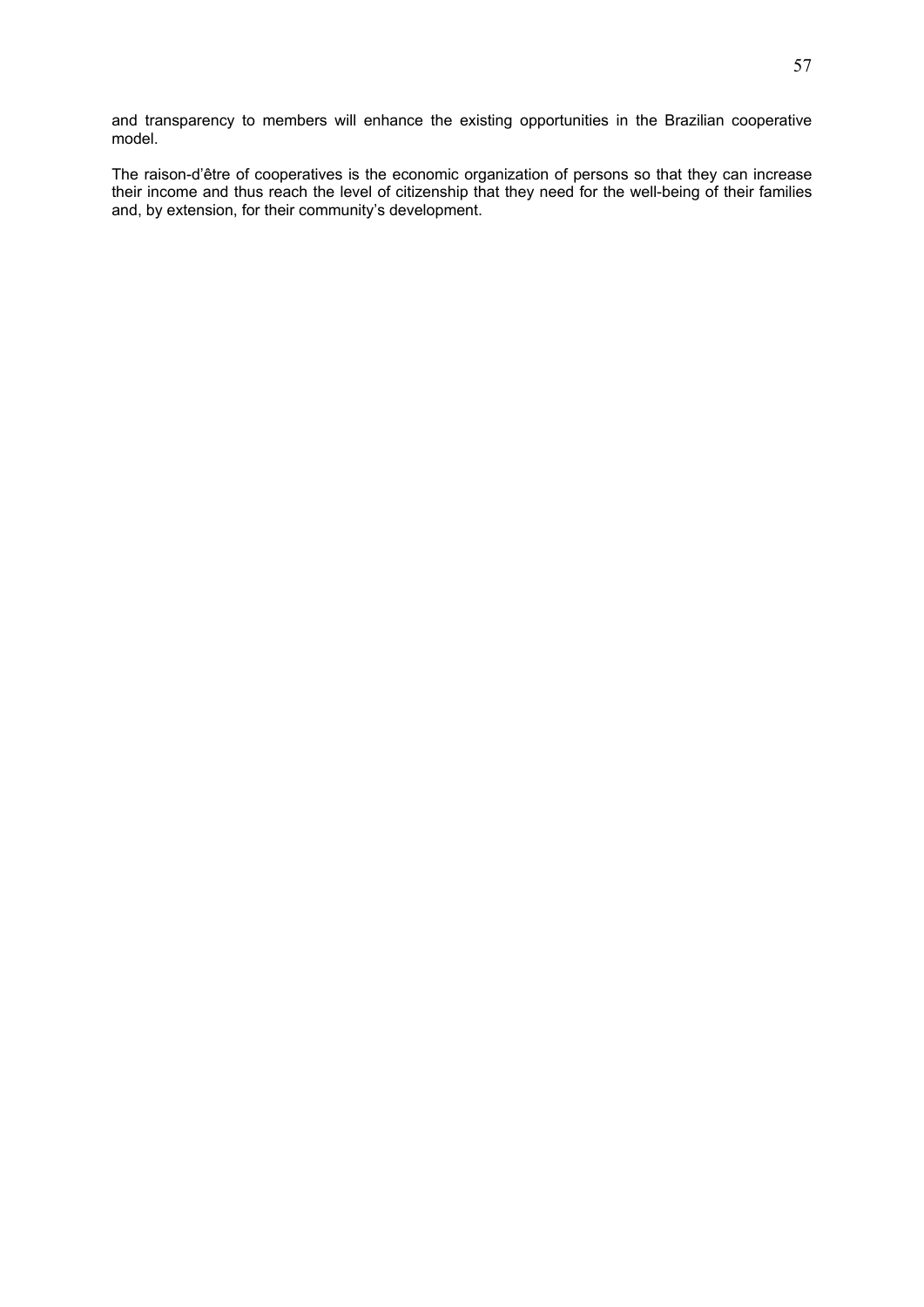## **CONGRESSIONAL COALITION FOR COOPERATIVES**

Nelson Vieira Fraga Filho\*

The history of the Congressional Coalition for Cooperatives (Frencoop – *Frente Parlamentar do Cooperativismo*) in the National Congress began in 1983, and its presence was felt in the Constituent Assembly. This Assembly inserted into the 1988 Federal Constitution items that guaranteed freedom and adequate treatment for cooperatives. The result has been the economic and social development in evidence today, despite the countless difficulties that they have gone through.

After a period in which the cooperative movement's political representation was relatively inactive, at the end of 1995, Congresspersons began a movement to strengthen the Congressional Coalition, which culminated in 1996. In that year, a solemn ceremony was held at the *Palácio do Planalto* (the presidential palace), presided over by president Fernando Henrique Cardoso. The movement's political arm was thus strengthened, primarily by the fact that it comprised Congresspersons from all political parties and all states.

Frencoop is composed of Congresspersons—federal deputies and senators—regardless of party affiliation. It is a political organization, not an ideological one, and it works with solidarity and coordination to defend cooperative interests everywhere, representing cooperatives in the National Congress and in all areas and levels of government, acting in a participatory manner in the Legislature, and getting involved, when necessary, in the Executive as well. Frencoop always had at its helm important figures in national politics, such as ex-federal deputies Ivo Wanderling and Dejandir Dalpaqualle, senator Jonas Pinheiro, federal deputies Carlos Melles and Silas Brasileiro. It is currently presided over by deputy Moacir Micheletto.

Just as in the Cooperative System, Frencoop has Branch Coordinators, such that each of its branches, through its Coordinator, can focus on more specific issues with the support of the Frencoop Board of Directors and of the Cooperative System. In total, it represents 13 branches and its leadership consists of one Coordinator and two Assistant Coordinators. The branches are: Agriculture, Credit, Consumption, Educational, Special, Housing, Infrastructure, Mineral, Production, Health, Labor, Transport, and Tourism and Leisure.

Since it was reinstated in 1996, Frencoop has acted effectively with the three branches of government, especially in the National Congress, to implement significant measures that have already benefited various segments of the country's economy, such as agriculture, credit, health, education, housing, transport, electric, among others, thus contributing to job and income creation in various states. Over the years, several programs have been consolidated, such as: the program to extend rural debt, securitization, Special Program for Asset Restructuring (Pesa – *Program Especial de Saneamento de Ativos*), the Constitutional Funds (*Fundos Constitucionais*), the Special Program for Agrarian Reform Credit (Procera – *Programa Especial de Crédito para a Reforma Agrária*), the National Program for Strengthening Family Agriculture (Pronaf – *Programa Nacional de Fortalecimento da Agricultural Familiar*) and the Program for Revitalization of Agricultural Cooperatives (Recoop – *Programa de Revitalização das Cooperativas de Produção Agropecuaria*).

Currently, cooperatives are responsible for economic transactions equivalent to 6% of gross domestic product (GDP), directly involve 21 million people, and have approximately 168 thousand employees. Ten million people use health cooperatives, and in transport the fleet has five thousand vehicles. Cooperatives have built 10 thousand residential units and have 11 thousand students enrolled in their schools. The importance of cooperatives to Brazilian society extends even beyond these figures. They have become a significant source of income and tax revenue that sustain at least 1,572 municipalities.

1

<sup>\*</sup>Executive Secretary of the Congressional Coalition for Cooperatives (Frencoop).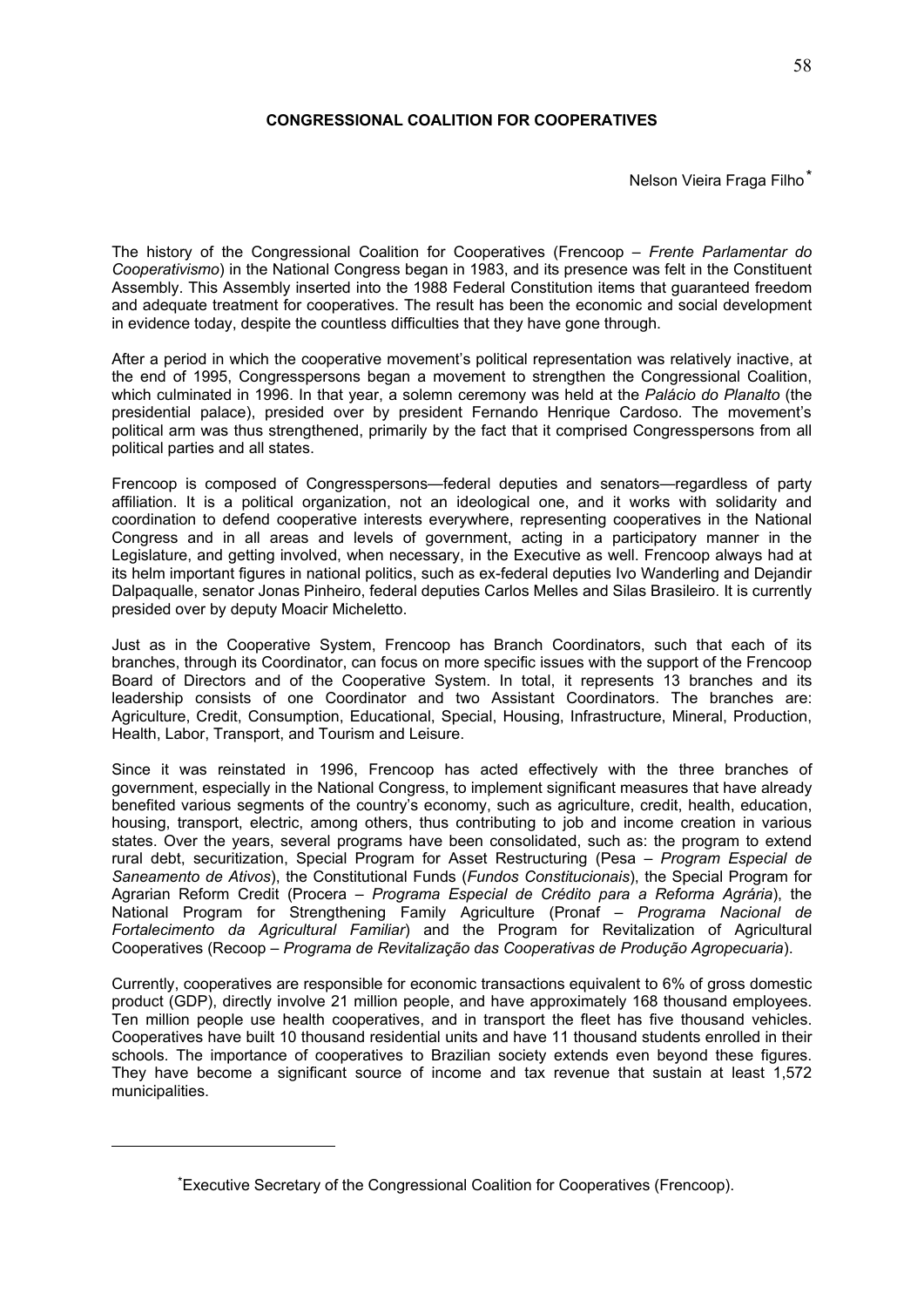United action among Frencoop, the Organization of Brazilian Cooperatives (OCB – *Organização das Cooperativas Brasileiras*), the 27 unions and state organizations, the 10 confederations and almost six thousand cooperatives allowed for the announcement of innumerable measures in benefit of productive segments of society. Among them, the exemption from income tax for agriculture cooperatives and electrification cooperatives; equalization of finance charges and interest rates based on average levels for rural financing offered by cooperative banks; inclusion of these banks among agencies authorized to administer resources from the Coffee Economy Defense Fund (Funcafé – *Fundo de Defesa da Economia Cafeeira*); approval of the regulation that controls the creation and operation of credit cooperatives, bringing, among other benefits, the maintenance of "Luzzatti"-type cooperatives; and the limitation of taxes for Recoop at 9.75% per year.

In relation to dairy farming, Frencoop's activities, as well as those of other entities representing the sector, were decisive in the implementation of several measures. For example, they undertook an analysis of dumping practices, especially in Argentina, which led to the adoption of protective measures for Brazilian products. Other noteworthy measures include the ban on rehydrating powdered milk for the production of long-life and pasteurized milk; the inclusion of powdered milk on the list of Basic Mercosul Exceptions with an initial tariff of 35%; the lowering of financing deadlines for importing cheeses to a maximum of 30 days; the increase in TEC (*Tarifa Externa Comum* – Common External Tariff) for dairy products from 16% to 27% and deferment of ICMS (*Imposto sobre Circulação de Mercadoria e Servicos* – Value Added Sales Tax) for milk provided for social programs; the creation of the Incentives Program for Mechanization, Refrigeration, and Bulk Transport of Milk Production (Proleite – *Programa de Incentivo à Mecanização, ao Resfriamento e ao Transporte Granelizado da Produção de Leite*) and the National Program for Recovery of Degraded Pastures (Propasto - *Programa Nacional de Recuperação de Pastagens Degradadas*); the implementation of a discount on Rural Bills (DR – *Duplicata Rural*) and Rural Promissory Notes (NPR – *Nota Promissória Rural*); and, finally, the inclusion of milk in the federal government's Minimum Price Guarantee Policy (PGPM – *Política de Garantia de Preços Mínimos*), with a set minimum price for milk.

Among benefits for the national productive sector were: a reduction of 0.5% in Funrural (*Fundo de Assistência ao Trabalhador Rural* – Rural Worker Assistance Fund) Tax Rate; an exemption from IPI (*Imposto sobre Produtos Industrializados* – Tax on Industrialized Products) for agricultural machinery and equipment; and a reduction in interest rates for rural credit, which were set at a maximum rate of 8.75% per annum. In addition, financing programs were created with interests limited to, at most, 8.75%, such as the Incentive Program for Use of Fertilizers (Prosolo – *Programa de Incentivo ao Uso de Corretivos de Solo*) and the National Program for Systematic Use of *Várzeas*24 (*Programa Nacional de Sistematização de Várzeas*); the Support Program for Tilapia, Saltwater Shrimp, and Mollusk Production Development (*Programa de Apoio ao Desenvolvimento da Produção de Tilápias, Camarões e Moluscos*); and the Support Program for Fruit Farming, Winegrowing, Sheep Farming, Goat Farming, Cashew Farming, and Beekeeping (*Programa de Apoio à Fruticultura, Vitivinicultura, Ovino-caprinocultura, Cajucultura e Apicultura*).

In 2002, the federal government, with the support of Frencoop, implemented new programs that provided incentives for agricultural production and the generation of jobs and income. These included the Support Program for Irrigated Agriculture (Proirriga – *Programa de Apoio à Agricultura Irrigada*), the Program for Commercial Planting of Forests (Propflora – *Programa de Plantio Comercial de Florestas*), the Program for Cooperative Development to Add Value to Agriculture and Livestock Revenue (Prodecoop – *Desenvolvimento Cooperativo para Agregação de Valor à Renda Agropecuária*), the Support Program for Development of Cocoa Farming (Procacau – *Programa de Apoio ao Desenvolvimento à Cacauicultura*) and the Program for Eradication of Animal Brucellosis and Tuberculosis. In 2003, all of these programs were classified in only 8 large groups as follows: Modefrota, Moderinfra (Proazem and Proirriga), Prodecoop, Moderagro (Prosolo, Propasto and Sisvárzea), Prodefruta (Profruta, Prodevinho, Provaju, and Procacau), and Prodeagro (Prodecap, Prodamel, Prodeflor, and Aquiultura), Proleite and Propflora.

A ceiling of 11.95% per annum in interest rates and financing charges was established for financing from the National Bank for Economic and Social Development (BNDES – *Banco Nacional de* 

1

<sup>24</sup> *Translator's Note: Várzeas* are low and flat lands alongside a watercourse.